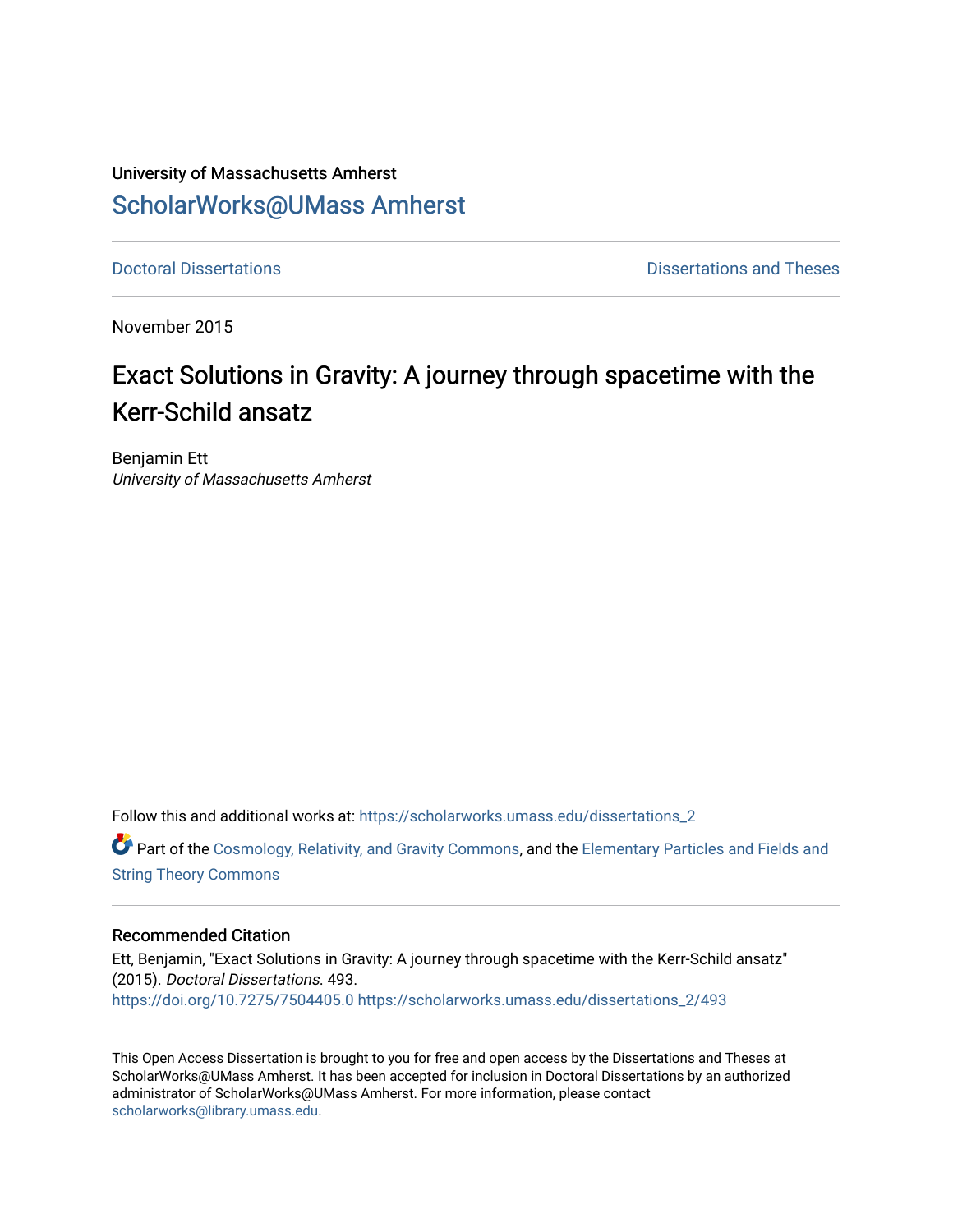# EXACT SOLUTIONS IN GRAVITY: A JOURNEY THROUGH SPACETIME WITH THE KERR-SCHILD ANSATZ

A Dissertation Presented

by

BENJAMIN ETT

Submitted to the Graduate School of the University of Massachusetts Amherst in partial fulfillment of the requirements for the degree of

DOCTOR OF PHILOSOPHY

September 2015

Physics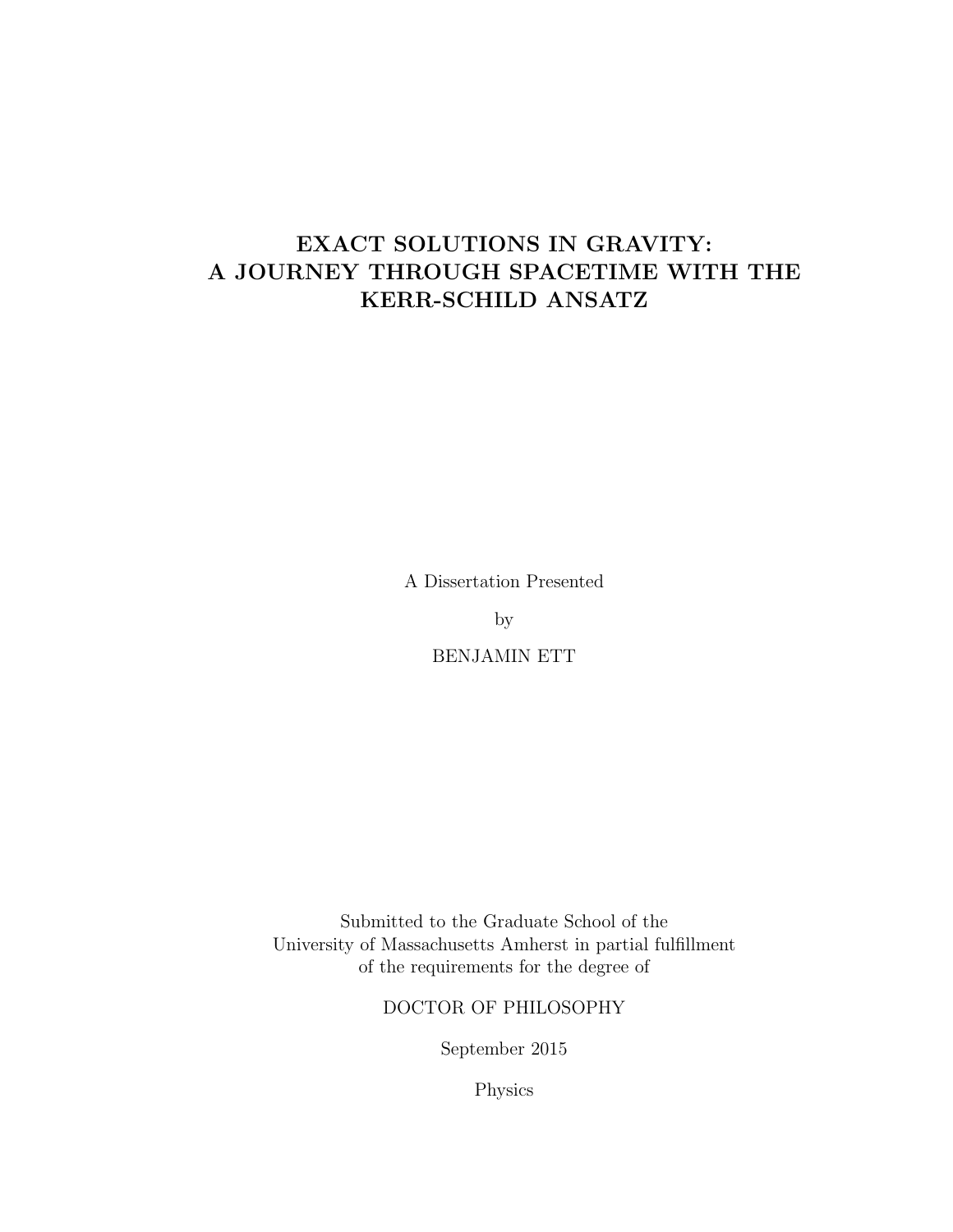$\copyright$  Copyright by Benjamin Ett 2015

All Rights Reserved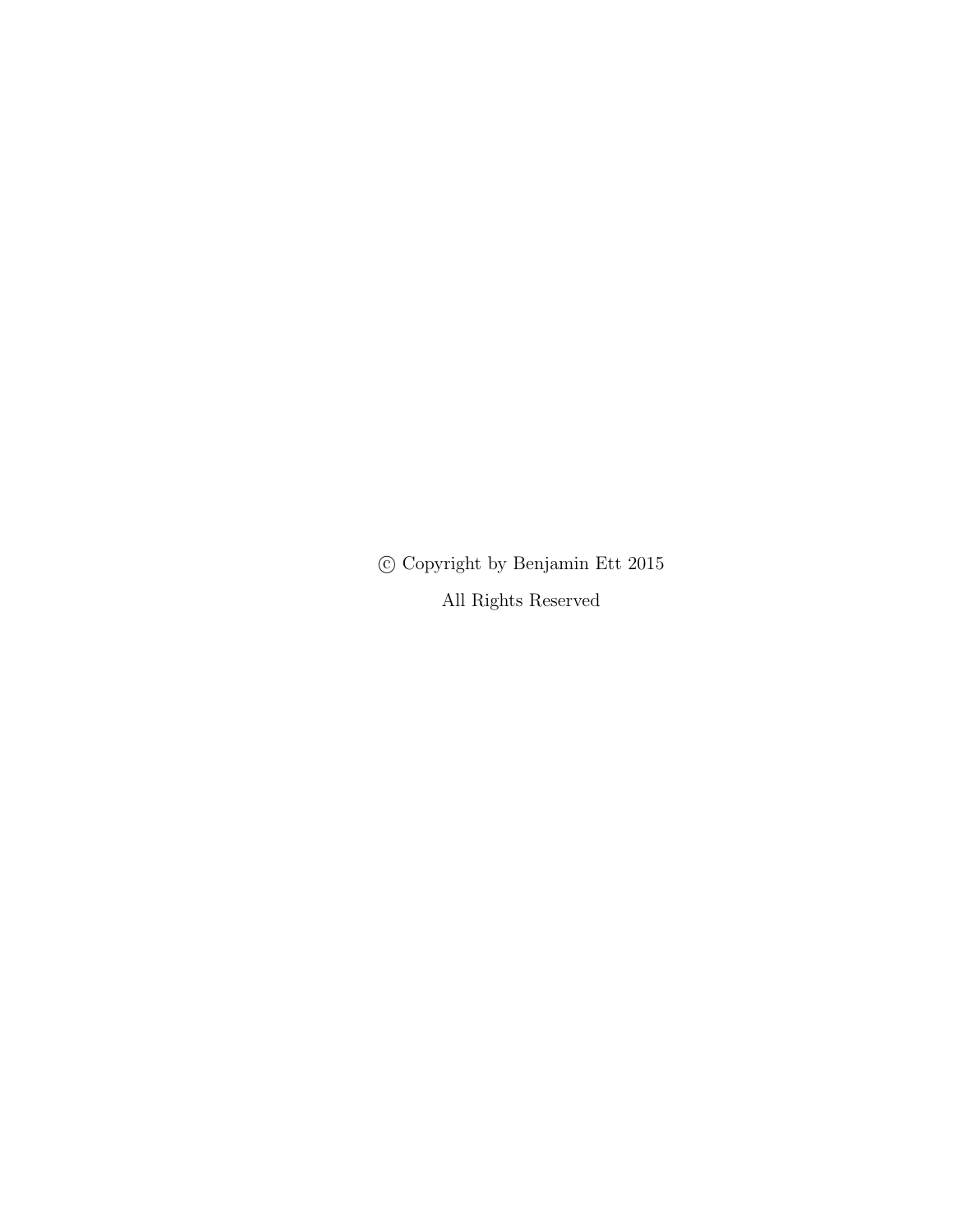# EXACT SOLUTIONS IN GRAVITY: A JOURNEY THROUGH SPACETIME WITH THE KERR-SCHILD ANSATZ

A Dissertation Presented

by

BENJAMIN ETT

Approved as to style and content by:

David Kastor, Chair

Jennie Traschen, Member

John Donoghue, Member

Floyd Williams, Member

Rory Miskimen, Department Chair Physics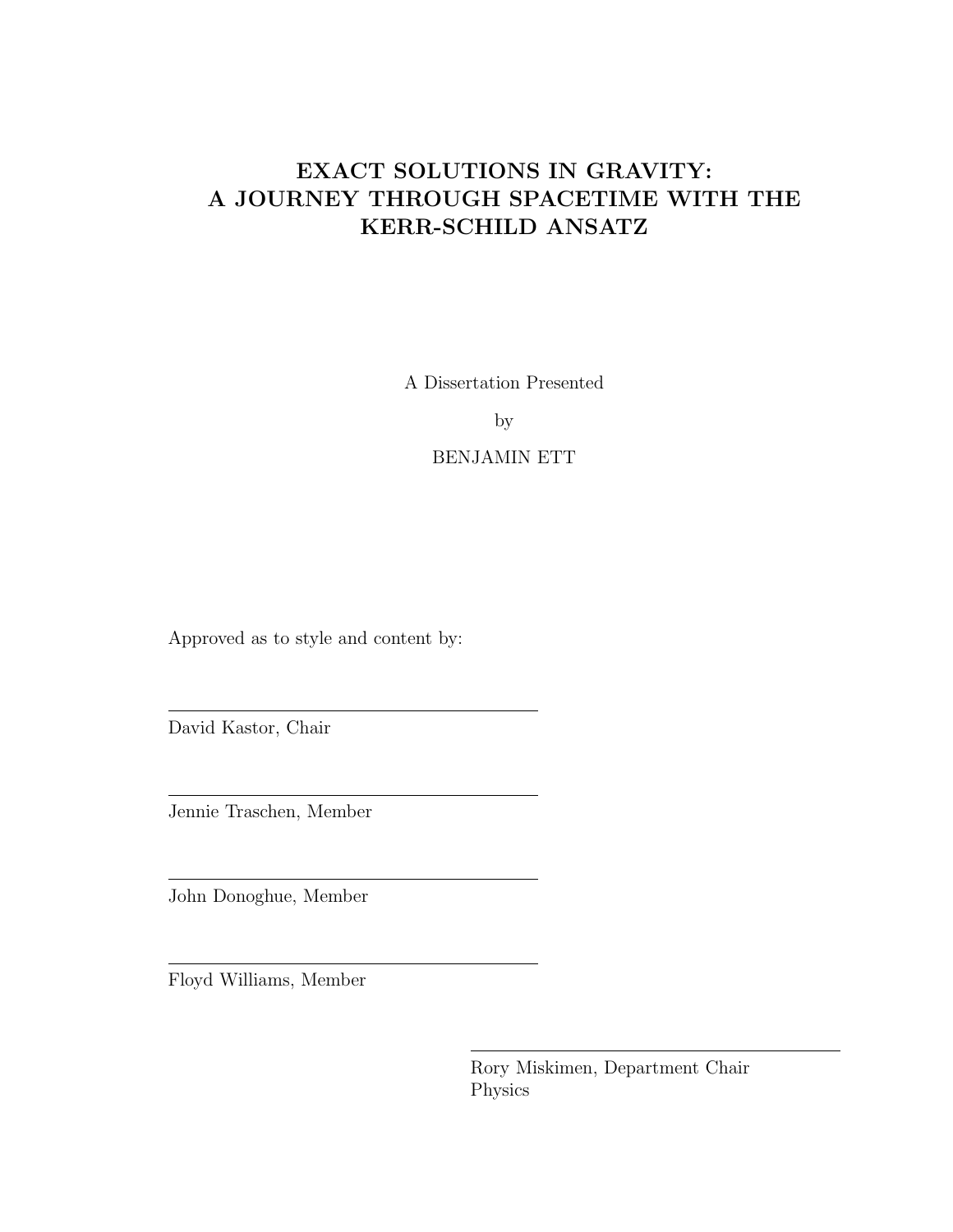I have always wanted to understand the Universe. I still don't, but at least I was able to contribute a little. Time for something different...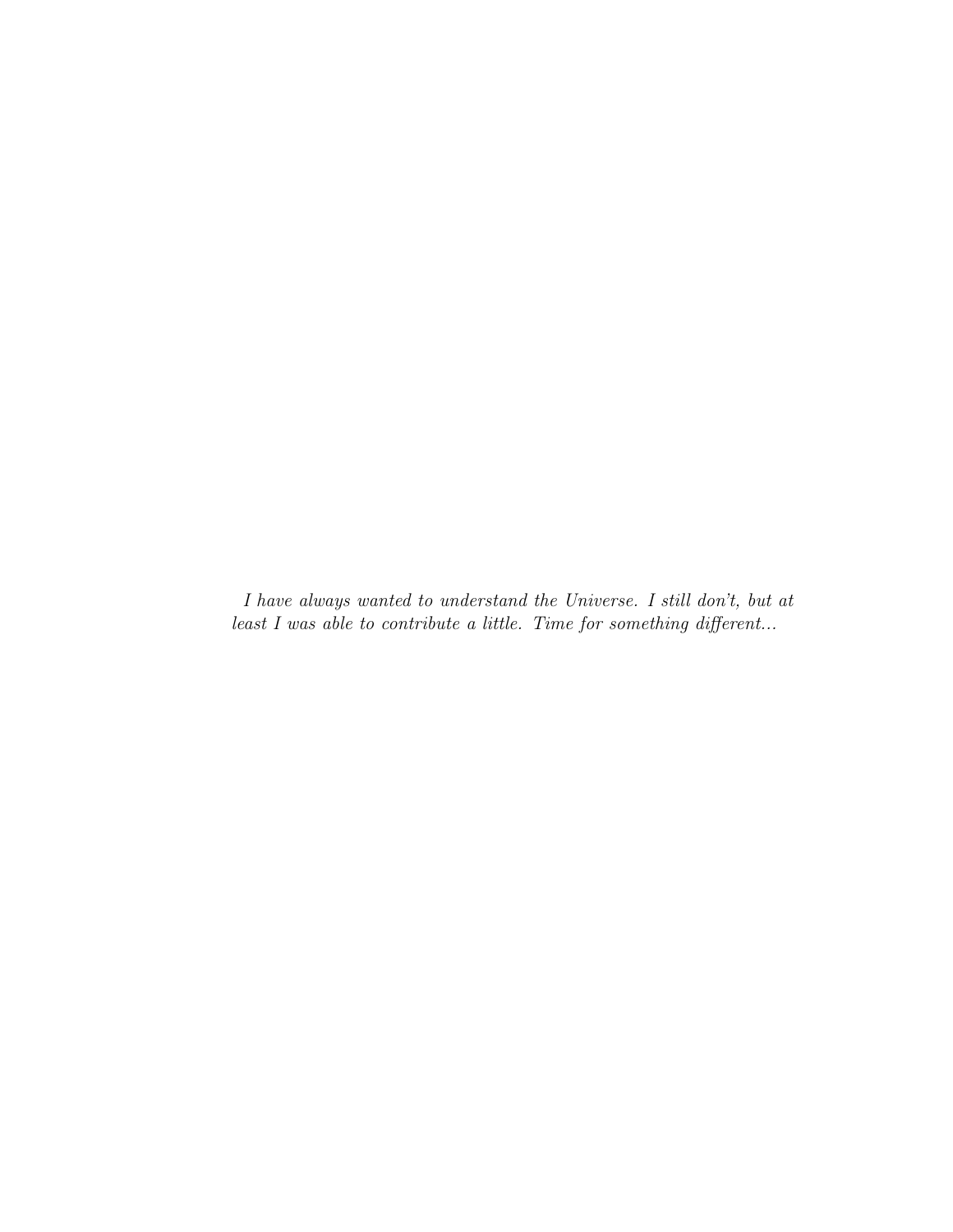## ACKNOWLEDGMENTS

After almost a decade in the making, there are quite a few people to thank...

First and foremost, my wife Dominique Cambou, without whose love and support, this thesis would never have been completed. And also for putting up with a lot of pacing. Probably too much.

My family and friends; my parents Michael and Julie, and my sister Lauren for their infinite support and encouragement. My grandparents Florence and Seymour for always being excited. And of course, Billy and Justin for providing that extra motivation when I needed it most.

My thesis advisor David Kastor for his patience and willingness to work with me. I can honestly say that I could not have completed this degree with any other professor. The ability to publish a paper on theoretical black hole physics was truly a dream come true.

My committee members Jennie Traschen, John Donoghue, and Floyd Williams for their helpful suggestions. I want to thank Jennie for working with me on two published papers ([86, 87] - two extra citations!), as well as agreeing to teach the second installment of the General Relativity course, which the department unfortunately did not offer on a continual basis. I want to thank Floyd for helping me to understand some of the more mathematical subtleties of the Kerr-Schild ansatz and for studying String Theory with me. I want to thank John and the High Energy Theory Group for help attending conferences and for giving us summer raises (sometimes).

Special thanks to my collaborator and friend Basem El-Menoufi - physics is always better with a buddy.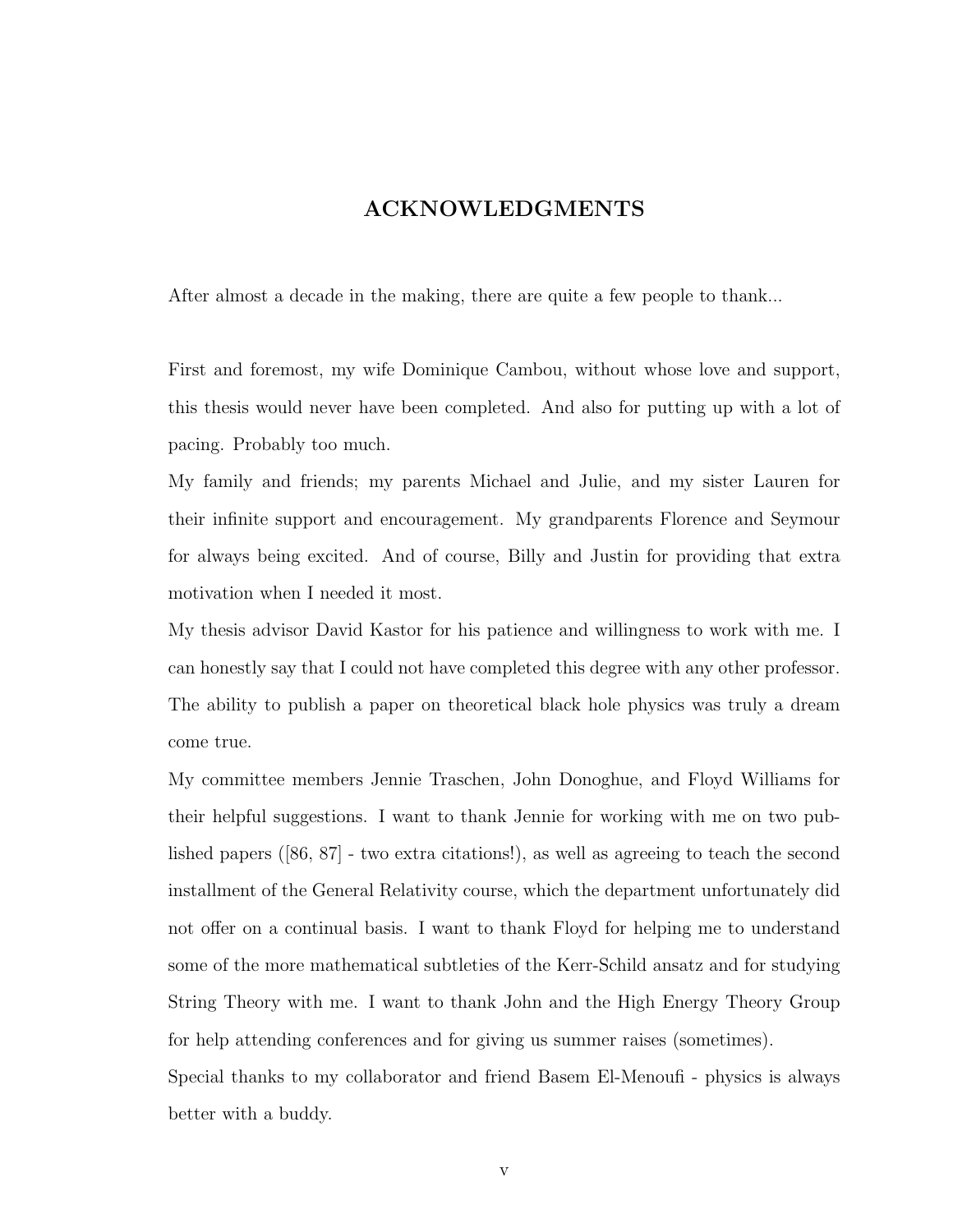To Cetin Sentürk for helpful comments on the thesis and final presentation. It's too bad you couldn't have come to UMass earlier!

To Mohamed Anber and Sourya Ray for being excellent resources and aiding me greatly in my understanding of GR when I was first starting.

To my office mates Ufuk Aydemir, T.J. Blackburn, and Jessica Cook for keeping the office fun and lively, as well as allowing me to bring in lamps so we could keep those awful flourescent lights off; it was more romantic and I know you felt it too.

To Carlo Dallapiccola for being a friend and always trying to help out the students. I wish more professors had your style.

To Heath Hatch for having fun in the classroom and allowing me the freedom to contribute. That level of trust is rare, and it was always greatly appreciated. And of course, for the weather balloon.

To Bill Gerace, Paul Lee, Ana Cadavid, and Duane Doty. I blame you for inspiring me to go to graduate school.

To the staff of the Physics department Ann Cairl, Mary Ann Ryan, Kris Reopell, Mary Pelis, Barbara Keyworth, Ingrid Pollard, and Joe Babcock for always hooking me up with the things I required. I hope sharing a floor with me wasn't too terrible! A very special thank you to the Graduate Program Manager Jane Knapp who has helped me in so many ways over the years that I've lost count. Thank you for your friendship, and for always looking out for me and the other students. I coudn't have graduated without your help and advice.

To WMUA 91.1FM for 'Spaced Out Radio' with Thorian Maxwell, 'Acapulco Nights' with Studebaker Hawk, and 'Ausgezeichnet' with Otto Fritz.

To Jeff Schmidt for writing "Disciplined Minds." It came along at the perfect time, and it helped put a lot of things into perspective.

And Katt Williams, thank you for reminding me to always look after my star player.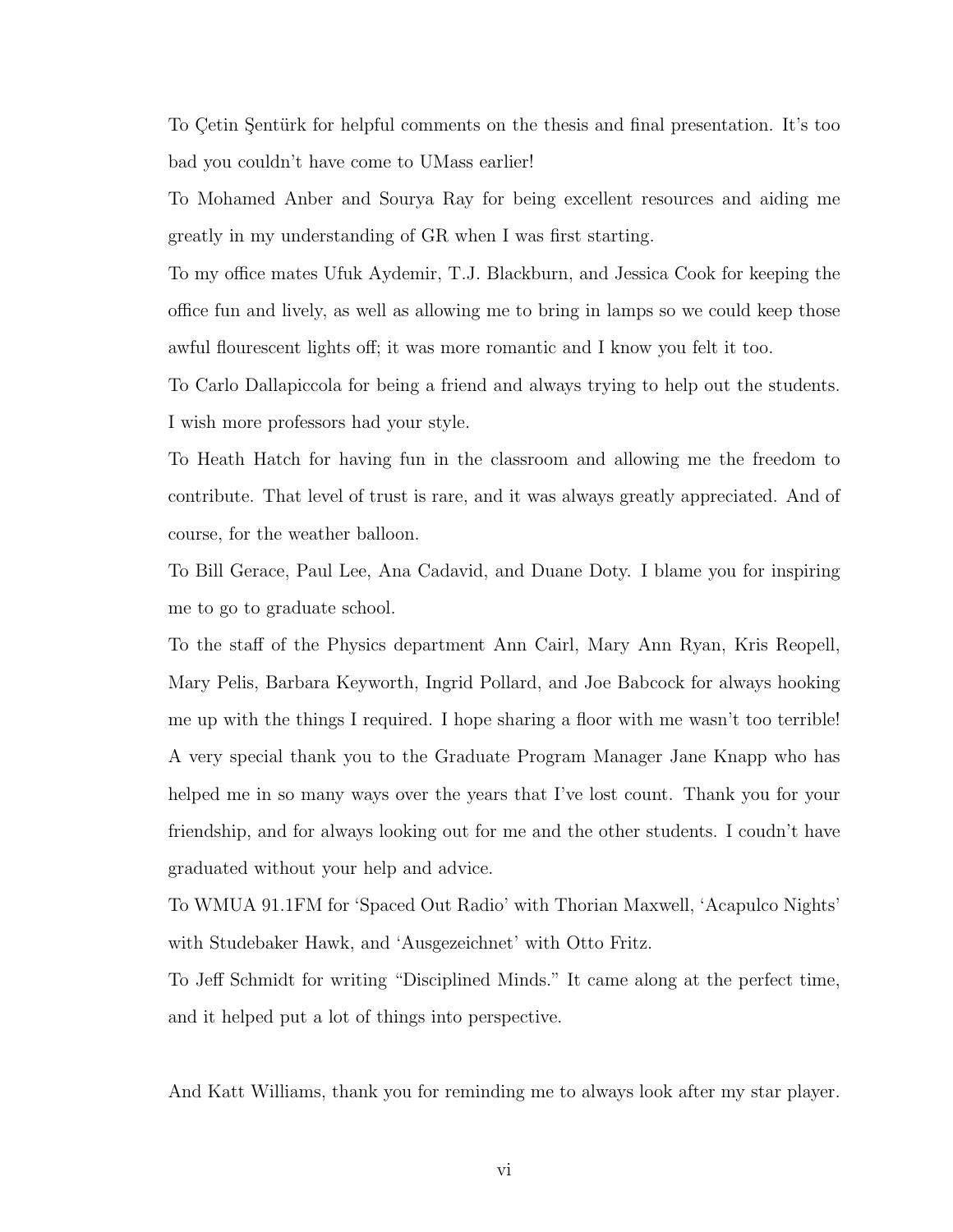## ABSTRACT

# EXACT SOLUTIONS IN GRAVITY: A JOURNEY THROUGH SPACETIME WITH THE KERR-SCHILD ANSATZ

SEPTEMBER 2015

#### BENJAMIN ETT

# B.Sc., CALIFORNIA STATE UNIVERSITY NORTHRIDGE M.Sc., UNIVERSITY OF MASSACHUSETTS AMHERST Ph.D., UNIVERSITY OF MASSACHUSETTS AMHERST

Directed by: Professor David Kastor

The Kerr-Schild metric ansatz can be expressed in the form  $g_{ab} = \bar{g}_{ab} + \lambda k_a k_b$ , where  $\bar{g}_{ab}$  is a background metric satisfying Einstein's equations,  $k_a$  is a null-vector, and  $\lambda$  is a free parameter. It was discovered in 1963 while searching for the elusive rotating black hole solutions to Einstein's equations, fifty years after the static solution was found and Einstein first formulated his theory of general relativity. While the ansatz has proved an excellent tool in the search for new exact solutions since then, its scope is limited, particularly with respect to higher dimensional theories. In this thesis, we present the analysis behind three possible modifications. In the first case a spacelike vector is added to the ansatz, and we show that many, although not all, of the simplifications that occur in the Kerr-Schild case continue to hold for the extended version of the ansatz. In the second case we look at the Kerr-Schild ansatz in the context of higher curvature theories of gravity; specifically Lovelock gravity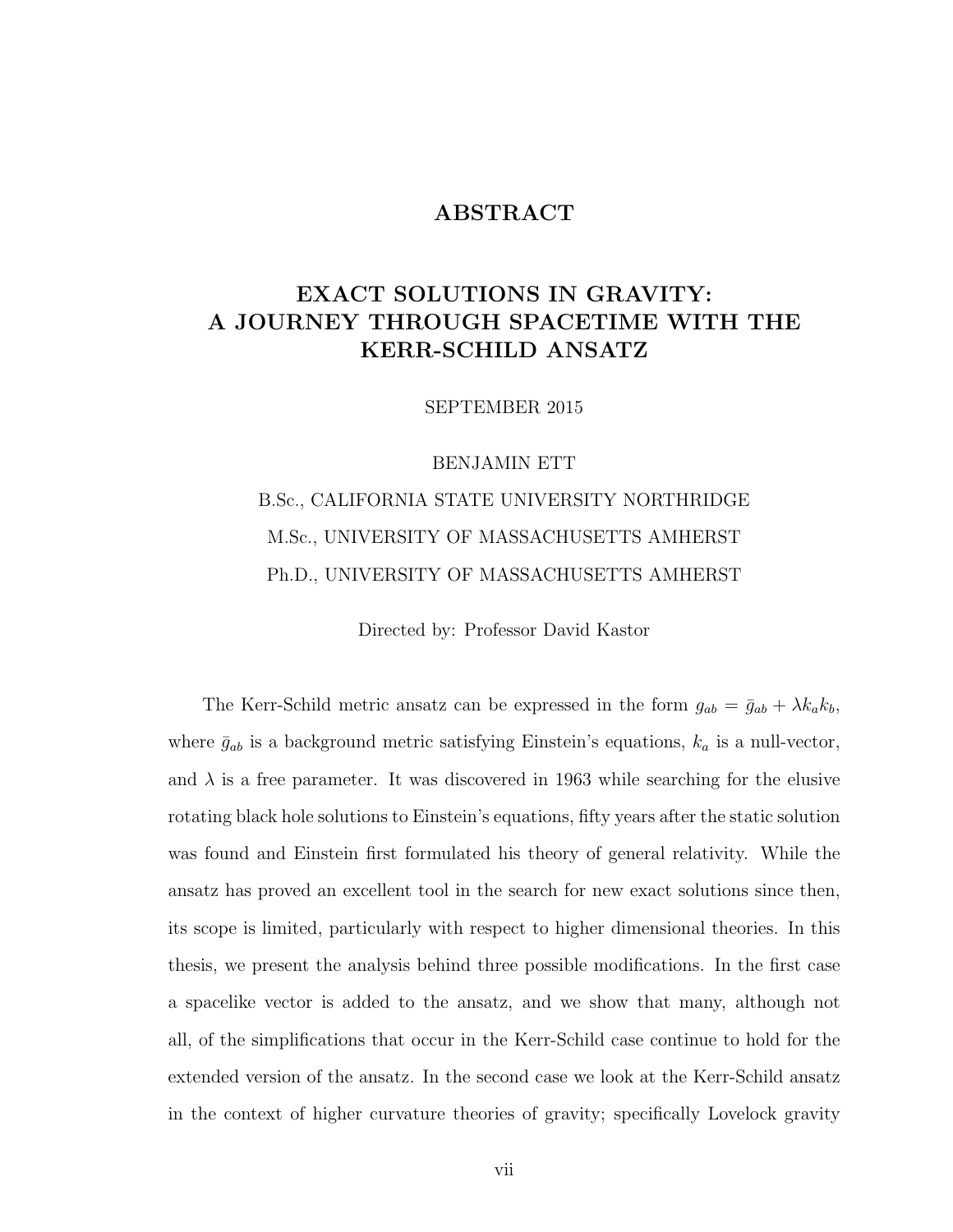which organizes terms in the Lagrangian in such a way that the theory is ghost-free and the equations of motion remain second order. We find that the field equations reduce, in a similar manner as in the Kerr-Schild case, to a single equation of order  $\lambda^p$  for unique vacuum theories of order p in the curvature. Finally, we investigate the role of the Kerr-Schild ansatz in the context of Kaluza-Klein gravity theories.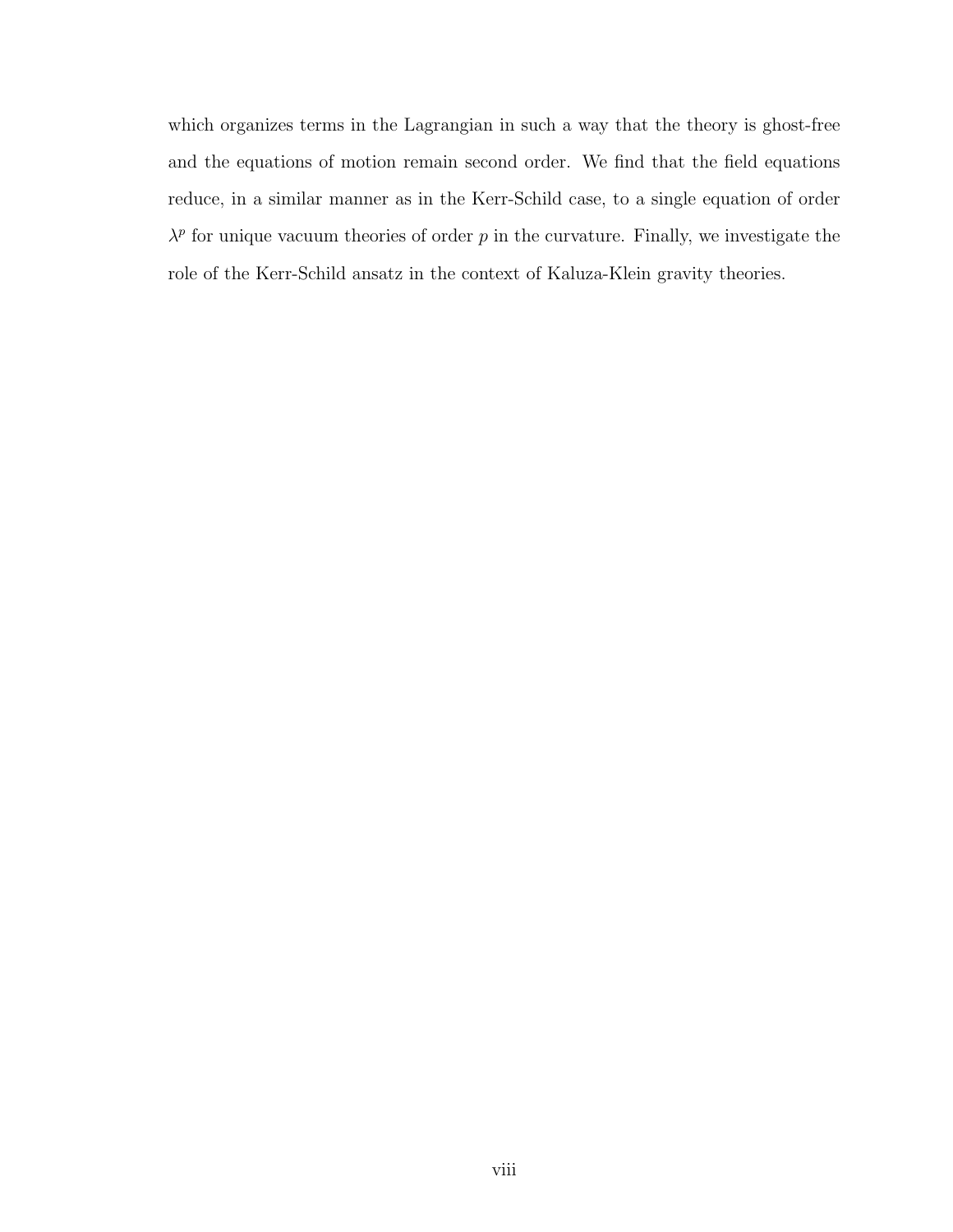# TABLE OF CONTENTS

## CHAPTER

|                   | 1. INTRODUCTION TO THE KERR-SCHILD ANSATZ  1                                                                                                              |
|-------------------|-----------------------------------------------------------------------------------------------------------------------------------------------------------|
| 1.1<br>1.2<br>1.3 |                                                                                                                                                           |
| 1.4<br>1.5        | Algebraically special spacetimes and Petrov classification $\dots\dots\dots\dots9$<br>Initial formalism and the vacuum Einstein equations for Kerr-Schild |
|                   | 2. THE EXTENDED KERR-SCHILD (XKS) ANSATZ 14                                                                                                               |
| 2.1<br>2.2        | The extended Kerr-Schild form of CCLP spacetimes 16<br>Curvature calculations and the vacuum Einstein equations for the                                   |
| 2.3<br>2.4        |                                                                                                                                                           |
|                   |                                                                                                                                                           |
| 3.1<br>3.2        | The Kerr-Schild Ansatz in Einstein and Gauss-Bonnet Gravity 30                                                                                            |
|                   | 3.2.1<br>3.2.2                                                                                                                                            |
| 3.3<br>3.4<br>3.5 |                                                                                                                                                           |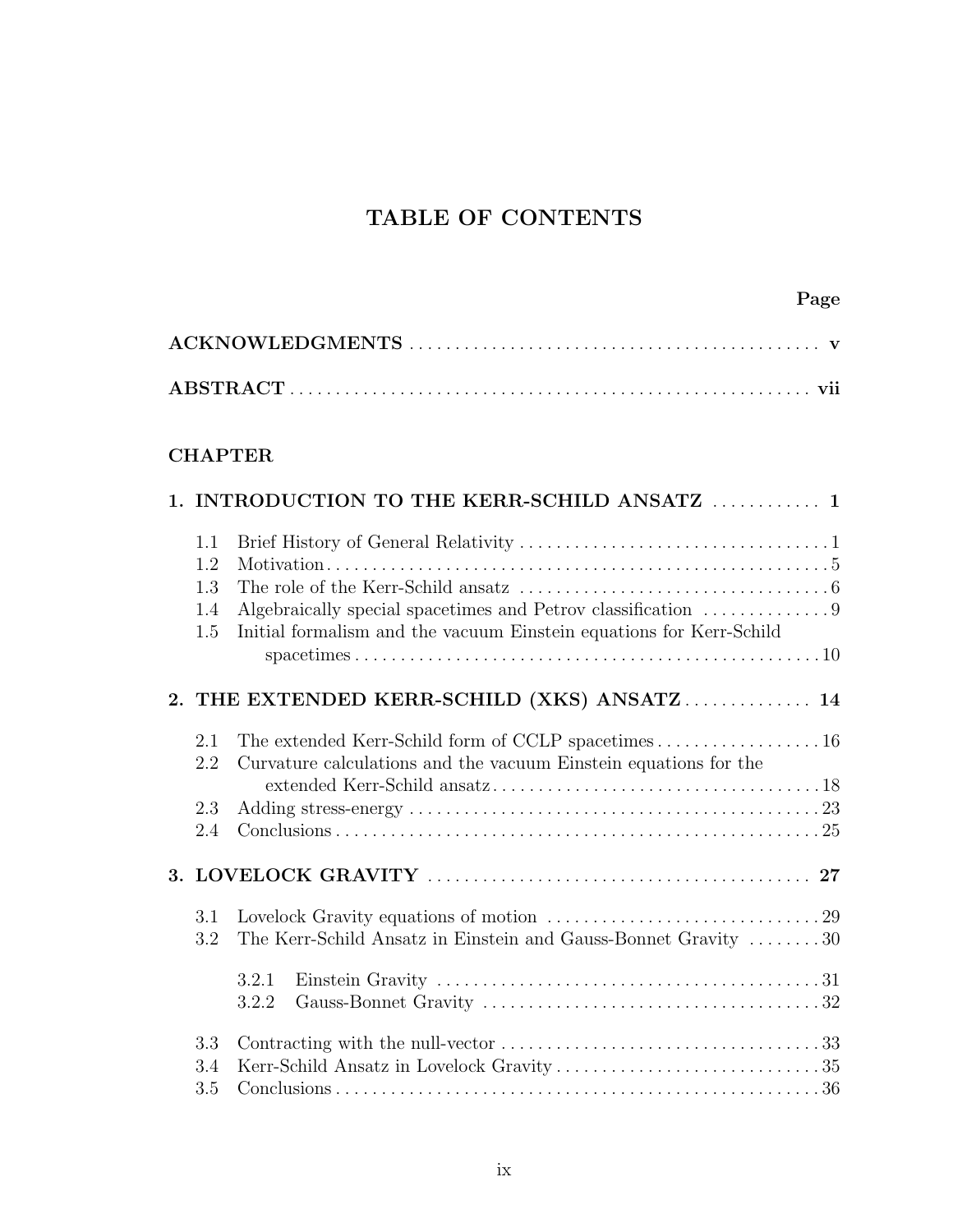| 4. THE KERR-SCHILD ANSATZ IN KALUZA-KLEIN |                                                    |  |  |
|-------------------------------------------|----------------------------------------------------|--|--|
|                                           |                                                    |  |  |
|                                           |                                                    |  |  |
|                                           |                                                    |  |  |
|                                           | 4.3 A Kerr-Schild analysis in Kaluza-Klein dilaton |  |  |
|                                           |                                                    |  |  |
|                                           |                                                    |  |  |
|                                           |                                                    |  |  |

## APPENDICES

| A. TRANSFORMING CCLP SPACETIMES TO CARTESIAN    |  |
|-------------------------------------------------|--|
|                                                 |  |
| <b>B. MYERS-PERRY TO SCHWARZSCHILD WITH</b>     |  |
|                                                 |  |
| C. DISTINCT CONSTANT CURVATURE VACUA AND STATIC |  |
|                                                 |  |
|                                                 |  |
|                                                 |  |
|                                                 |  |
|                                                 |  |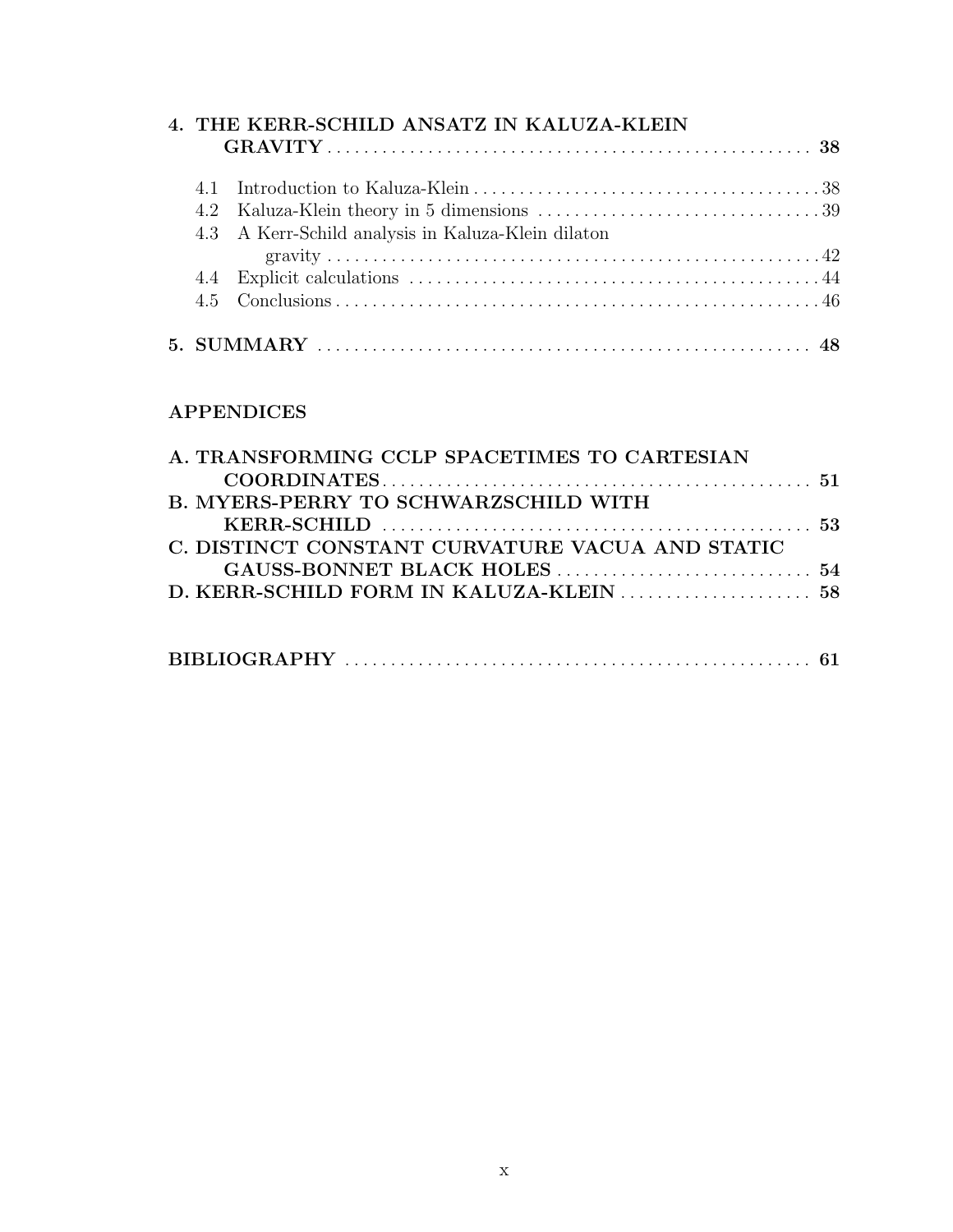## CHAPTER 1

## INTRODUCTION TO THE KERR-SCHILD ANSATZ

#### 1.1 Brief History of General Relativity

Black holes are the most majestic objects in the universe. They can rotate. They can be charged. They can be supermassive and lie at the heart of galaxies, or they can be microscopic and hurtle through space in complete isolation. Some are as old as the universe itself, while others are the fantastical endpoint of stellar collapse. Black holes can be used to confirm astronomical data, and they can be used as purely theoretical tools. If we allow ourselves to step outside the friendly confines of our familiar four dimensions, the black hole possibilities explode. In essence, the task of the black hole physicist becomes a complete categorization of the types of black holes given certain initial conditions. These can depend on the physical properties of the black hole itself, such as the aforementioned rotation and charge, or on the spacetime the black hole resides, such as the number of dimensions or the curvature. What was essentially a simple task in four dimensions, becomes a massive exercise in higher dimensions.

One of the most intriguing features of a black hole is the event horizon; a boundary where the geometry of spacetime is so warped that even light cannot escape. The event horizon encloses a region of spacetime surrounding the black hole that is cutoff from all forms of communication with the Universe surrounding it. We cannot know what happens beyond the horizon, and if any object should happen to cross it, that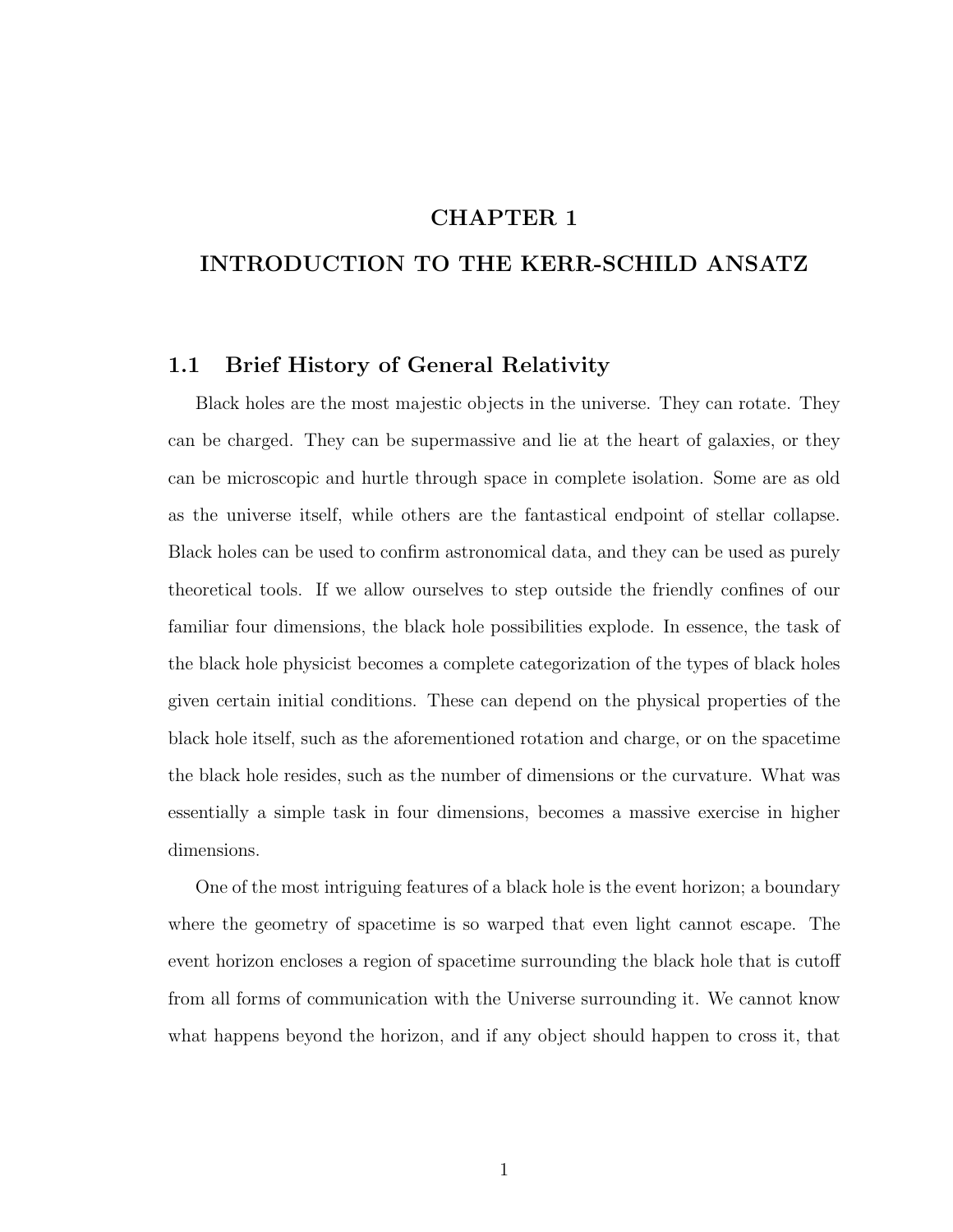object will be lost to us forever<sup>1</sup>. This concept was first<sup>2</sup> theorized as early as  $1783$ by John Michell when he discussed escape velocities greater than the speed of light for classical bodies [1]. He writes

"If there should really exist in nature any bodies, whose density is not less than that of the sun, and whose diameters are more than 500 times the diameter of the sun, since their light could not arrive at us; or if there should exist any other bodies of a somewhat smaller size, which are not naturally luminous; of the existence of bodies under either of these circumstances, we could have no infomation from sight;"

Michell named these objects "dark stars" since their gravitational pull was so strong that light could not escape from the surface; therefore, they could not be seen by the naked eye. He further hypothesized how we could detect<sup>3</sup> the presence of these dark stars, remarking;

"if any other luminous bodies should happen to revolve about them we might still perhaps from the motion of these revolving bodies infer the existence of the central ones with some degree of probability, as this might afford a clue to some of the apparent irregularities of the revolving bodies, which would not be easily explicable on any other hypothesis;"

Michell was able to predict these objects almost 150 years before Einstein presented his gravitational equations. The idea was apparently so abstract that it made almost no impact with the surrounding scientific community.

Black holes are a physical consequence of Einstein's General Relativity, formulated in 1915, which relates the geometry of spacetime to the matter, or stress-energy, contained within it. This can be seen in Einstein's equation

$$
R_{ab} - \frac{1}{2} R g_{ab} = T_{ab} \tag{1.1}
$$

<sup>1</sup>Or maybe not, depending on what Quantum Mechanics has to say.

<sup>2</sup>Pierre Laplace came to a similar conclusion independently in 1796 [2].

<sup>3</sup>This is an amazingly accurate predicition considering that, currently, there are between one and two dozen stellar black hole candidates in the Milky Way galaxy, and all of them are in X-ray binary systems.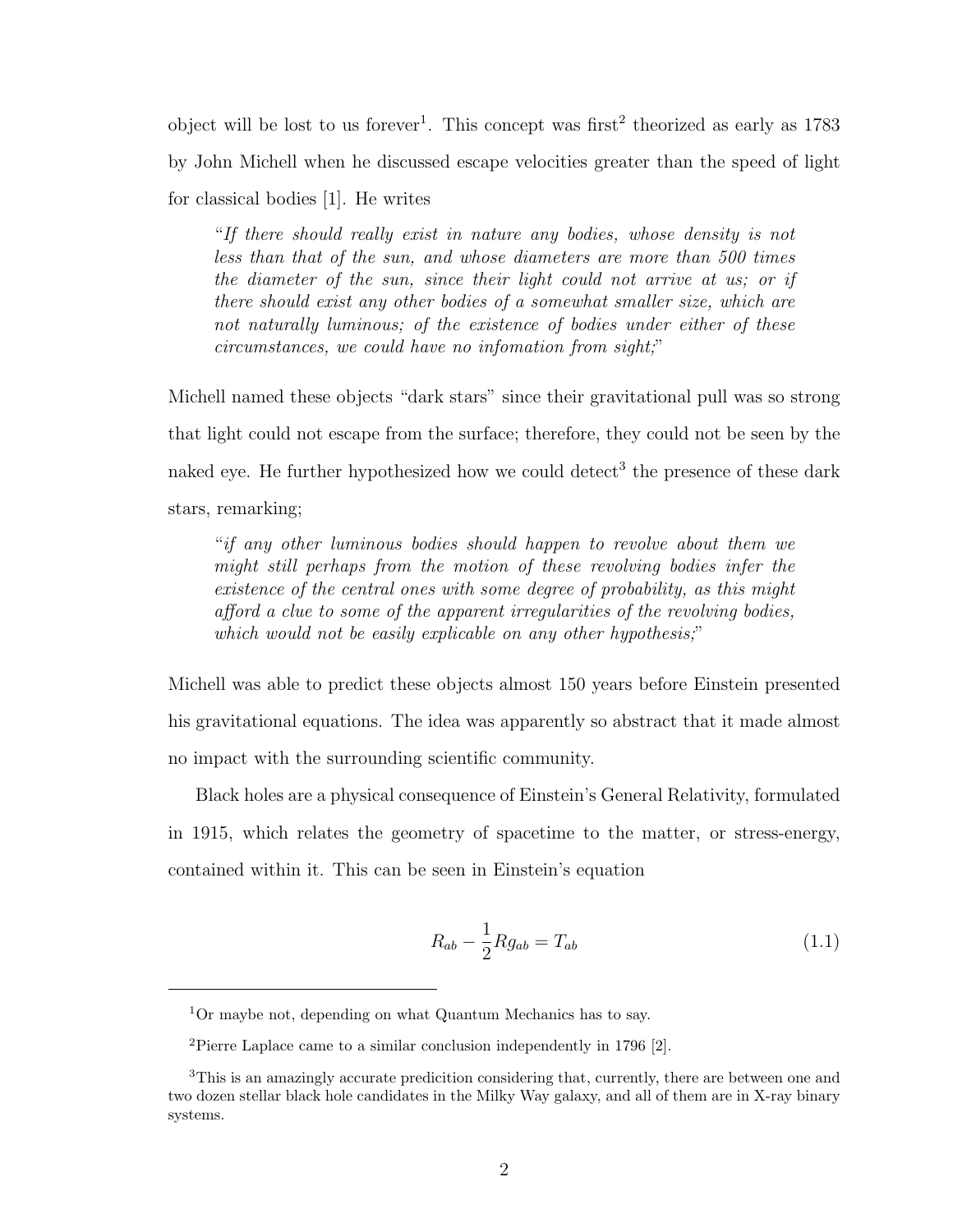where the *left-hand side* is understood to contain the geometric information, e.g. the curvature of the spacetime, and the right-hand side is the Stress-Energy tensor containing the matter content of the spacetime. Einstein first demonstrated [2] the power of the new theory using the precession of the perihelion of Mercury. While the precession of orbits was known at the time, Newtonian theory was able to correctly account for this behavior in all of the planets, except Mercury. The disagreement between the astronomical observation of the precession, and what Newtonian theory predicted, was approximately 45 arcseconds per century. At one of four lectures to the Prussian Academy of Sciences in 1915, Einstein, using an approximate solution, was able to demonstrate<sup>4</sup> that general relativity indeed accounted for the descrepancy.

Within a month of the introduction of general relativity the first non-trivial (*i.e.* non-flat) exact solution, one describing a four dimensional static and spherically symmetric "black hole<sup>5</sup>" in a vacuum spacetime, was found by Karl Schwarzschild [3]. At the time, he was serving on the front lines for the German military to help with ballistic trajectories [2] during World War I. He sent his calculations directly to Einstein, who was impressed, remarking;

"I had not expected that one could formulate the exact solution of the problem in such a simple way. I liked very much your mathematical treatment of the subject."

Einstein would go on to present<sup>6</sup> the findings to the Prussian Academy of Sciences on behalf of Schwarzschild.

<sup>4</sup>Einstein also showed that General Relativity would give twice the value of the Newtonian theory for the deflection of light around the sun. However, it would take three years before this prediction was confirmed using the 1919 eclipse by Sir Arthur Eddington and his team on the island of Principe, situated one degree North of the equator off the Eastern coast of Africa [2].

<sup>&</sup>lt;sup>5</sup>The term "black hole" was first seen in print in a 1964 article by Ann Ewing for *Science News* Letter and later popularised by Wheeler during a talk at the Goddard Institute in 1967.

<sup>&</sup>lt;sup>6</sup>A few weeks later, Einstein would present another paper by Schwarzschild [4], however it would be one of his last - within six months Schwarzschild would pass away after contracting an autoimmune disease on the front line.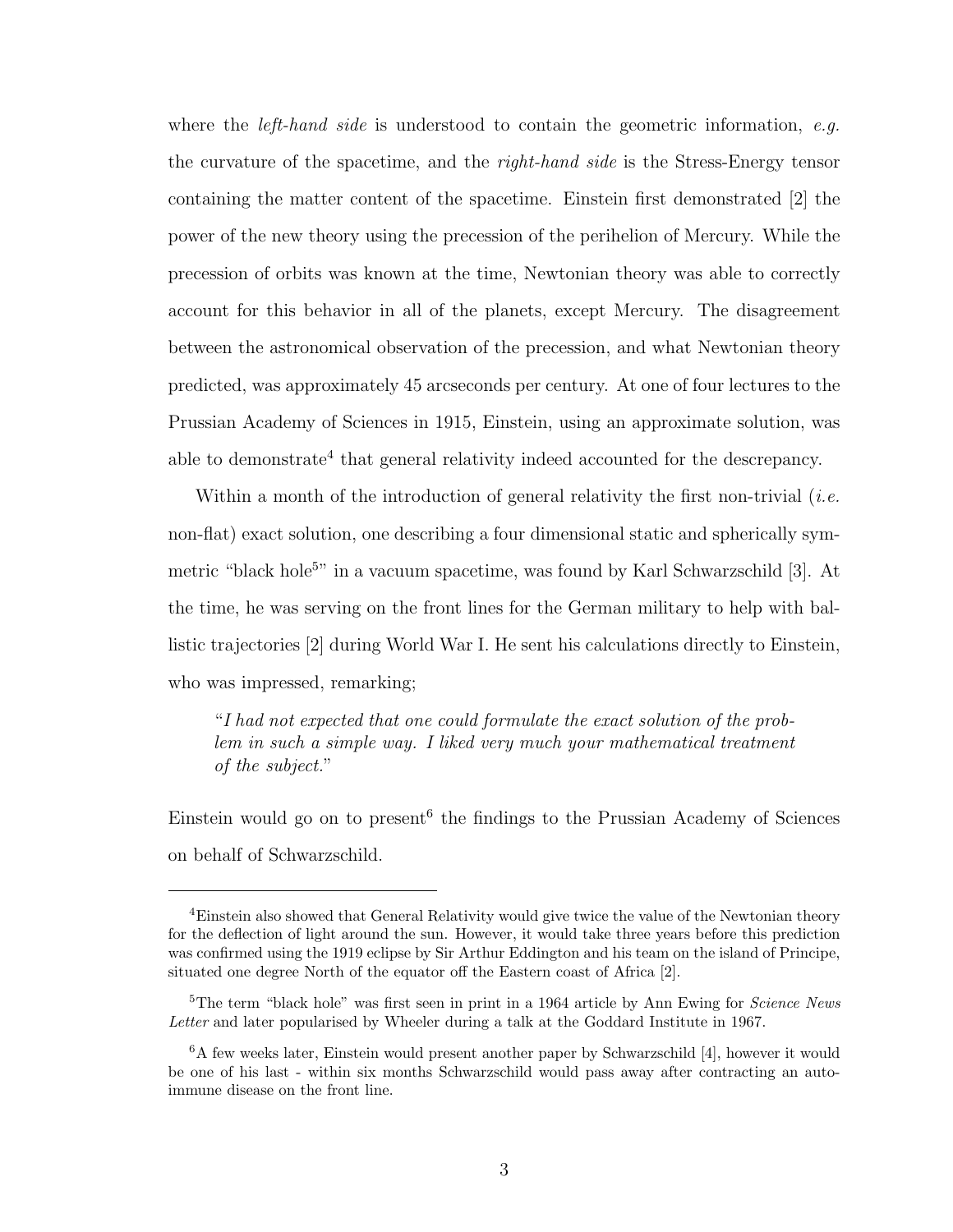A short time later, another exact solution was found independently by Hans Reissner in 1916 [5], Hermann Weyl in 1917 [6], and Gunnar Nordström in 1918 [7]. Reissner and Weyl solved Einstein's equation for the gravitational field surrounding a charged point source, whereas Nordström would expand the solution to a charged finite matter distribution. This result, which essentially added electric charge to the already known four dimensional static, spherically symmetric solution of Schwarzschild, would become known as the Reissner-Nordström black hole<sup>7</sup>.

While it was well known at the time that stars could have angular momentum, there was no accompanying metric for one, i.e. a spherically symmetric rotating solution to Einstein's equations. Due to the highly non-linear nature of the Einstein field equations<sup>8</sup>, the world would have to wait almost half a century to obtain such a solution for a rotating black hole. In 1963 a four-dimensional rotating solution was discovered by Roy Kerr [9]. This solution, now referred to as a Kerr black hole, was not obtained through a brute-force analysis but one of subtlety and nuance: the aforementioned spherical symmetry condition was relaxed to that of axial symmetry, and the key assumption that the metric was algebraically special<sup>9</sup> was added. The technique that was used would come to be known as the Kerr-Schild ansatz [12]. Besides being instrumental in the discovery of the Kerr solution, it would become extremely useful in the search for other exact black hole solutions. That it took so long to find a rotating exact solution to Einstein's equations is a testament not only to their complexity, but also to the ingenuity necessary in order to make progress in the field.

<sup>&</sup>lt;sup>7</sup>According to Thorne  $[2]$ , the result was not fully understood as a charged black hole until the work of Brill and Graves [8] in 1960.

<sup>8</sup>Even when only considering solutions in a four dimensional vacuum, there are initially 16 coupled, second-order, non-linear, partial differential equations to solve. In practice, when taking certain spacetime symmetries into consideration (*i.e.* the spacetime is *torsion-free*) these 16 equations immediately reduce to, the much more manageable, 10 linearly-independent equations.

<sup>9</sup>This concept is discussed in detail in Section 1.4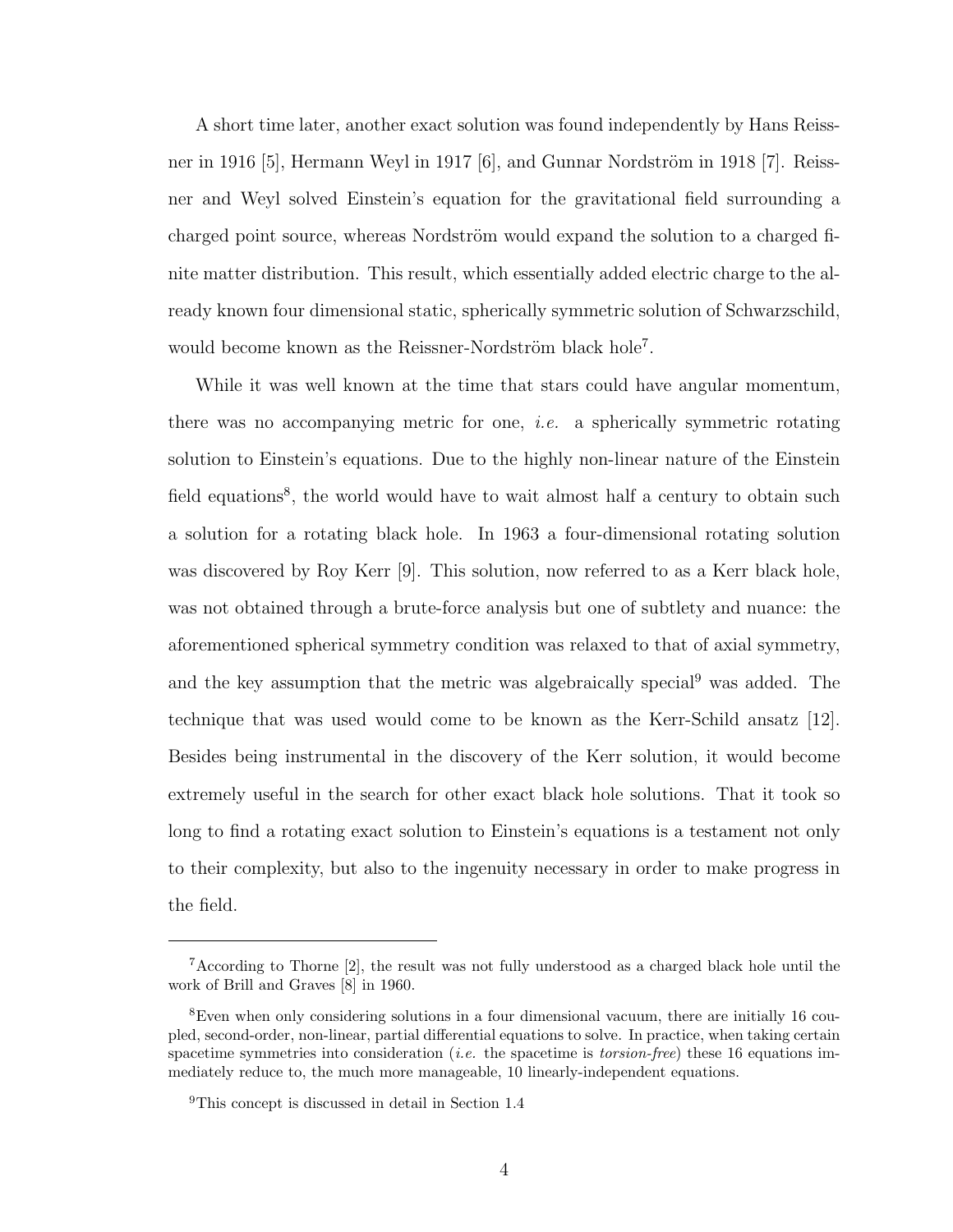### 1.2 Motivation

Black hole solutions to Einstein's equations were initially formulated in four dimensions along with uniqueness theorems, that in a sense, showed four dimensions to be quite special. The search has since been to try and formulate similar relationships for black holes existing in higher dimensions. Certain topologies or questions of stability that, in some cases, are unique to four dimensions become relaxed when considering their higher dimensional analogues; consequently, the spacetime can enjoy a much richer structure<sup>10</sup>. This essentially becomes a task of classification. How many parameters are necessary to categorize a black hole? How does this scheme change when extending into higher dimensions? In four dimensions, only three parameters are needed to classify a black hole - mass, charge, and rotation. In other words, in four dimensions we have a three parameter family of stationary black hole solutions leading to four different types of black holes depending on the values of these parameters. We could consider it as one black hole, the Kerr-Newman black hole<sup>11</sup> having non-zero values for all three parameters. The other three types of black holes would then be special cases of the Kerr-Newman black hole with some of those parameters set to zero: Schwarzschild would result from setting the charge and rotation parameters to zero, Reissner-Nordström would result from setting rotation equal to zero, and the aforementioned Kerr black hole would result from setting charge equal to zero.

The future of black holes is in extra dimensions. Given the high degree of nonlinearity in solving Einstein's equations in four dimensions, the task in extra dimensions can quickly turn from monumental to impossible. This is where the Kerr-Schild formalism enters in such a powerful way. By using a special geometric property of the spacetime, the ansatz is able to drastically reduce the complexity of the equa-

 $10$ The topology of the event horizon in four dimensions is restricted to be spherical, however in five dimensions, e.g. a toroidal topology for the event horizon is allowed [28].

<sup>11</sup>Discovered in 1965, shortly after the Kerr solution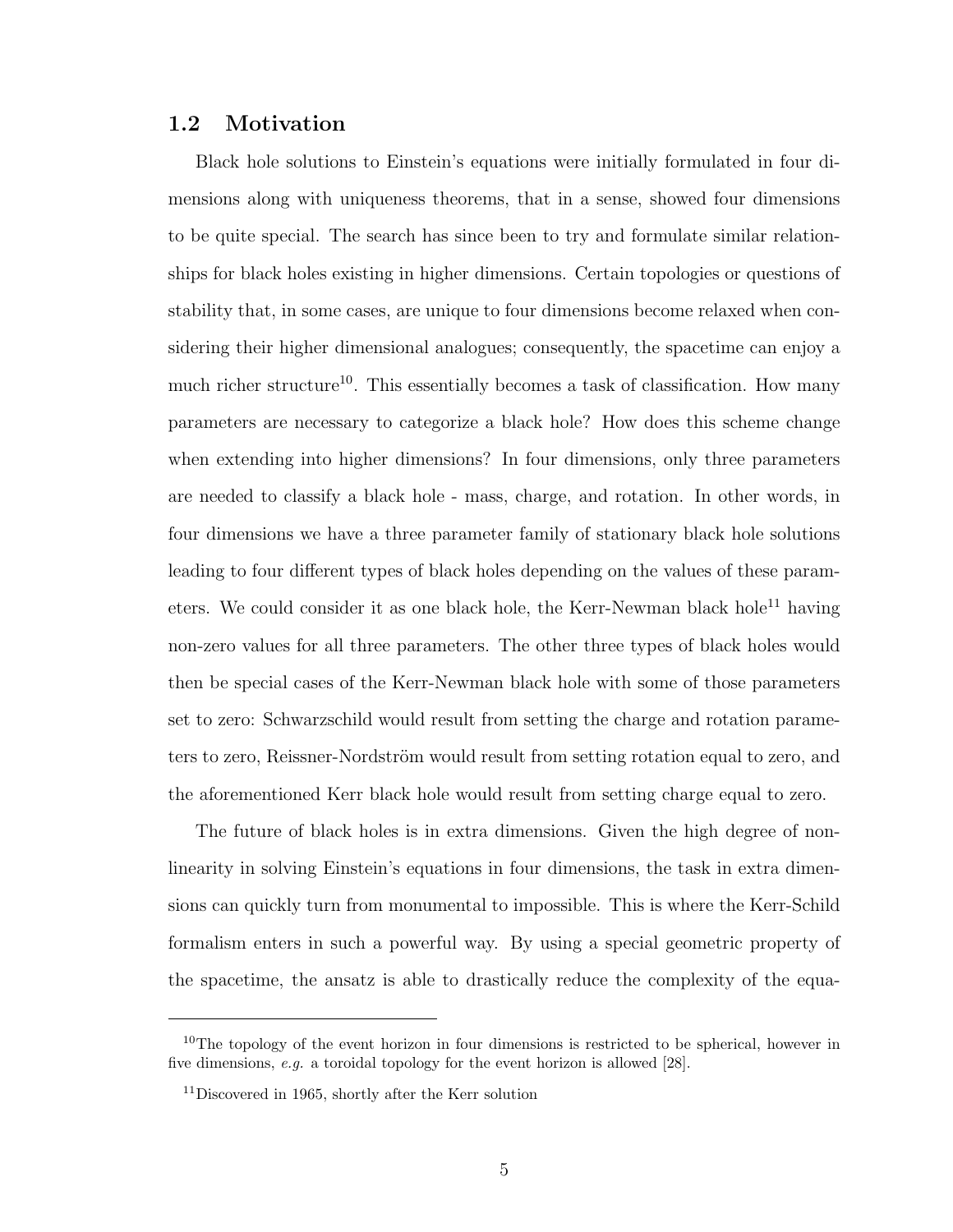tions of motion, making the problems much more tractable. This feature cannot be overstated. After discovering the static Schwarzschild solution, physicists would spend almost half a century searching in vain for the rotating solution to Einstein's equations. The rotating solution, *i.e.* the Kerr black hole, would come with the initial construction of the Kerr-Schild ansatz [10][11] in 1963 in which Kerr and Schild [12] were investigating the properties of algebraically special spacetimes, or those spacetimes that enjoy special symmetries allowing them to be classified into specific families. These families in turn lead to uniqueness theorems for black holes and the larger goal of complete classification of black hole types. This scheme is well understood for four dimensions, but the situation becomes much different as soon as we generalize the number of dimensions. As previously stated, this can be difficult as exact solutions are hard to come by. The higher dimensional analogues to the Schwarzschild and Reissner-Nordström solutions were found by Tangherlini [13] in 1963. It would take an additional 23 years to find the higher dimensional generalization of the rotating Kerr solution, known as Myers-Perry black holes [17], where the Kerr-Schild ansatz would again play an integral role. To this point the ansatz has proved an invaluable tool for finding new black hole solutions in a multitude of settings. It is therefore natural to investigate its extension under different circumstances, e.g. in higher curvature theories of gravity as well as modifications to the ansatz itself.

#### 1.3 The role of the Kerr-Schild ansatz

Following the prescription outlined by Xanthopolous [14], the spacetime metric is taken to have the following form

$$
g_{ab} = \bar{g}_{ab} + \lambda h_{ab}, \qquad h_{ab} = k_a k_b \tag{1.2}
$$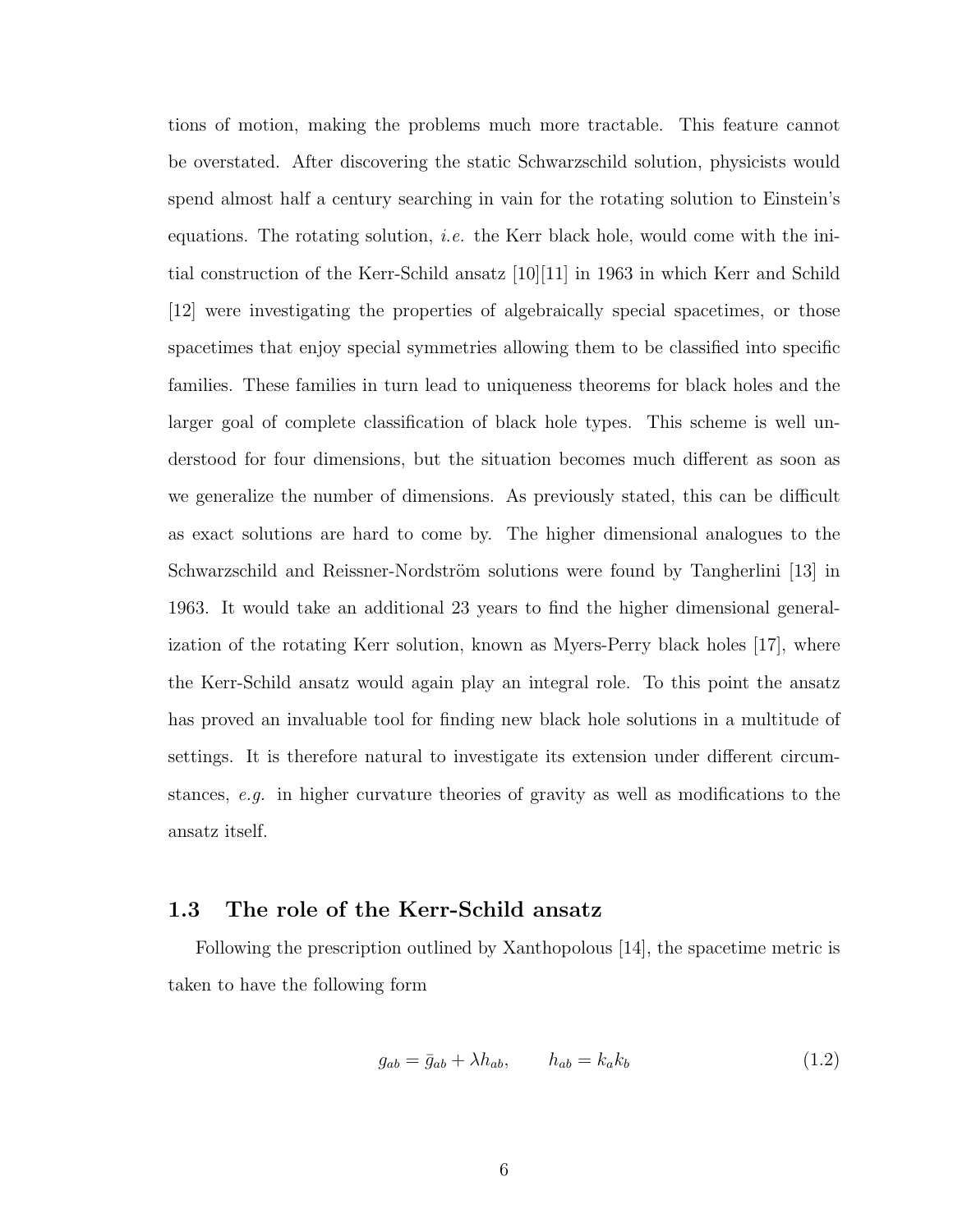where  $\bar{g}_{ab}$  is the metric of a background spacetime which is not necessarily taken as flat<sup>12</sup>,  $k^a$  is a null vector with respect to the background metric  $(\bar{g}_{ab}k^a k^b = 0)$ , and  $\lambda$  is a constant that will be used as an ordering parameter to aid in calculation. Initially this can be viewed as a small perturbation around the background spacetime. When calculating the inverse metric, which appears in the Christoffel symbols and by extension the Riemann curvature tensor and the Einstein equations, the perturbative expansion would generally include terms at all orders of  $\lambda$ . However due to the properties of the null vector  $k^a$ , we encounter a wonderful simplification when calculating the inverse metric such that it has the simple form

$$
g^{ab} = \bar{g}^{ab} - \lambda h^{ab} \tag{1.3}
$$

While seemingly innocuous, the fact that the inverse metric truncates after first order in  $\lambda$  is one of the most important facets of the Kerr-Schild ansatz - it will lead to considerable simplifications and cancellations when calculating other quantities that would otherwise be deemed intractable. What was initially viewed as a linear perturbation to the background spacetime, is actually the exact metric. These two properties of the Kerr-Schid ansatz, the simple form of the inverse metric and the "perturbation" being described in terms of a null-vector, are what allow us to investigate these spacetimes in a more nuanced way than would otherwise be possible if using a brute-force method. Further computation shows that, if the null vector is tangent to a geodesic congruence of the background metric, *i.e.* the null-vector is parallel propagated along itself with respect to the background spacetime, then the Ricci tensor  $R^a{}_b$  of the KS metric also truncates beyond linear order in  $\lambda$  [15]. These results can also be generalized to non-vacuum cases [16].

<sup>&</sup>lt;sup>12</sup>The background was taken as flat in the initial formulation by Kerr and Schild, however it was showed by Xanthopolous that this condition could be relaxed to any vacuum solution which would include curved backgrounds.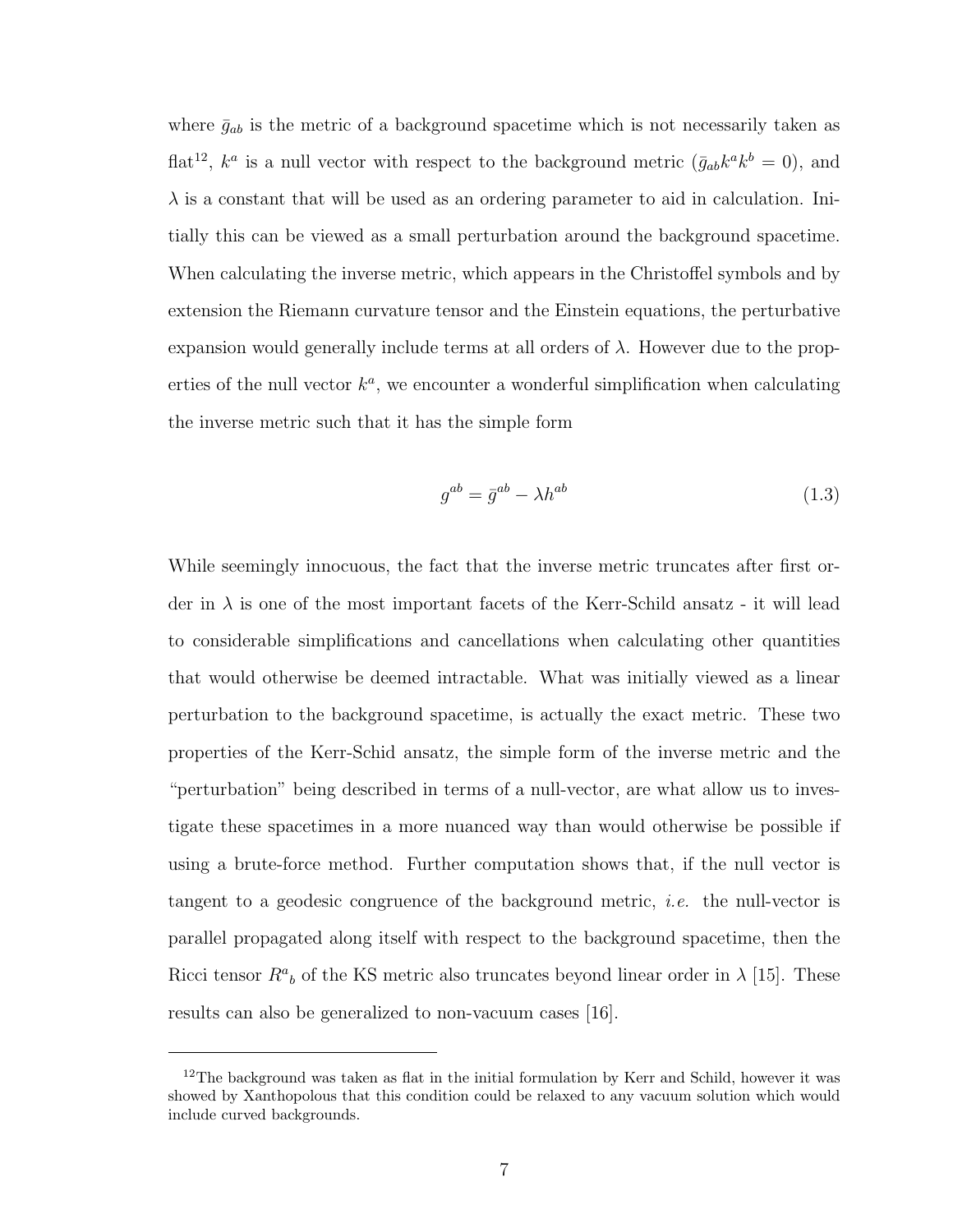There are many known exact solutions that can be put into Kerr-Schild form. A few of the notable ones mentioned previously are the static spherically-symmetric neutral Schwarzschild black hole and the Kerr exact solution for stationary axiallysymmetric neutral black holes (as well as the Kerr solution's higher-dimensional generalization known as Myers-Perry black holes). The background metric in (1.2) is not restricted to be Minkowski as Kerr-(A)dS black holes are also known to be expressible in Kerr-Schild form and the general higher dimensional (A)dS neutral rotating black holes were similarly found by Gibbons *et. al.* [20] starting from  $(A)dS$  background metrics. For charged black holes, the  $D = 4$  Kerr-Newman solution for charged rotating black holes can be put in Kerr-Schild form. One can also naturally extend the ansatz to non-vacuum spacetimes such as Einstein-Maxwell theory by taking the vector potential  $A_a$  to be proportional to  $k_a$ .

On the other hand, there are known exact solutions that cannot be put in to Kerr-Schild form such as the the five dimensional black ring [28]. In addition, Myers-Perry black holes were the higher-dimensional generalization of Kerr black holes and both were expressable in Kerr-Schild form. However, an analogous result for the higherdimensional generalization of the charged, rotating black holes in Einstein-Maxwell theory, i.e. Kerr-Newman black holes, was not as forthcoming. It was shown by Aliev [22] [23] that these solutions were only found in the limit of slow rotation. This meant that although the Kerr-Schild formalism for describing Kerr-Newman black holes was successful in four dimensions, it is restricted in its use for the higher-dimensional analogues. More broadly these counter-examples show that although the Kerr-Schild ansatz has been instrumental in finding exact solutions, its use is constrained in higher dimensional spacetimes, and an analysis of where it is applicable starts with understanding how special a spacetime can be.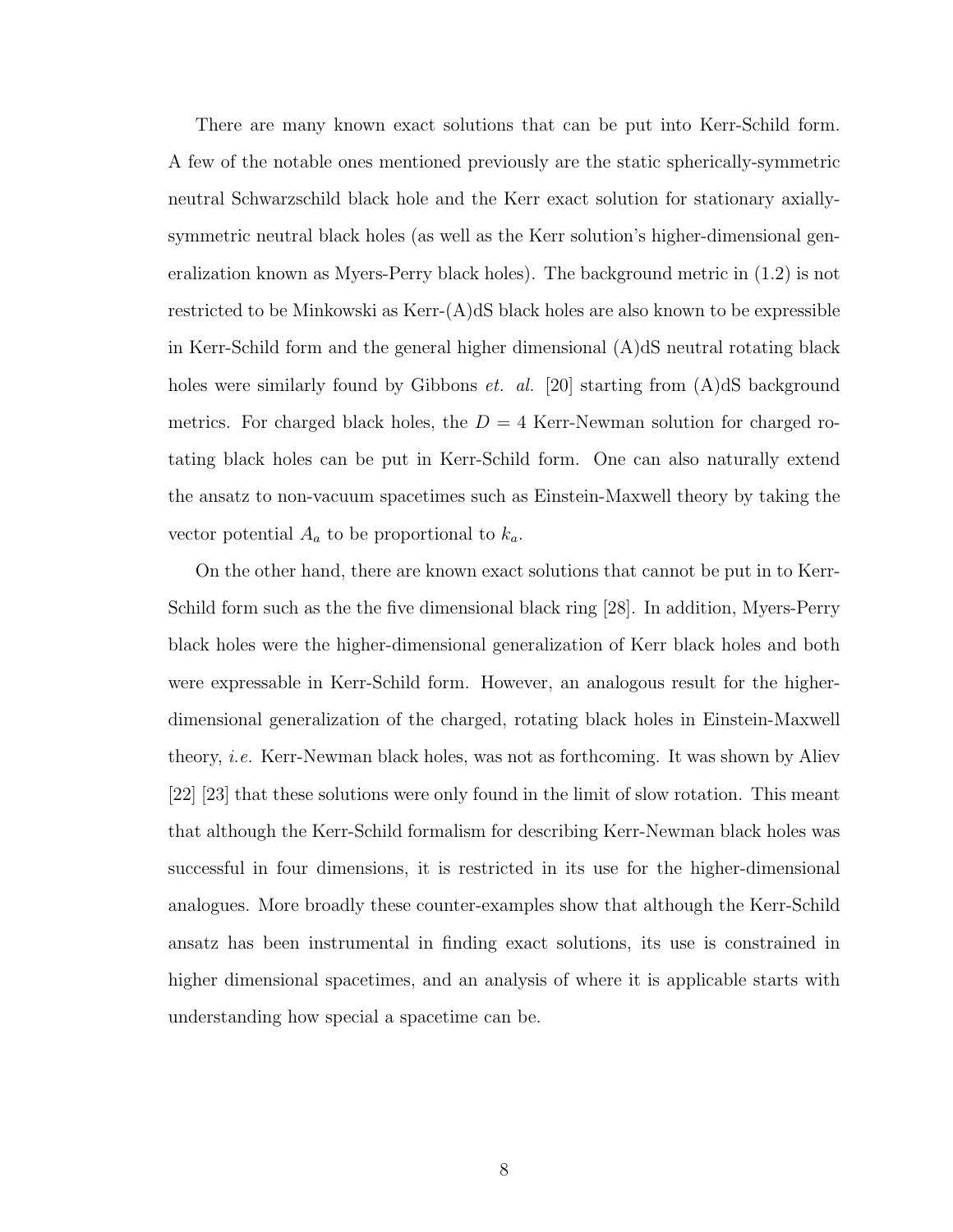#### 1.4 Algebraically special spacetimes and Petrov classification

In  $d = 4$  dimensions there are four null vectors, known as "principal null vectors"  $(PNV)$ " that are associated with the Weyl<sup>13</sup> tensor. They are usually distinct but if two or more happen to coincide, we say the spacetime is algebraically special essentially, these repeated principal null vectors are eigenvectors of the Weyl tensor. Since spacetimes can be classified by the algebraic type of the Weyl tensor, and since the Kerr-Schild ansatz describes algebraically special spacetimes, this puts restrictions on the form and transformation properties of the null-vector  $k^a$ . One can use the Newman-Penrose formalism<sup>14</sup> to express the metric in a null-tetrad basis<sup>15</sup> of the PNV's, and the null-vector  $k^a$  which itself is one of the principal null-vectors, will have its direction uniquely defined. Precisely how the null-vector  $k^a$  contracts with the Weyl tensor determines how special the particular space is. There are six different possibilities, each one known as a Petrov type. They are I, II, D, N, III, and O. For example, the null-vector for a Type II, Type III, and Type N spacetime would satisfy the following equations, respectively

$$
(II)C_{abcd}k^b k^d = \alpha k_a k_c \qquad (III)C_{abcd}k^b k^d = 0 \qquad (N)C_{abcd}k^d = 0. \tag{1.4}
$$

Type I is known as algebraically general and Type O describes the situation when the Weyl tensor vanishes and the metric is conformally flat. Each type of algebraically special spacetime represents different physical situations. In four dimensions, with a flat background metric, the null vector  $k^a$  in a vacuum KS spacetime is necessarily a repeated principal null vector of the Weyl tensor [15]. In higher dimensions, it was

<sup>&</sup>lt;sup>13</sup>The Weyl tensor is the trace-free component of the Riemann curvature tensor which is conformally invariant and vanishes under contraction of any two indices.

<sup>&</sup>lt;sup>14</sup>The Newman-Penrose formalism is a special type of tetrad formulation of general relativity in four dimensions, specifically with the use of spinors.

<sup>&</sup>lt;sup>15</sup>In four dimensions, four null-vectors are needed - two being real and two being complex. The complex null-vectors are constructed from two real, orthonormal space-like vectors.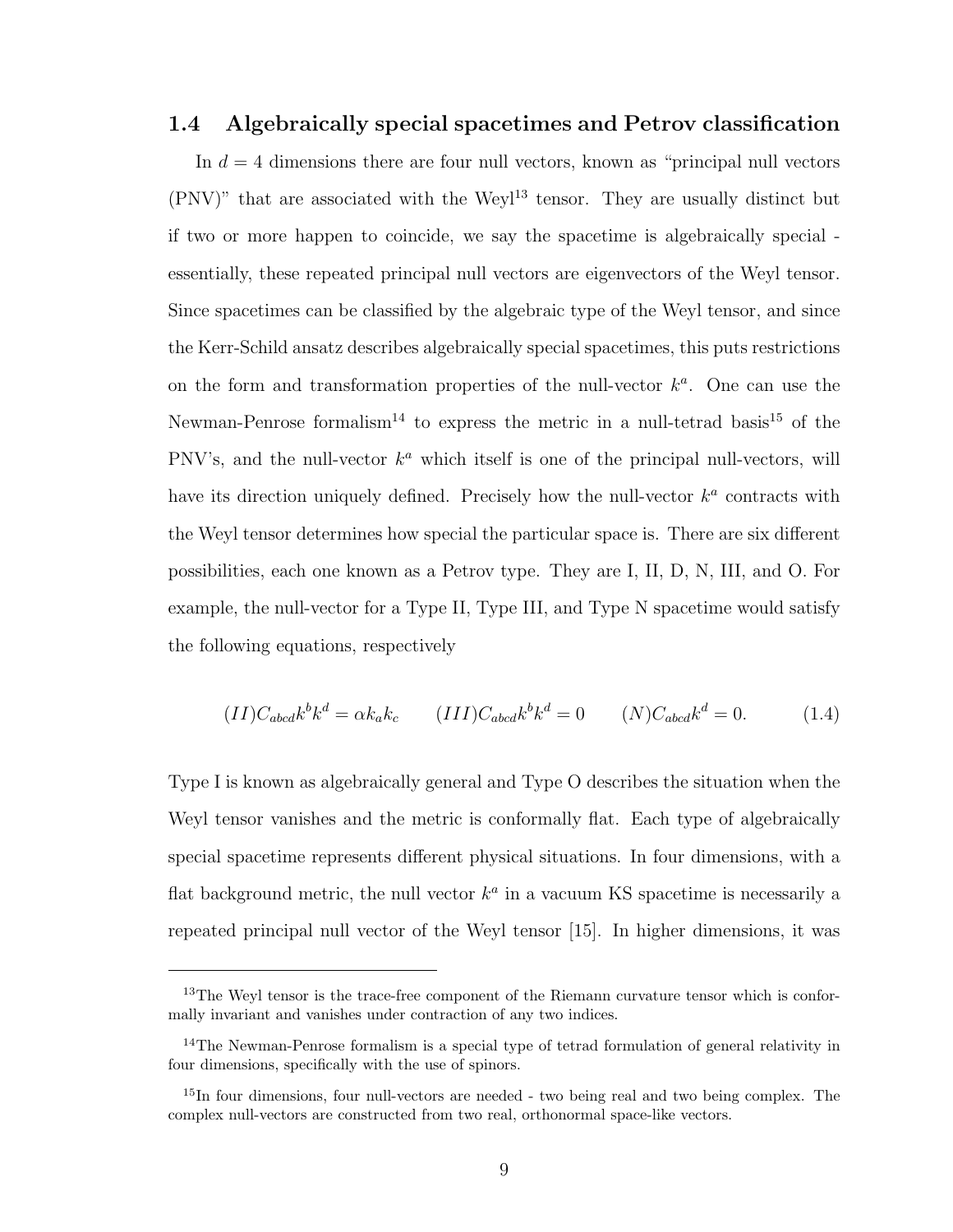shown in reference [29] that the Weyl tensor of vacuum KS spacetimes is always of Type II, or more, algebraically special, within the classification scheme of reference [30]. The metrics that can be expressed in Kerr-Schild form fall under the category of Type II or more special, whereas the black ring was shown to be of Type I [31] and therefore not expressible in Kerr-Schild form.

Nevertheless, one could make a long list of potentially interesting black hole solutions that have not so far been found via the KS ansatz (or by any other method). Candidates for this list would include the rotating, charged black holes of Einstein-Maxwell theory for  $D > 4$ , vacuum black holes with non-spherical event horizon topology beyond  $D = 5$  (e.g. such as those discussed in [21]), as well as black branes and rotating black holes in Lovelock gravity theories (beyond the special cases found in  $[24, 25]$  and  $[26]$  respectively).

# 1.5 Initial formalism and the vacuum Einstein equations for Kerr-Schild spacetimes

As stated previously, the null vector  $k^a$  leads to simplifications when calculating the Christoffel symbols as well as the Riemann and Ricci tensors. In this section we present the basic formalism that goes into these calculations (see e.g. [18, 19] for an extended treatment), assuming the special form of  $h_{ab} = k_a k_b$ . Letting  $\nabla_a$ denote the covariant derivative operator compatible with the full Kerr-Schild metric and  $\bar{\nabla}_a$  denote the covariant derivative compatible with the background metric  $\bar{g}_{ab}$ , we see that the two are related when acting upon an arbitrary vector  $v^b$  such that  $\nabla_a v^b = \overline{\nabla}_a v^b + C^b_{ac} v^c$  with the tensor  $C^c_{ab}$  given by

$$
C_{ab}^{c} = \frac{\lambda}{2} g^{cd} \left( \bar{\nabla}_{a} h_{bd} + \bar{\nabla}_{b} h_{ad} - \bar{\nabla}_{d} h_{ab} \right)
$$
  
\n
$$
= \frac{\lambda}{2} \left( \bar{\nabla}_{a} h_{b}^{c} + \bar{\nabla}_{b} h_{a}^{c} - \bar{\nabla}^{c} h_{ab} \right) + \frac{\lambda^{2}}{2} h^{cd} \bar{\nabla}_{d} h_{ab}
$$
  
\n
$$
= \lambda C_{ab}^{(1)c} + \lambda^{2} C_{ab}^{(2)c}
$$
\n(1.5)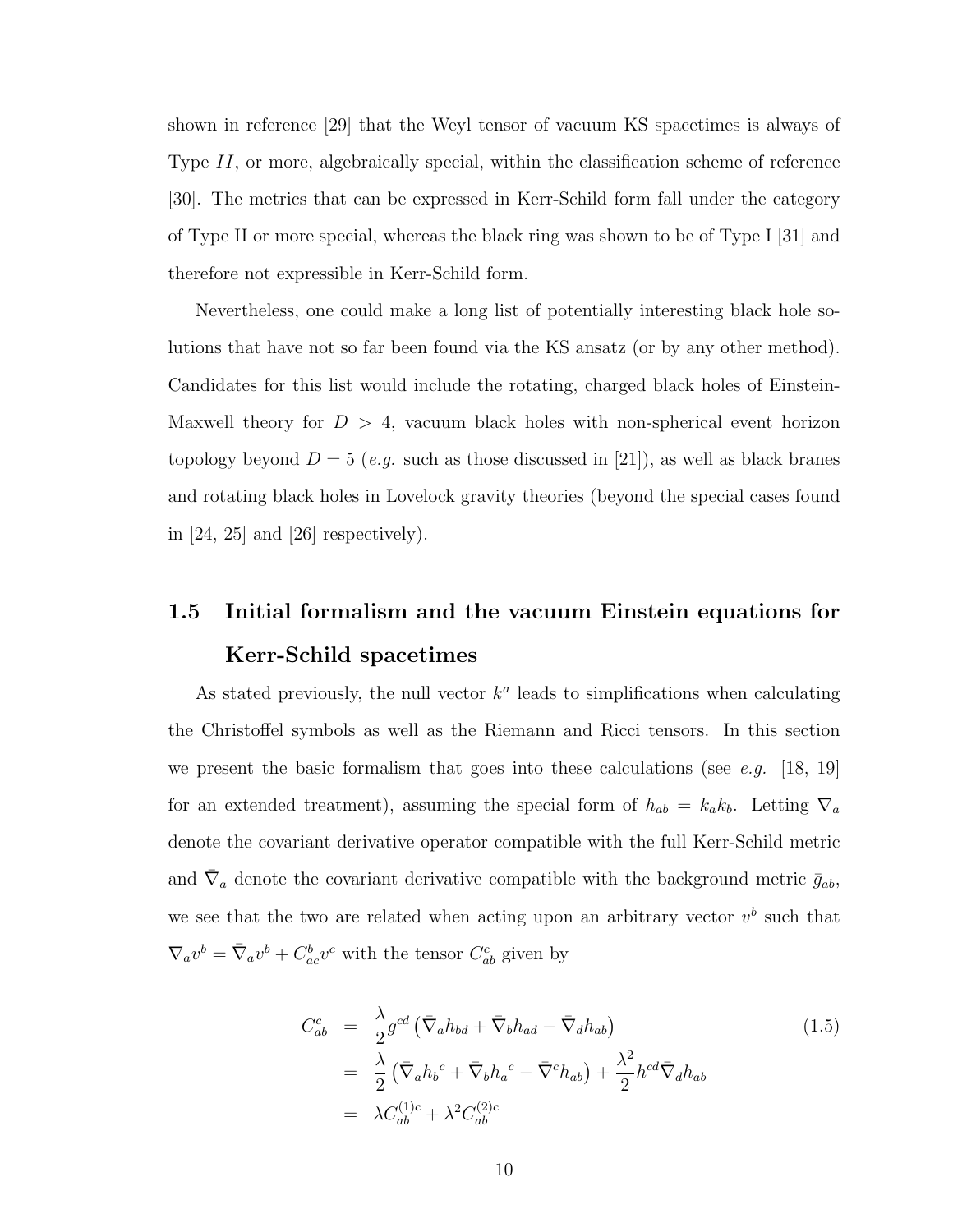Note that this truncation only happens for the specific form of  $h_{ab} = k_a k_b$ , whereas in general there are an infinite number of terms. It is possible to show that the determinant of the full metric reduces to that of the background. Going forward, this will allow us to calculate quantities using solely the background metric and its associated covariant derivative. When  $h_{ab}$  is of the form  $k_a k_b$ , we are able to show that

$$
h^{ab}C_{ab}^c = h_c{}^b C_{ab}^c = C_{ab}^b = 0.
$$
\n(1.6)

This last property will reduce the number of terms in the Ricci tensor, now given to be

$$
R_{ab} = \bar{R}_{ab} + \bar{\nabla}_c C_{ab}^c - C_{ac}^d C_{bd}^c \tag{1.7}
$$

where  $\bar{R}_{ab}$  is the curvature of the background spacetime. Taking the background to be flat (*i.e.*  $\bar{R}_{ab} = 0$ ) for the time being, we notice that the Ricci tensor contains terms quadratic in the connection coefficients meaning that it is theoretically fourth order in  $\lambda$  with the expansion

$$
R_{ab} = \sum_{l=1}^{4} \lambda^l R_{ab}^{(l)}.
$$
 (1.8)

We initially consider the expansion of the Ricci tensor  $R_{ab}$  with both of its indices down which goes out to order  $\lambda^4$ . Computation shows that the fourth order contribution  $R_{ab}^{(4)}$  vanishes identically. Further progress is facilitated by considering the contracted equation  $R_{ab}k^a k^b = 0$ . One finds that  $R_{ab}^{(3)}k^a k^b$  and  $R_{ab}^{(2)}k^a k^b$  vanish identically, while

$$
R_{ab}^{(1)}k^a k^b = -(\bar{D}k_a)\bar{D}k^a \tag{1.9}
$$

where  $\bar{D} = k^c \bar{\nabla}_c$  is the background covariant derivative taken along the null vector  $k^c$ . Hence, the vacuum Einstein equation then implies that  $\bar{D}k^a$  is a null vector. Since it is also orthogonal to  $k^a$ , it follows that the vector  $\bar{D}k^a$  must be parallel to the null vector  $k^a$ , *i.e.* that  $\bar{D}k^a = \phi k^a$  for some function  $\phi$ . This is equivalent to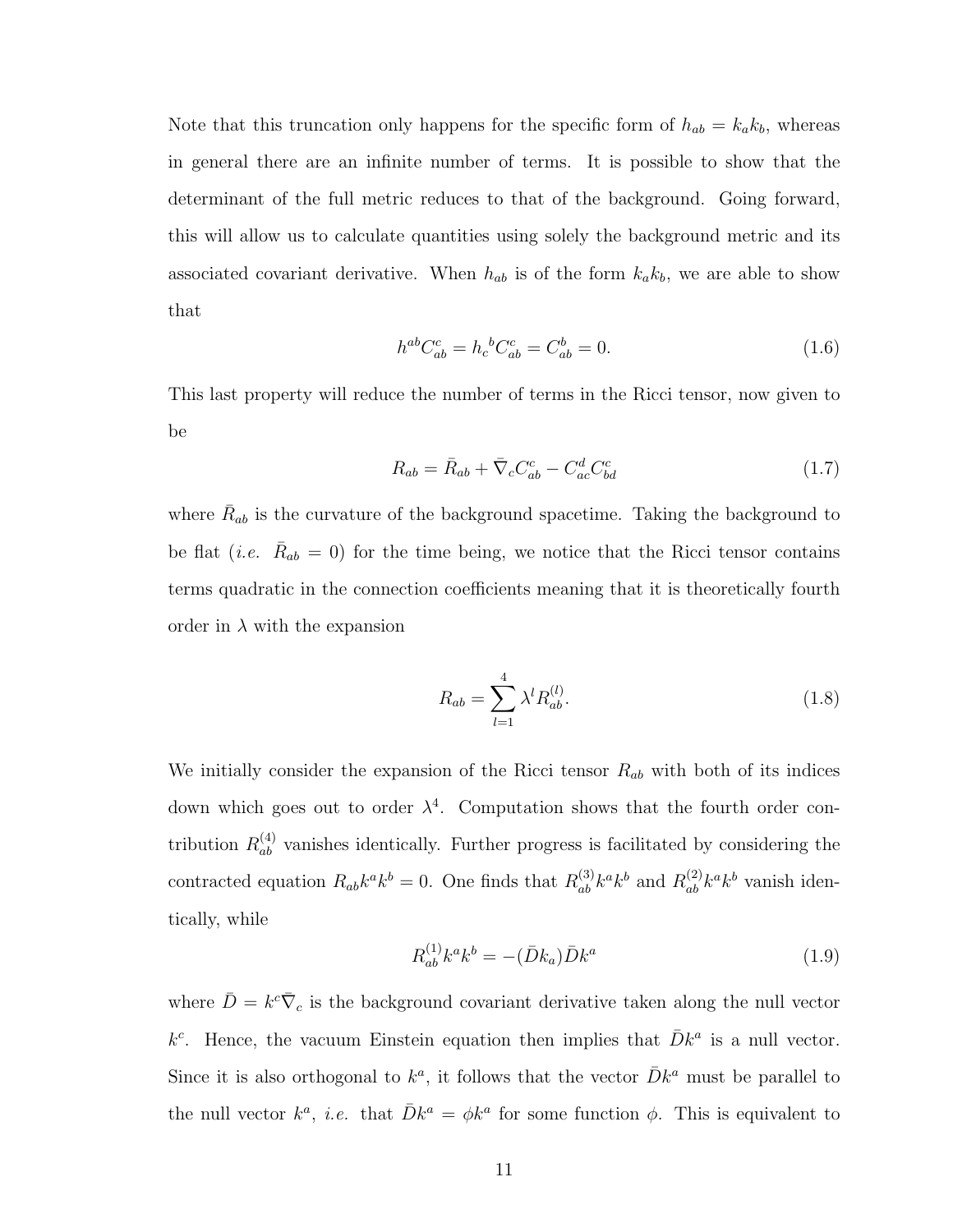the statement that  $k^a$  is tangent to a null geodesic congruence of the background metric. Assuming this to be the case, it then follows that the contribution to the Ricci tensor at order  $\lambda^3$ , which is given by  $R_{ab}^{(3)} = -\frac{1}{2}$  $\frac{1}{2}k_{a}k_{b}(\bar{D}k_{d})\bar{D}k^{d}$ , vanishes as well. The contribution at order  $\lambda^2$  does not vanish automatically for  $k^a$  geodesic. However, one can show the for geodesic  $k^a$ , it is related to the order  $\lambda^1$  according to

$$
R_{ab}^{(2)} = k_a k^c R_{cb}^{(1)}.
$$
\n(1.10)

Therefore the vacuum field equations will be satisfied if  $R_{ab}^{(1)} = 0$ . This establishes that for Kerr-Schild metrics with a geodesic null vector  $k^a$ , solving the vacuum field equations reduces to solving the linearized equations in  $h_{ab}$  around the background metric, namely

$$
R_{ab}^{(1)} = \bar{\nabla}_e [\bar{\nabla}_a(k_b)k^e) - \frac{1}{2}\bar{\nabla}^e(k_a k_b)] = 0.
$$
 (1.11)

Taking the trace of this equation and defining  $\bar{\nabla}_a k^a = \theta$  leaves one with the identity

$$
\dot{\theta} + \dot{\phi} + \theta(\theta + \phi) = 0 \tag{1.12}
$$

where the 'dot' denotes differentiation with respect to the null vector. It is understood that  $\theta$  represents the expansion of the null-vector congruence, which is the same with respect to both the metric and its background. Kerr-Schild spacetimes are naturally split into two families; Expanding ( $\theta \neq 0$ ) and Non-expanding ( $\theta = 0$ ). An example of expanding solutions are the familiar Myers-Perry black holes whereas an example of non-expanding solutions are pp-waves belonging to the Kundt class of spacetimes. As usual, the situation is more subtle in  $D > 4$  dimensions as all pp-wave spacetimes cannot be put into Kerr-Schild form. This shows once again the difference between four-dimensional spacetimes and those of higher dimensions. PP-waves have many applications and are exact solutions in Brans Dicke theory,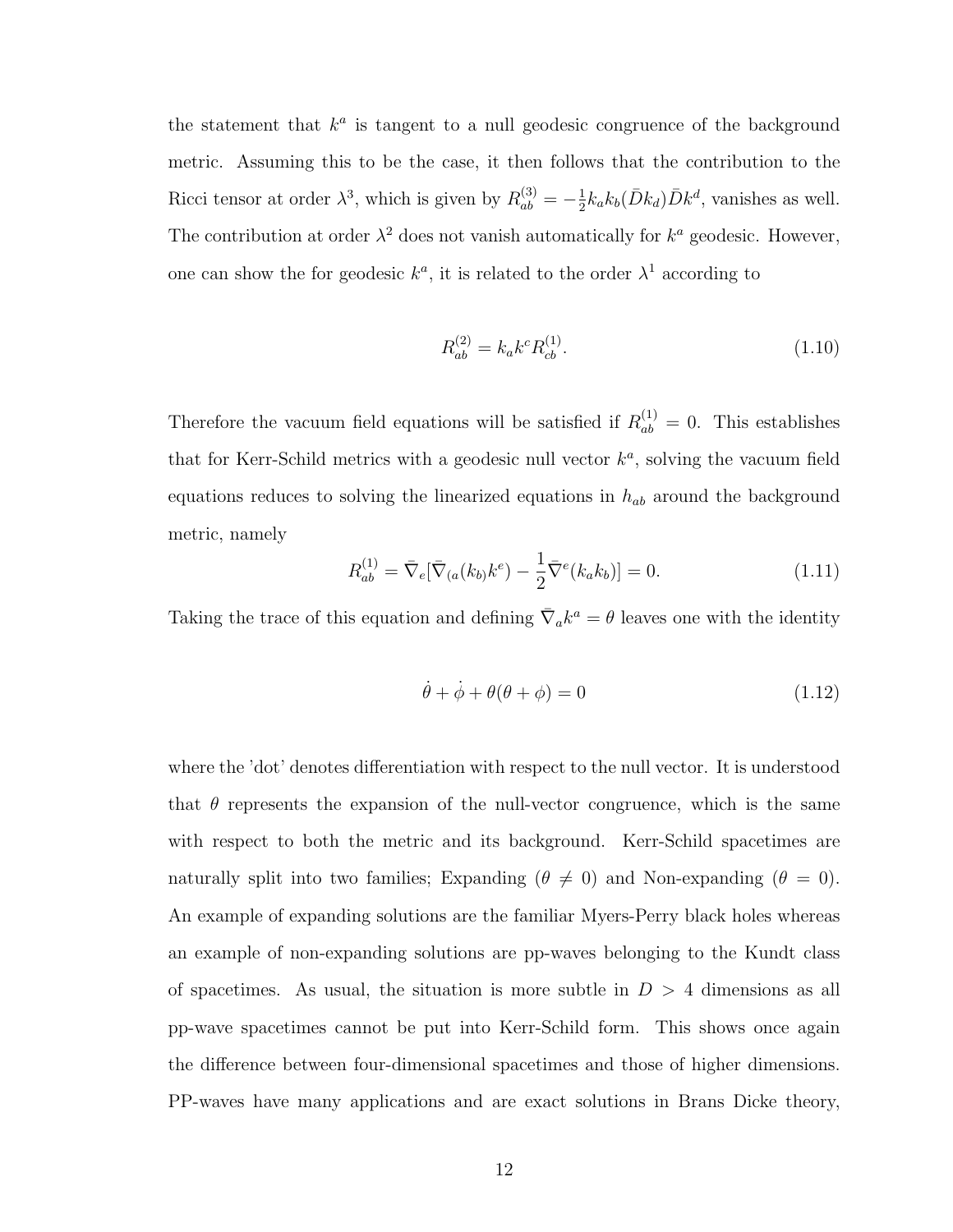some higher curvature theories, and also have appliations in Kaluza-Klein theory as well as modeling gravitational radiation. The fact that they are expressible in Kerr-Schild form in four-dimensions, but not necessarily so in higher dimensions shows that although the Kerr-Schild ansatz has proved invaluable in the search for black hole solutions, its role in higher dimensions is limited, and therefore it makes sense to investigate its possible extensions either through modifications of the ansatz itself, or how it applies in higher derivative theories of gravity.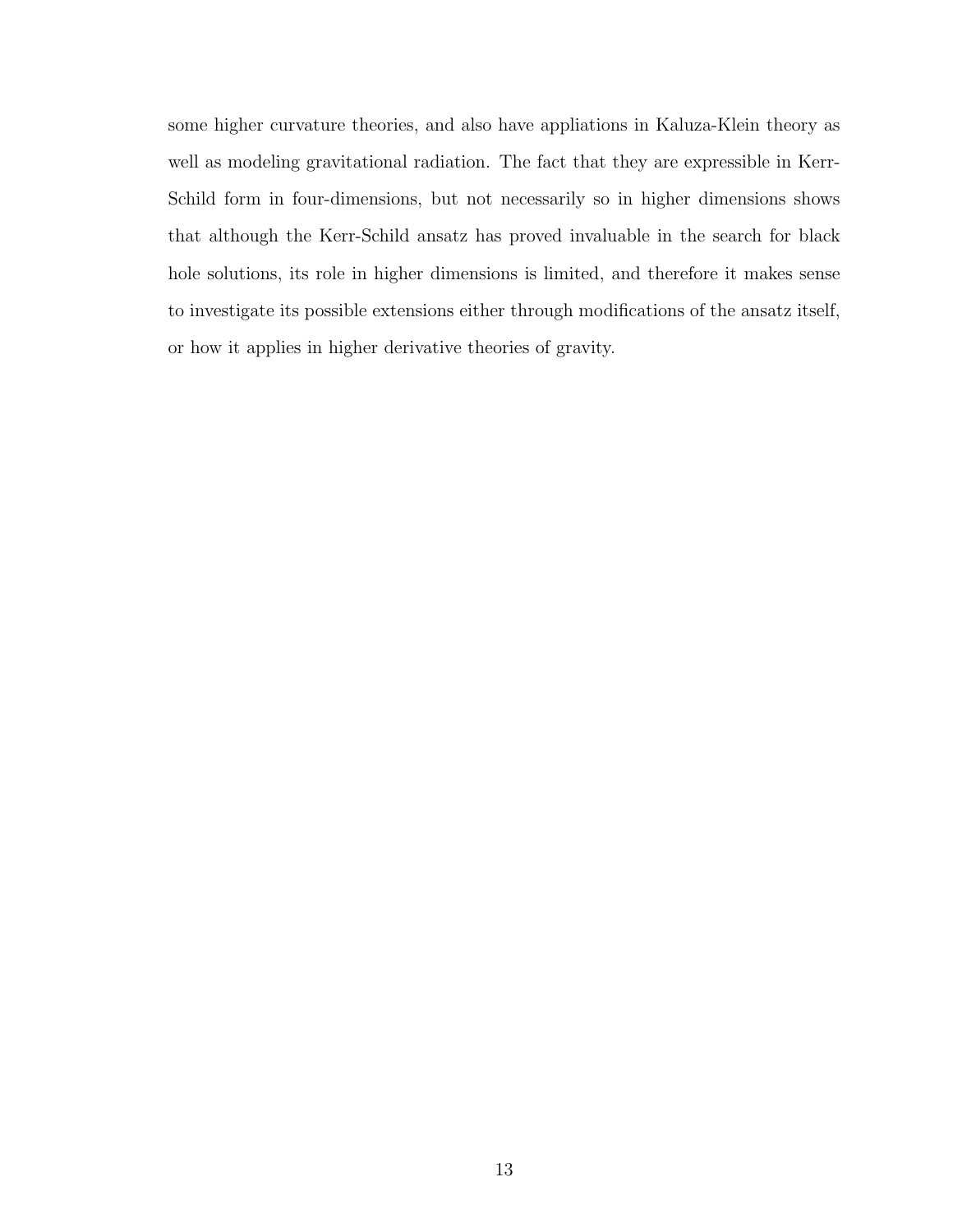## CHAPTER 2

## THE EXTENDED KERR-SCHILD (XKS) ANSATZ

Given<sup>1</sup> how well the Kerr-Schild ansatz has been employed to find exact solutions, it seems reasonable to ask whether it might be possible to extend the ansatz in a way that might allow one to find new black hole solutions not expressable within the Kerr-Schild formalism, e.g. the  $D = 5$  black ring. One possible extension<sup>2</sup> was suggested recently in reference [32]. The authors showed that the charged, rotating black holes of minimal, gauged  $D = 5$  supergravity, originally found in reference [33] and known as the CCLP spacetimes, may be rewritten in a form similar to (1.2), with  $g_{ab} = \bar{g}_{ab} + \lambda h_{ab}$  and  $\bar{g}_{ab}$  a flat background metric, but now with

$$
h_{ab} = Hk_a k_b + K(k_a l_b + l_a k_b).
$$
 (2.1)

Here  $k^a$  is again a null vector with respect to the background metric  $\bar{g}_{ab}$  as well as the full metric  $g_{ab}$ . Similar to the Kerr-Schild case, there are now two scalar functions, H and K. The vector  $l^a$  is spacelike and orthogonal to  $k^a$  with respect to  $\bar{g}_{ab}$ , such that  $\bar{g}_{ab}k^a l^b = 0$ , and we are defining  $k_a \equiv \bar{g}_{ab}k^b$  and  $l_a \equiv \bar{g}_{ab}l^b$ . We will call metrics of this general form extended Kerr-Schild or xKS metrics.

Another indication of the usefulness of the xKS ansatz comes from considering higher dimensional pp-waves, which are defined by having a covariantly constant null

<sup>&</sup>lt;sup>1</sup>Much of this chapter follows along our previous publication [34]. It has been condensed and streamlined to better fit the thesis format. Some references and discussion have also been added.

<sup>&</sup>lt;sup>2</sup>see [38] for a closely related extension of the Kerr-Schild ansatz complementary to the work presented here.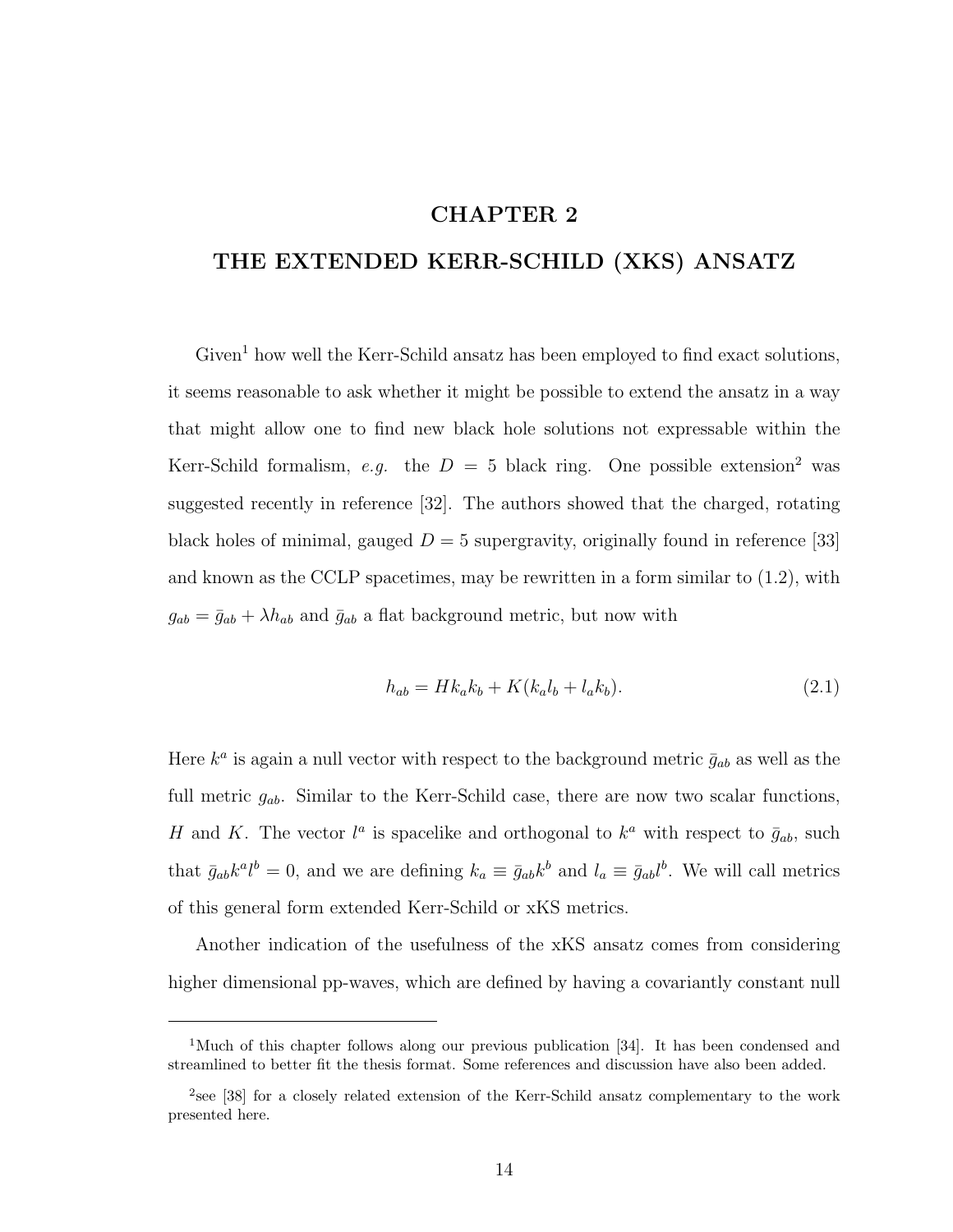vector (and hence a null Killing field). These spacetimes have long been of interest as exact string backgrounds [37]. It is known that in  $D = 4$ , all pp-wave spacetimes can be cast into Kerr-Schild form (see [19]). However, as discussed in [29], examples of pp-wave spacetimes are known in higher dimensions that have Weyl types [30] that are not compatible with those of Kerr-Schild spacetimes. Therefore, not all higher dimensional pp-waves can be cast in Kerr-Schild form.

On the other hand, the particular example of a non-Kerr-Schild pp-wave given in [29] is of xKS form, and one may speculate that perhaps all higher dimensional pp-waves can be cast in xKS form. Their general properties and classification have since been studied in greater detail by Málek in [35, 36]. Using the Newman-Penrose tetrad formalism to determine the Weyl type, he was able to show that extended Kerr-Schild spacetimes with a geodesic null vector are of Weyl Type I or more special. Depending on the expansion  $\theta$  of the null vector, the extended Kerr-Schild ansatz can be used to describe Kundt spacetimes in the non-expanding  $(\theta = 0)$  case<sup>3</sup>, as well as the previously discussed CCLP spacetimes in the case of an expanding  $(\theta \neq 0)$  null congruence. This is similar to the situation in 4 dimensions with some important exceptions. In the non-expanding case in 4D, the geodesic null-vector is a priori also non-twisting and non-shearing, belonging to the Kundt class of spacetimes described by the original Kerr-Schild ansatz. This class also exists in higher dimensions, however there is now a second class, one in which the geodesic null-vector may also have shear and twist, and is now described by the extended Kerr-Schild ansatz. For the expanding case in 4D, these spactimes are algebraically special of Type II or D and represent black hole solutions described by the Kerr-Schild ansatz. In 5D this is no longer the case, as we have seen that the CCLP spacetime is of Type I and can be represented by the extended Kerr-Schild ansatz.

<sup>3</sup>With certain assumptions, such as a Ricci-flat condition, higher dimensional pp-waves of Types II, III, and N are described by the xKS. See [35] for further analysis.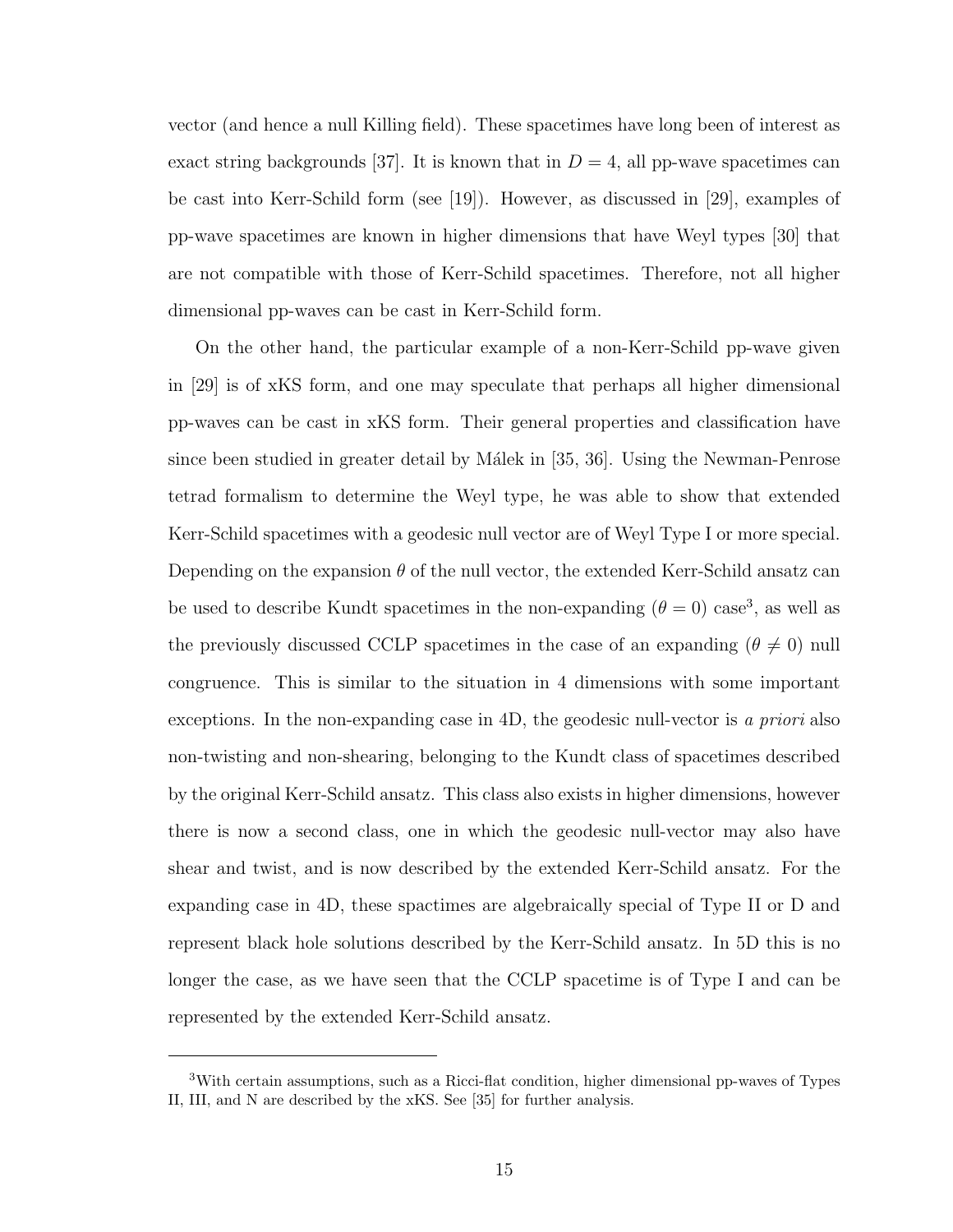The main focus of this section will be an analysis of the vacuum Einstein equations for xKS metrics. As an indication of the simplifications we will find, we first consider the inverse of an xKS metric. Using a similar perturbative expansion as in the Kerr-Schild case, the calculation shows that the inverse metric now truncates beyond second order in  $\lambda$ , being given exactly by

$$
g^{ab} = \bar{g}^{ab} - \lambda h^{ab} + \lambda^2 h^{ac} h_c^b. \tag{2.2}
$$

Recall that the truncation of the inverse metric beyond linear order in the Kerr-Schild case led to a similar truncation of the Ricci tensor  $R^a{}_b$  beyond linear order. Our main task below is to discover the degree of simplification of the Ricci tensor that occurs in the xKS case. We will see that for  $k^a$  geodesic and  $l^a$  also satisfying a certain condition with respect to the background metric, that the Ricci tensor  $R^a{}_b$  will truncate beyond second order in  $\lambda$ . The vacuum Einstein equations then reduce to a set of differential equations that are quadratic in  $h_{ab}$ .

#### 2.1 The extended Kerr-Schild form of CCLP spacetimes

Aliev and Ciftçi observed  $[32]$  that the charged rotating black holes of minimal  $D = 5$  supergravity [33], known as the CCLP solutions<sup>4</sup>, may be written in the extended Kerr-Schild form (2.1). Their metrics are presented in a type of spheroidal coordinates and following a sequence of steps given in the Appendix, we have transformed them into Cartesian coordinates. This was done in order to find a higher-dimensional generalization and with the hope of comparing them to the odd-dimensional form of the well known Myers-Perry uncharged rotating black holes [17]. After the transformation, the background is then the familiar 5-dimensional

<sup>&</sup>lt;sup>4</sup>Interestingly, the authors of the paper stated that the CCLP solutions were found using a brute-force method.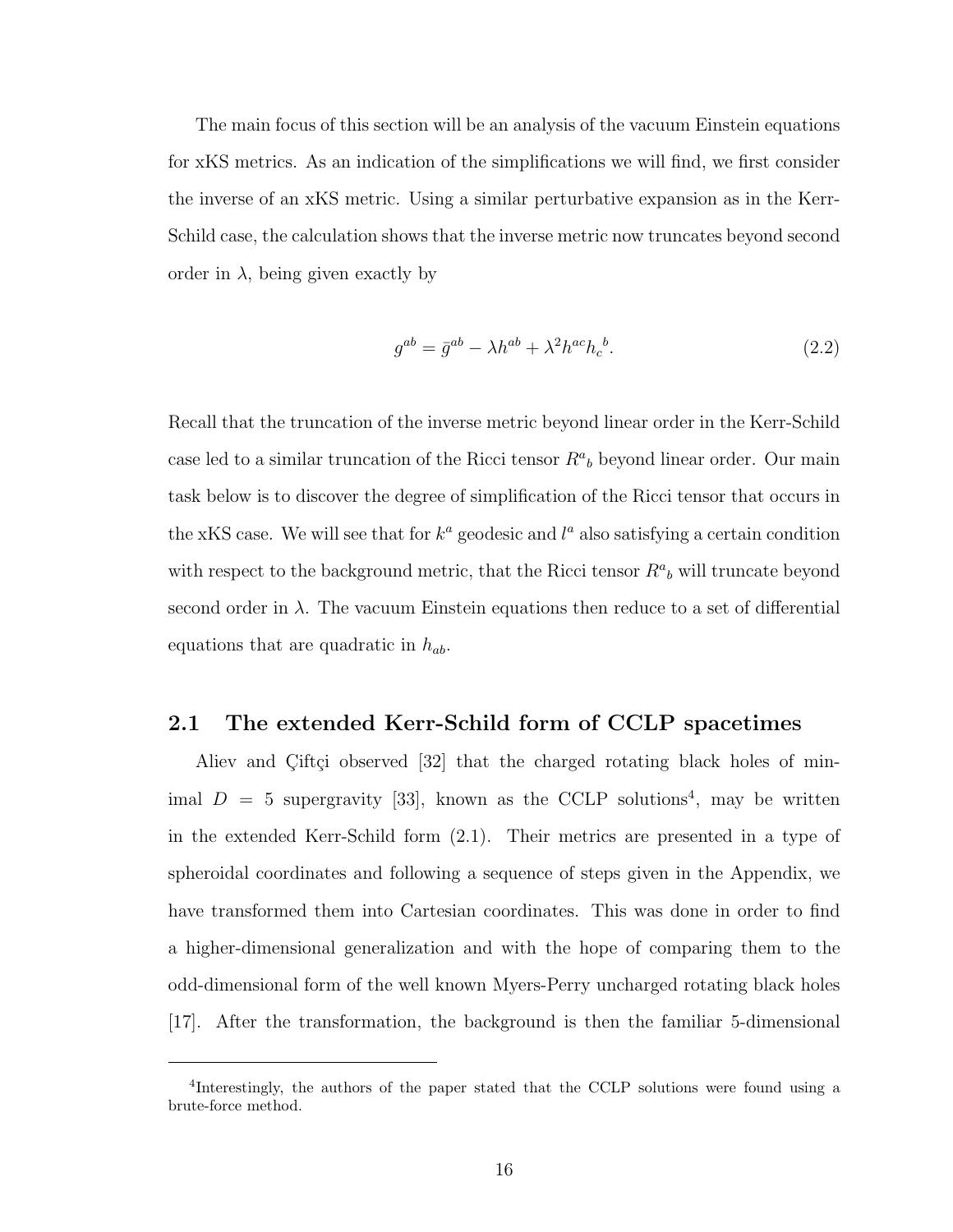Minkowski spacetime  $d\bar{s}^2 = -d\tau^2 + dx^2 + dy^2 + dw^2 + dz^2$ , while the vector fields  $k^a$ and  $l^a$  are then given by

$$
k_a dx^a = d\tau - \frac{r(xdx + ydy) + a(xdy - ydx)}{r^2 + a^2} - \frac{r(wdw + zdz) + b(wdz - zdw)}{r^2 + b^2}
$$
\n(2.3)\n
$$
l_a dx^a = \frac{b(a(xdx + ydy) - r(xdy - ydx))}{r(r^2 + a^2)} + \frac{a(b(wdw + zdz) - r(wdz - zdw))}{r(r^2 + b^2)}
$$
\n(2.4)

where a and b are defined as the rotation parameters in the  $x - y$  and  $w - z$  planes, respectively. The scalar functions  $H$  and  $K$  in  $(2.1)$  are given by

$$
H = \frac{2m}{\Sigma} - \frac{Q^2}{\Sigma^2}, \qquad K = \frac{Q}{\Sigma}.
$$
\n(2.5)

Here we take  $\Sigma = r^2 + a^2 \cos^2 \theta + b^2 \sin^2 \theta$ , and r is the spheroidal radial coordinate satisfying

$$
\frac{x^2 + y^2}{r^2 + a^2} + \frac{w^2 + z^2}{r^2 + b^2} = 1
$$
\n(2.6)

and the angle  $\theta$  is defined in equation (A.4) in the Appendix. The 1-form gauge potential is proportional to the null vector, and given by  $A = (\sqrt{3}Q/2\Sigma)k$ .

Indeed we see that the vector  $k^a$  is identical to that which appears in the  $D=5$ Myers-Perry uncharged rotating black holes [17]. We also see that similar to the null vector  $k^a$ , the spacelike vector  $l^a$  is independent of the mass m and charge Q of the spacetime. It can also be easily shown that the vector  $l^a$  is orthogonal to  $k^a$  in both the  $x - y$  and  $w - z$  rotation planes. We also note that the null vector  $k<sup>a</sup>$  satisfies  $k^a \bar{\nabla}_a k^b = 0$  for CCLP spacetimes, where  $\bar{\nabla}_a$  is the covariant derivative operator for the background metric. This indicates that the vector  $k^a$  is tangent to a congruence of affinely parameterized null geodesics. This property is central to the Kerr-Schild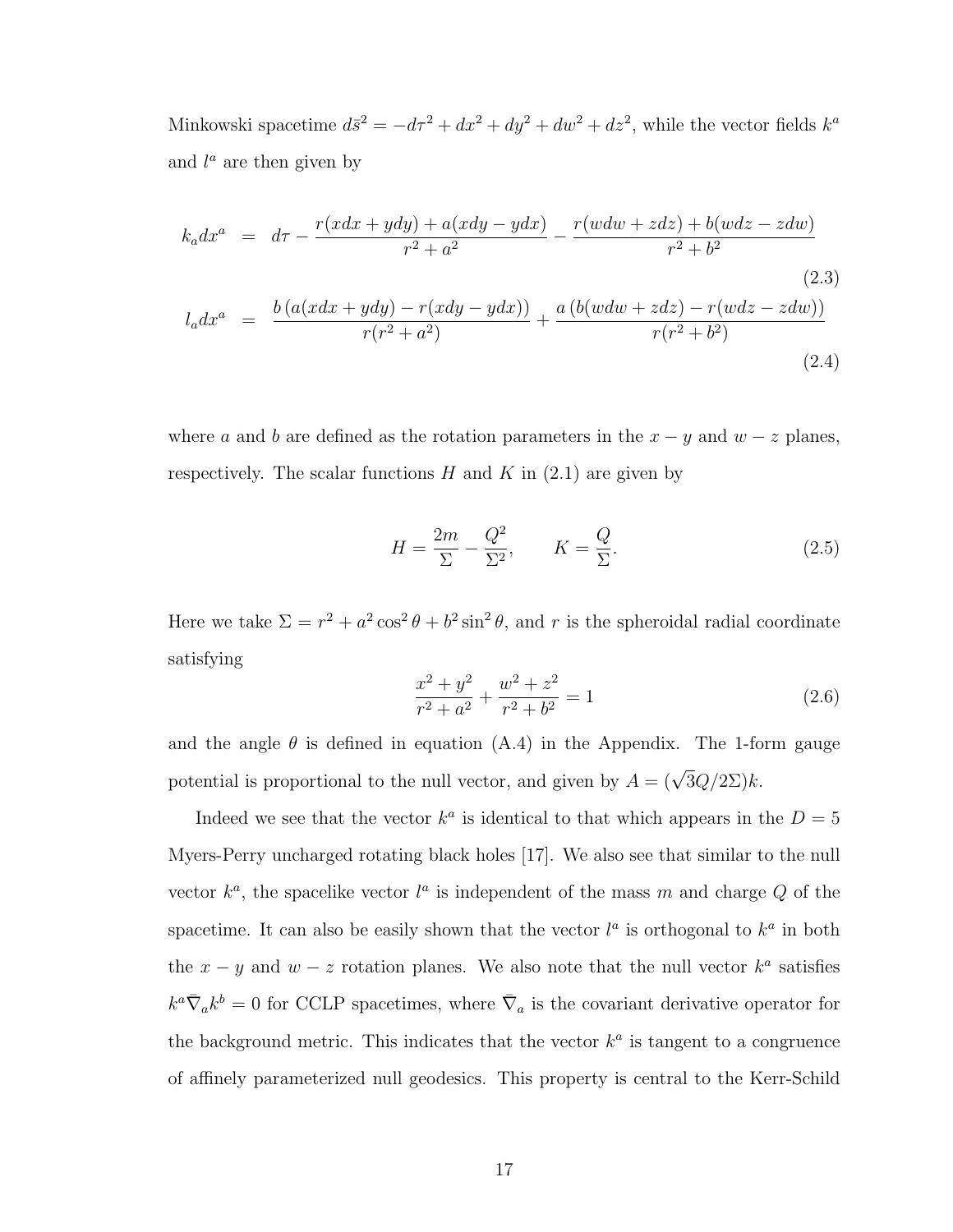construction of the Myers-Perry spacetimes [17] and we see that it holds in xKS case as well. In combination, the vectors  $k^a$  and  $l^a$  can also be shown to satisfy

$$
k^b(\bar{\nabla}_b l_a - \bar{\nabla}_a l_b) = 0, \qquad l^b(\bar{\nabla}_b k_a - \bar{\nabla}_a k_b) = 0 \tag{2.7}
$$

which implies the relation

$$
k^a \bar{\nabla}_a l^b = -l^a \bar{\nabla}_a k^b \tag{2.8}
$$

between the covariant derivative of each vector field along the other.

# 2.2 Curvature calculations and the vacuum Einstein equations for the extended Kerr-Schild ansatz

We will find it useful to consider the expansion for the Ricci tensor with indices in mixed position, such that  $R^a{}_b = g^{ac}R_{cb}$ , as it organizes the expansion in a convenient way which will simplify the proceeding calculations. However, due to the extra factor of  $\lambda$  in the inverse metric for the xKS case, the Ricci tensor now has an expansion in powers  $\lambda^n$  that goes out to order  $n_{max} = 8$ . The coefficients  $R^{(n)a}{}_{b}$  in the expansion of  $R^a{}_b$  are simply related to the coefficients in the expansion of  $R_{ab}$ , with for example

$$
R^{(2)a}{}_{b} = \bar{g}^{ac} R^{(2)}_{cb} - h^{ac} R^{(1)}_{cb} + h^{ad} h_{d}{}^{c} \bar{R}_{cb}.
$$
\n(2.9)

It is well known that for KS metrics, many properties that hold for the background metric also remain when calculated using the full metric. Moreover one can show that the expansion, shear and twist of  $k^a$  are the same in the KS metric as in the background. This turns out to be true in the xKS case as well. One of the main results in the KS case is that if the vector  $k^a$  is geodesic with respect to the full metric it is also geodesic with respect to the background metric. This also holds true in xKS case and can be seen explicitly in the expression  $k^a \nabla_a k^b = k^a \bar{\nabla}_a k^b + C^b_{ac} k^a k^c$  where one can check that the quantity  $C_{ac}^b k^a k^c$  vanishes, thus showing the relationship.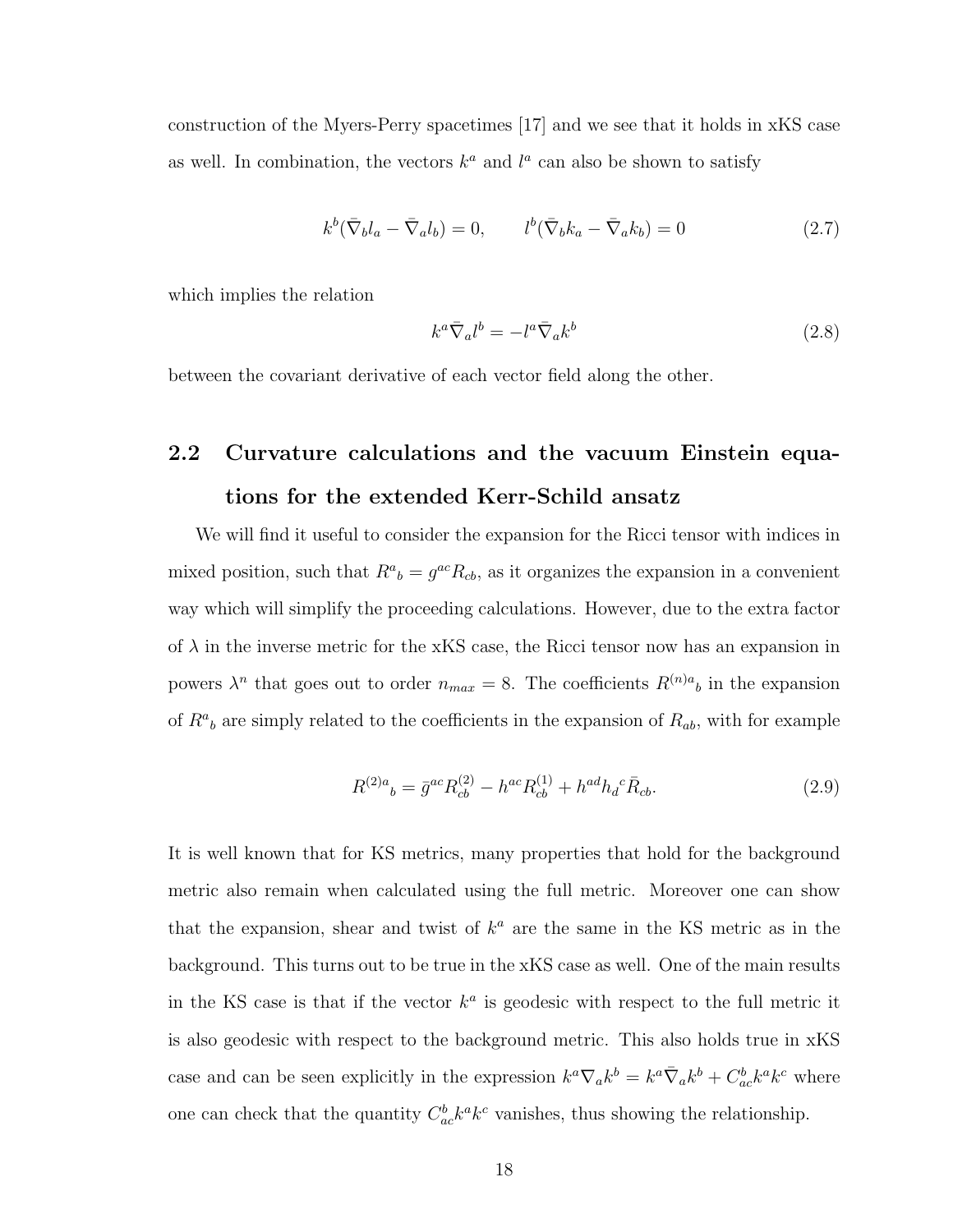We are now able to present an analysis of the vacuum Einstein equations for extended Kerr-Schild metrics. We are interested in seeing what simplifications will occur and, in particular, whether the expansion of the Ricci tensor will truncate beyond some relatively low order in  $\lambda$  in a similar way to the KS case. We also hope to find a general condition for the vector  $l^a$  analogous to the geodesic condition for  $k^a$ , which we saw in the previous section was the case for CCLP spacetimes.

We begin by rescaling the vectors  $k^a$  and  $l^a$  in the xKS ansatz to absorb the functions  $H$  and  $K$  which will simplify the calculations. Using the same symbols for the rescaled vectors, the xKS ansatz then takes the form

$$
g_{ab} = \bar{g}_{ab} + \lambda h_{ab}, \qquad h_{ab} = k_a k_b + k_a l_b + l_a k_b \tag{2.10}
$$

with the vectors still assumed to satisfy the null  $(k_a k^a = 0)$  and orthogonality  $(k_a l^a = 0)$ 0) conditions. In our computations it will be helpful to use the relations between terms of successive order in the expansion for the connection coefficients

$$
C_{ab}^{(2)c} = -h^c{}_d C_{ab}^{(1)d}, \qquad C_{ab}^{(3)c} = h^c{}_d h^d{}_e C_{ab}^{(1)e}, \tag{2.11}
$$

where the first order term is simply  $C_{ab}^{(1)c} = \frac{1}{2}$  $\frac{1}{2} \left( \bar{\nabla}_a h_b{}^c + \bar{\nabla}_b h_a{}^c - \bar{\nabla}^c h_{ab} \right).$ 

Proceeding initially with the expansion for the Ricci tensor with both indices down, it follows that  $R_{ab}^{(6)}$  vanishes identically. Unfortunately  $R_{ab}^{(5)}$  does not vanish identically and recalling the procedure for the Kerr-Schild case, we consider the contracted equation  $R_{ab}k^a k^b = 0$ . This should equal zero once again because we are in vacuum gravity - our intuition is that solving the contracted equation should lead to a condition that will help us with the uncontracted equation, similar to the situation found in the KS case. We find that  $R_{ab}^{(n)}k^ak^b$  with  $n = 5, 4, 3$  vanish identically, while at order  $\lambda^2$  we have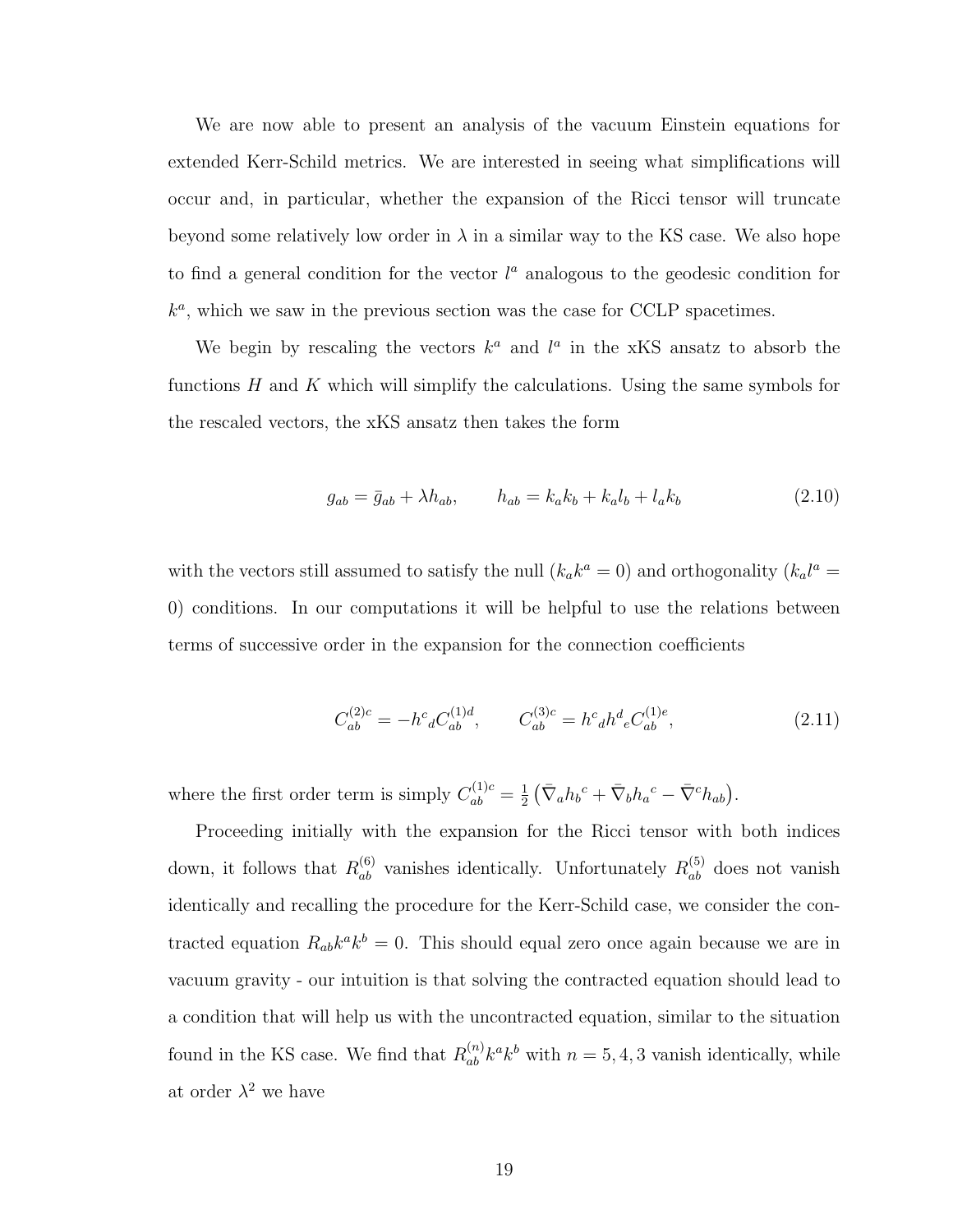$$
R_{ab}^{(2)}k^a k^b = \frac{1}{2}\psi^2(\bar{D}k_a)\bar{D}k^a - \frac{1}{2}(l_a\bar{D}k^a)(l_b\bar{D}k^b)
$$
 (2.12)

$$
= -\frac{1}{4} \alpha_{ab} \alpha^{ab} \tag{2.13}
$$

where  $\alpha_{ab} = l_a \bar{D}k_b - l_b \bar{D}k_a$  and  $\psi^2$  is defined to be the norm of the spacelike vector  $l_a$ . The vacuum equation implies that the anti-symmetric tensor  $\alpha_{ab}$  must be null. Together with the identity  $k^a \overline{D} k_a = 0$ , this implies that  $\overline{D} k^a$  must have the form

$$
\bar{D}k^a = \phi k^a + \eta l^a \tag{2.14}
$$

for some functions  $\phi$  and  $\eta$ . At order  $\lambda^1$  one finds

$$
R_{ab}^{(1)}k^{a}k^{b} = -\bar{D}(l_{a}\bar{D}k^{a}) - \theta l_{a}\bar{D}k^{a} - (\bar{D}k_{a})(\bar{D}k^{a} + \bar{D}l^{a} + l^{b}\bar{\nabla}_{b}k^{a}).
$$
 (2.15)

Substituting the form (2.14) into this result gives

$$
R_{ab}^{(1)}k^{a}k^{b} = -\bar{\nabla}_{c}(\eta k^{c}l_{b}l^{b}) - \eta^{2}l_{b}l^{b} - \eta l^{b}l^{c}\bar{\nabla}_{b}k_{c}.
$$
 (2.16)

It is clear that taking  $k^a$  to be tangent to a geodesic congruence of the background metric (*i.e.* taking  $\eta = 0$ ) solves  $R_{ab}^{(1)} k^a k^b = 0$ . This is analogous to the condition found in the KS case, however, it is unclear whether null vectors  $k^a$  satisfying  $(2.14)$ with  $\eta \neq 0$  are possible. We will proceed by assuming that  $k^a$  is geodesic. As noted in section (2.1) the null vector field in the CCLP spacetimes satisfies  $\bar{D}k^a = 0$ .

Given the geodesic condition, we return to the uncontracted equation and find that  $R_{ab}^{(5)} = 0$ . Due to the complicated nature of calculating  $R_{ab}^{(4)}$ , we will alter our approach in two ways. Firstly, we choose to work with the Ricci tensor with mixed indices,  $R^{(n)a}$ <sub>b</sub>, in which the expansion now goes out to order  $\lambda^8$ . We then find  $R^{(n)a}{}_{b} = 0$  for  $n = 5, \ldots, 8$ . The second alteration is to adopt a simpler, but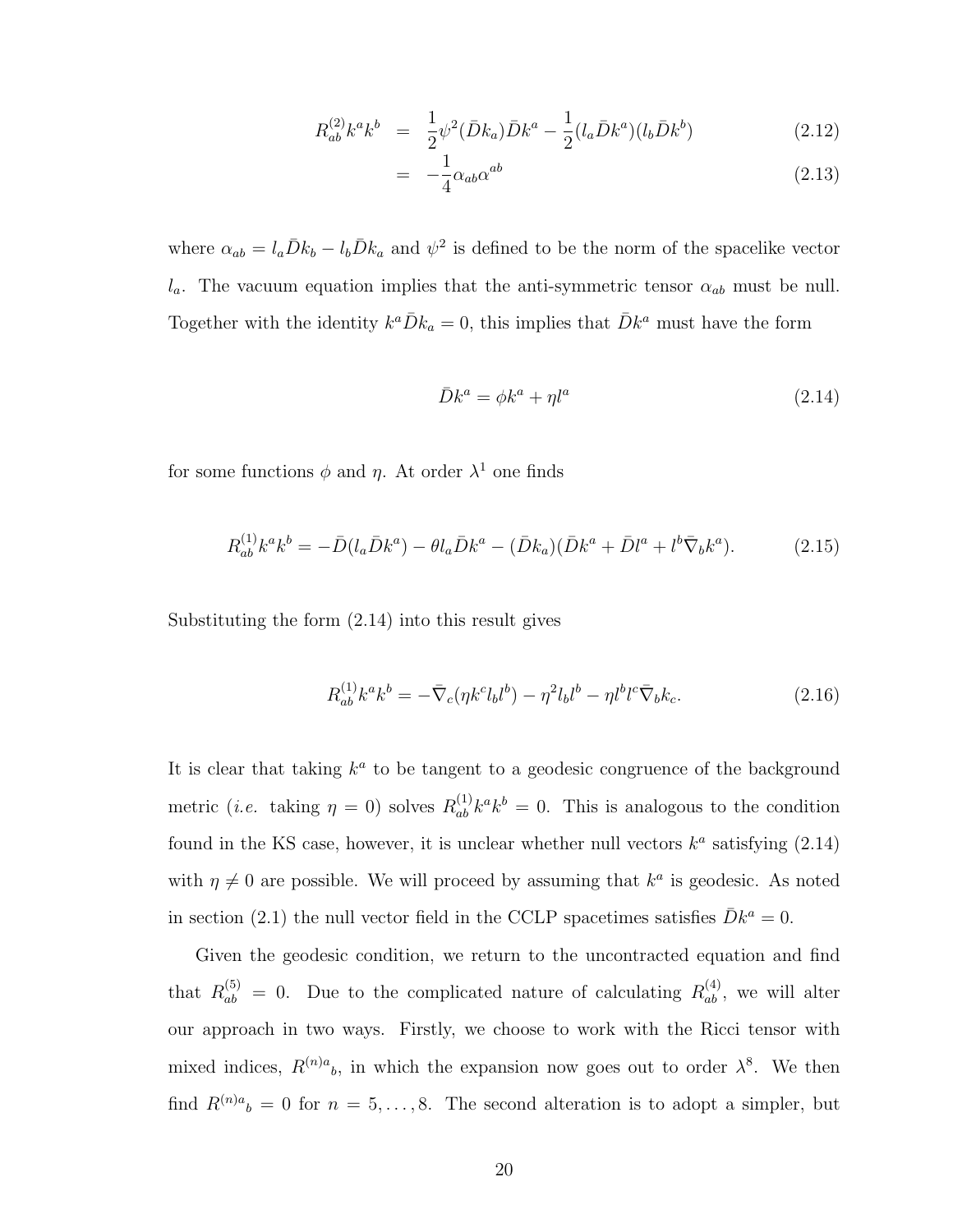still equivalent, form for  $h_{ab}$ . Given that the null vector  $k^a$  is assumed to satisfy the geodesic condition we can rescale it by a scalar function such that the rescaled vector satisfies  $\bar{D}k^a = 0$  (*i.e.* so that the geodesic congruence, to which the rescaled vector is tangent to, is now affinely parameterized). Similarly we can rescale the spacelike vector  $l^a$  by a scalar function such that the rescaled vector has unit norm with respect to the background metric. The quantity  $h_{ab}$  will now have the form given in (2.1) for CCLP spacetimes for some functions H and K, where  $k^a$  and  $l^a$  now represent the rescaled vectors. Finally, we can define a new vector  $m^a$  such that

$$
m^a = l^a + (H/2K)k^a.
$$
\n(2.17)

Because the vectors  $k^a$  and  $l^a$  are orthogonal, the vector  $m^a$  will also have unit norm. In terms of  $m^a$ , the tensor  $h_{ab}$  then reads

$$
h_{ab} = K(k_a m_b + m_a k_b),
$$
\n(2.18)

where now  $k_a k^a = 0$ ,  $m_a m^a = 1$ ,  $k_a m^a = 0$  and  $\bar{D}k^a = 0$ . This new form for  $h_{ab}$ simplifies the calculations considerably<sup>5</sup> and we find that  $R^{(4)a}{}_{b}$  vanishes. Moving on to  $R^{(3)a}{}_{b}$  we obtain the following expression

$$
R^{(3)a}{}_{b} = \frac{1}{2} \bar{\nabla}_d \left( K^3 k_b [k^a v^d - v^a k^d] \right) - \frac{1}{2} K^3 k^a v^d \bar{\nabla}_b k_d \tag{2.19}
$$

where<sup>6</sup>

$$
v_a = k^b \left\{ (\bar{\nabla}_b l_a - \bar{\nabla}_a l_b) - l^c (\bar{\nabla}_b l_c - \bar{\nabla}_c l_b) l_a \right\}.
$$
 (2.20)

<sup>5</sup>However, note that it is now harder to take a Kerr-Schild limit of the extended Kerr-Schild calculations.

<sup>&</sup>lt;sup>6</sup>In the expression for  $v_a$ , the vector  $l^a$  may be replaced by the vector  $m^a$  without changing the result for  $R^{(3)a}{}_{b}$ .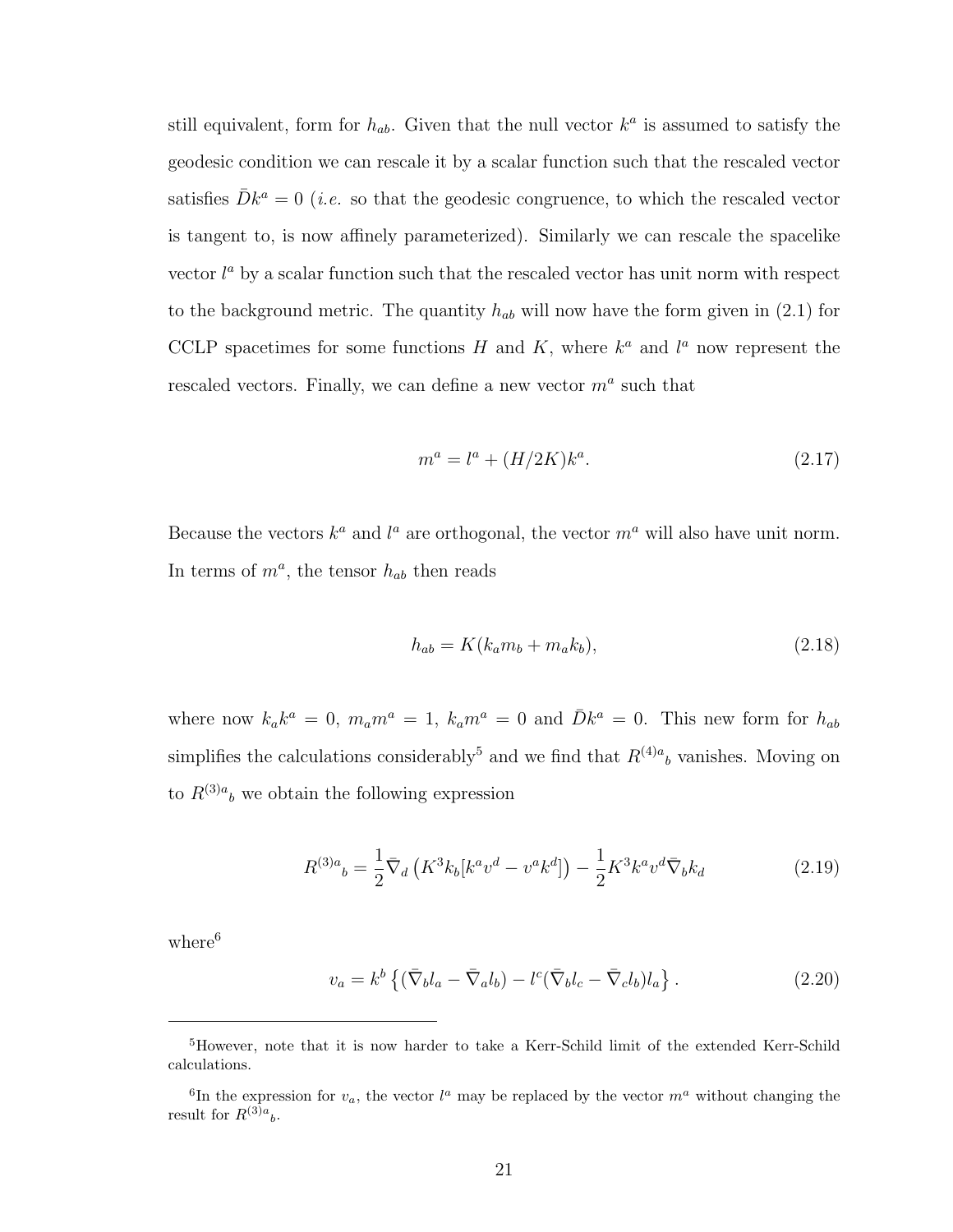A sufficient condition for the vanishing of  $R^{(3)a}{}_{b}$  is that the vector  $v^{a}$  be proportional to the null vector,

$$
v^a = \alpha k^a \tag{2.21}
$$

for some scalar function  $\alpha$ . This condition on  $l^a$  may be viewed as a counterpart to the geodesic condition for  $k^a$ . It is independent of the metric functions H and K, depending only on properties of the vectors  $l^a$  and  $k^a$  with respect to the background metric. It can be shown that the CCLP spacetimes of section  $(2.1)$  satisfy  $(2.21)$  with  $\alpha = 0$ . It remains an open question as to whether the condition on  $l^a$  is also necessary. Recently, it was shown in [35] that the vectors  $k^a$  and  $l^a$  are surface forming.

We have now established a set of sufficient conditions, the geodesic condition on  $k^a$  and the condition (2.21) relating  $k^a$  and  $l^a$ , such that the Ricci tensor with indices in mixed position vanishes beyond quadratic order in  $\lambda$  for xKS spacetimes. One is now left to consider only the quantities  $R^{(2)a}{}_{b}$  and  $R^{(1)a}{}_{b}$  with

$$
R^{(2)a}{}_{b} = -\frac{1}{2}\bar{\nabla}_{d}\left\{\bar{\nabla}_{b}(h^{ac}h_{c}{}^{d}) + h^{d}{}_{e}(\bar{\nabla}^{a}h_{b}{}^{e} - \bar{\nabla}^{e}h^{a}{}_{b}) + h^{a}{}_{c}(\bar{\nabla}^{c}h_{b}{}^{d} - \bar{\nabla}^{d}h_{b}{}^{c})\right\}
$$
(2.22)  

$$
-\frac{1}{4}(\bar{\nabla}^{e}h^{ac} + \bar{\nabla}^{c}h^{ae} - \bar{\nabla}^{a}h^{ce})(\bar{\nabla}_{e}h_{bc} - \bar{\nabla}_{b}h_{ce} - \bar{\nabla}_{c}h_{be})
$$

$$
R^{(1)a}{}_{b} = \frac{1}{2} \bar{\nabla}_{c} \left( \bar{\nabla}^{a} h_{b}{}^{c} + \bar{\nabla}_{b} h^{ac} - \bar{\nabla}^{c} h^{a}{}_{b} \right). \tag{2.23}
$$

Although we have not shown it definitively, we believe that no manipulations of the expression for  $R^{(2)a}$  in the xKS case, using the geodesic condition for  $k^a$  in combination with (2.21), will make  $R^{(2)a}$  vanish. It is interesting to note that in the KS case, the inverse metric is first order in  $\lambda$  and the vacuum Einstein equations reduce to the equation  $R^{(1)a}{}_{b} = 0$ , which is linear in  $h_{ab}$ . While in the xKS case, the inverse metric is second order in  $\lambda$  and the vacuum Einstein equations reduce to  $R^{(1)a}{}_{b} = 0$  and  $R^{(2)a}{}_{b} = 0$ , which is quadratic in  $h_{ab}$ .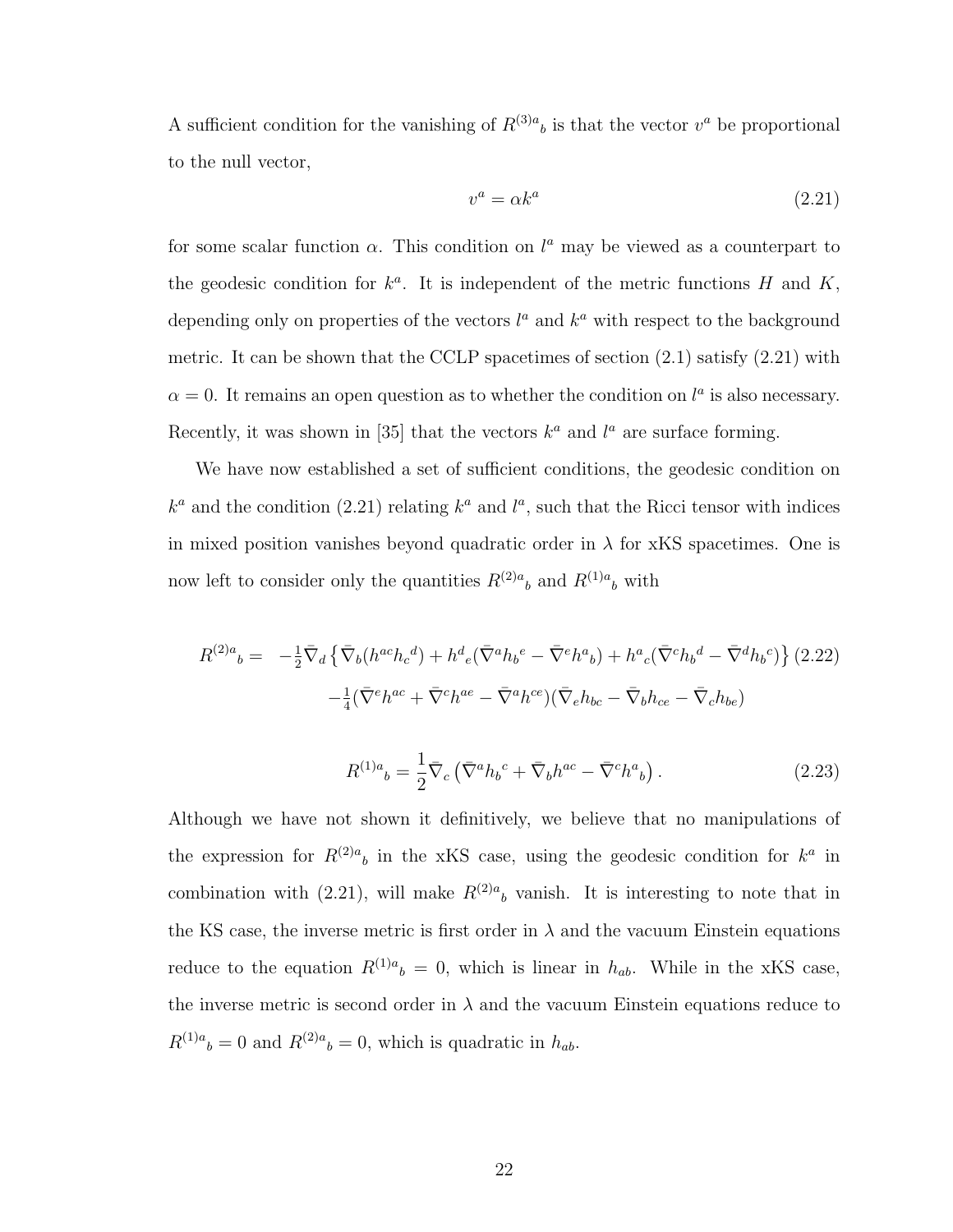#### 2.3 Adding stress-energy

The CCLP spacetimes [33] shown to be of xKS form in [32] and presented above in section (2.1) are non-vacuum spacetimes in Einstein-Maxwell-Chern-Simons theories of gravity. The equations of motion are given by

$$
R^{a}{}_{b} - 2\left(F^{ac}F_{bc} - \frac{1}{6}g^{a}{}_{b}F^{2}\right) = 0
$$
\n(2.24)

$$
\nabla_a F^{ab} - \frac{1}{2\sqrt{3}\sqrt{-g}} \epsilon^{bcedf} F_{cd} F_{ef} = 0 \tag{2.25}
$$

where the second equation is the gauge field equation of motion - the first term is from the standard Maxwell Lagrangian<sup>7</sup>, and the second term is the Chern-Simons contribution. To see how the xKS ansatz works in the presence of matter fields, we recall that a key step in our analysis of the KS case was considering the equation  $R_{ab}k^a k^b = 0$  which led to the geodesic condition on the null vector  $k^a$ . This equation is identically true for vacuum spacetimes and it can easily be shown to hold for Einstiein spacetimes possessing a cosmological constant as well. Although it is possible to consider more general cases for the null vector, we focusing our attention on the geodesic case which in turn implies that the stress-energy tensor should satisfy  $T_{ab}k^a k^b = 0$ . We will further restrict our attention to the electromagnetic case, with the stress-energy tensor given by

$$
T_a{}^b = F_{ac}F^{bc} - \frac{1}{4}g_a{}^b F^2
$$
\n(2.26)

and assume that the gauge potential is related to the xKS null vector  $k^a$  according to

$$
A_a = \sqrt{\lambda} \beta k_a \tag{2.27}
$$

<sup>&</sup>lt;sup>7</sup>The gauge field equation of motion for Einstein-Maxwell theory is  $\nabla_a F^{ab} = 0$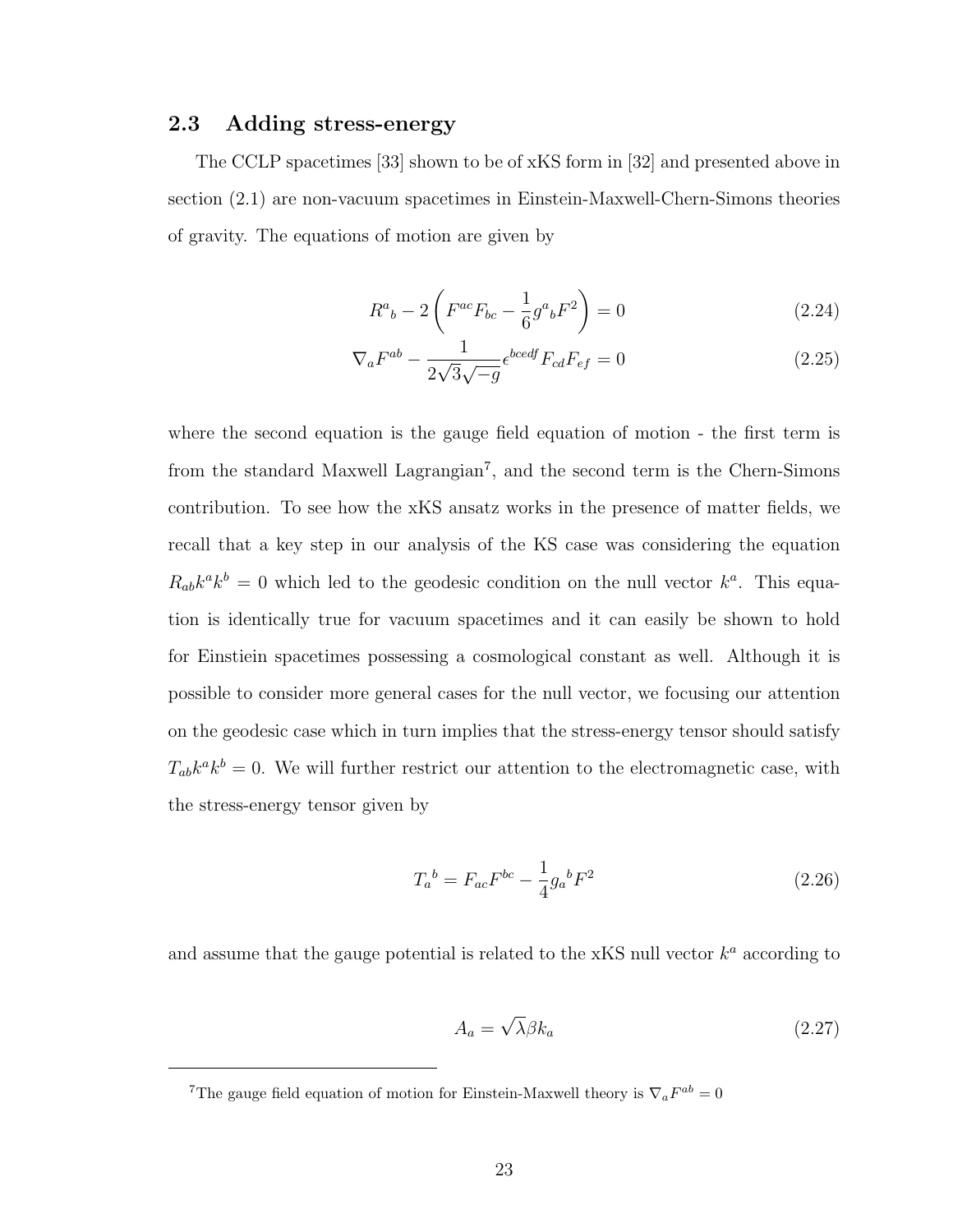where  $\beta$  is a scalar function. This form of the gauge field holds in  $D = 4$  Kerr-Newman spacetimes, in the KS form of the Reissner-Nordstrom spacetime in any dimension, and also in the CCLP spacetimes [33] in xKS form [32]. It is easily checked that the condition  $T_{ab}k^a k^b = 0$  is satisfied by this ansatz for the gauge potential.

Let us consider the Kerr-Schild case first. Given that it is necessary to raise two indices on the field strength tensor using the KS inverse metric (1.3) in order to compute the components of  $T_a^b$ , there could in principle be contributions out to order  $\lambda^3$ . However, calculation shows that this is not the case. With the ansatz (2.27) for the gauge potential, the only non-vanishing contributions to  $T^a{}_b$  are linear in  $\lambda$ . This is consistent with the reduction in order of the Ricci tensor in mixed form  $R^a{}_b$ . Had there been a contribution to  $T^a{}_b$  at e.g. order  $\lambda^2$ , this would have been inconsistent with the vanishing of  $R^{(2)a}$ <sub>b</sub>.

Now consider the xKS case. Given the form of the xKS inverse metric (2.2), there could in principle be contributions to  $T_a^b$  out to order  $\lambda^5$ . Computation shows that while the order  $\lambda^n$  terms in  $T_a^b$  vanish for  $n = 3, 4, 5$ , they will generally be non-zero for both  $n = 1$  and  $n = 2$ . This is consistent with our findings above in section (2.2), where we found that, in contrast to the KS case, the term  $R^{(2)a}$  does not generally vanish for xKS spacetimes<sup>8</sup>.

For the standard Maxwell Lagrangian, the equations of motion are given by  $\nabla_a F^{ab} = 0$  and it is straightforward to substitute in the xKS ansatz. One finds that  $F^{ab} = \lambda^{1/2} F^{(1/2)ab} + \lambda^{3/2} F^{(3/2)ab}$  with higher order terms vanishing. It is natural, however, to also include the contribution to the equations of motion coming from the Chern-Simons term in the action of minimal  $D = 5$  supergravity that is relevant for the CCLP spacetimes<sup>9</sup>. The gauge field equation of motion is then given by

<sup>&</sup>lt;sup>8</sup>It is potentially interesting to note that this same truncation of the stress energy tensor holds It is potentially interesting to note that this same truncation of the stress energy tensor holds<br>if a term  $\sqrt{\lambda} \gamma l_a$  is added to the gauge potential (2.27) for  $\gamma$  an arbitrary function, if  $l_a$  is assumed to satisfy condition (2.21) that implies the vanishing of  $R^{(3)a}{}_{b}$ .

<sup>&</sup>lt;sup>9</sup>Note that the Chern-Simons term does not contribute to the stress energy tensor.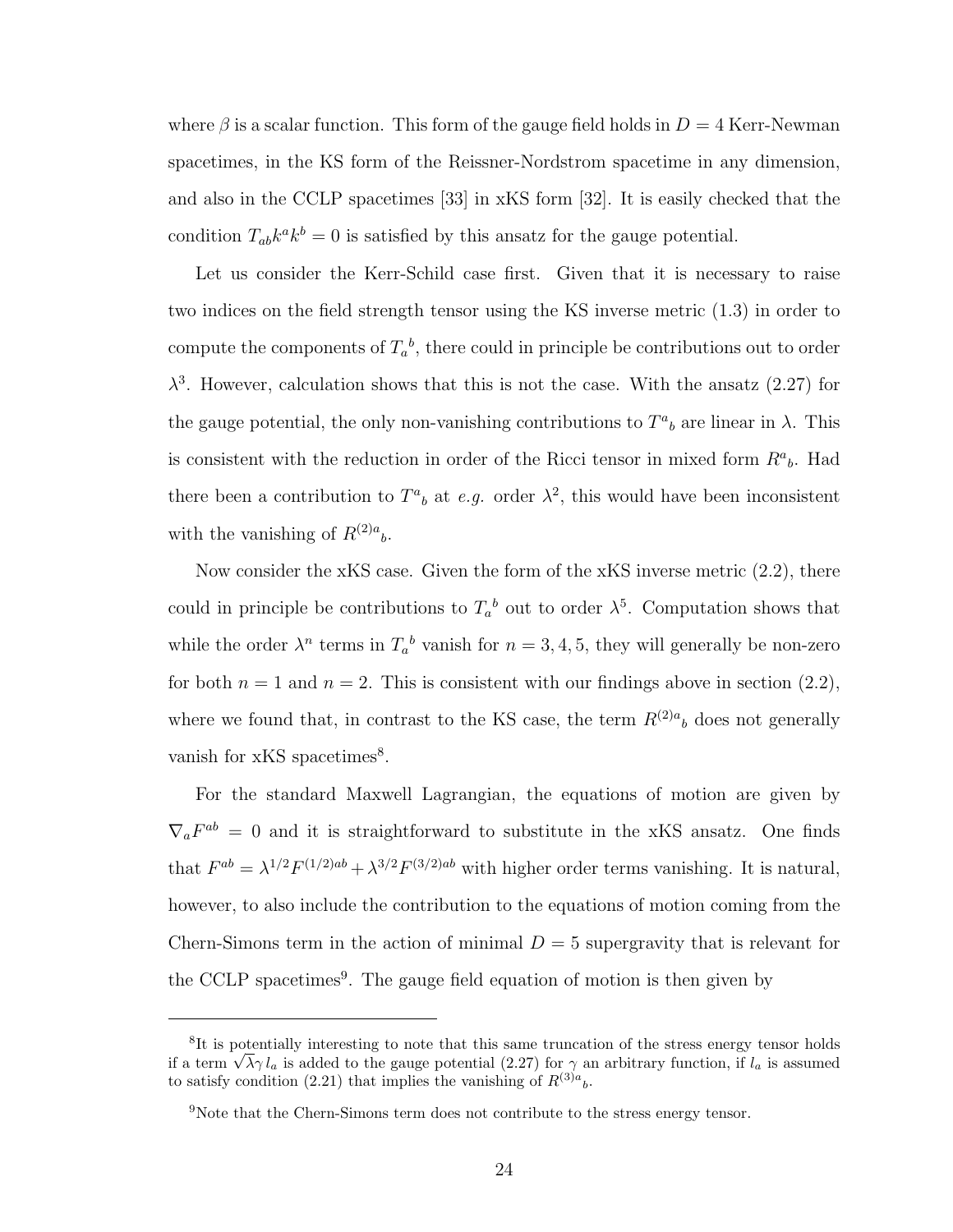$$
\nabla_a F^{ab} - \frac{1}{2\sqrt{3}} \epsilon^{bcedf} F_{cd} F_{ef} = 0.
$$
 (2.28)

At this point, however, a conflict arises in the order by order expansion in powers of λ. Because  $\sqrt{-g}$  = √  $\overline{-\bar{g}}$  for xKS spacetimes, one can replace the derivative operator in (2.28) with the background derivative operator. The first term in (2.28) thus has contributions at orders  $\lambda^{1/2}$  and  $\lambda^{3/2}$ , while the second term is manifestly of order  $\lambda^1$ .

We expect that a more subtle analysis would be required in order to properly incorporate the gauge field of minimal  $D = 5$  supergravity into our analysis. In hindsight, this is evident from the form of the CCLP spacetimes given in section (2.1). The gauge field is proportional to the charge, and we may therefore think of  $\lambda^{1/2}$  as being proportional to the charge Q. In Reissner-Nordstrom spacetimes or in the four dimensional Kerr-Newman spacetimes, the metric depends only on the square of the charge. However, the metric function  $K$  in  $(2.5)$  is linear in  $Q$ . The CCLP metric then appears to include terms proportional to  $\lambda^{1/2}$  as well as  $\lambda^{1}$ . The first term in  $(2.28)$  is linear in  $Q$ , while the second term is quadratic. It can only be solved by virtue of terms in the metric that are linear in Q.

We will not attempt to carry out such a more subtle analysis here. We note that this issue does not affect our main result in section (2.2), the truncation of the Ricci tensor  $R^a{}_b$  beyond quadratic order in  $\lambda$  for xKS metrics with  $k^a$  geodesic and  $k^a$  and  $l^a$  jointly satisfying the condition  $(2.21)$ .

### 2.4 Conclusions

In summary, we have shown that for a null vector  $k^a$  satisfying the geodesic condition  $\bar{D}k^a = 0$ , and a spacelike vector  $l^a$  satisfying equation (2.21), that the terms  $R^{(n)a}$ <sub>b</sub> in the expansion of the Ricci tensor vanish for  $n = 3, \ldots, 8$ . The vacuum Einstein equations are quadratic in  $h_{ab}$  and reduce to the two equations in (2.22). Condition (2.21) depends only on properties of the vectors  $k^a$  and  $l^a$  with respect to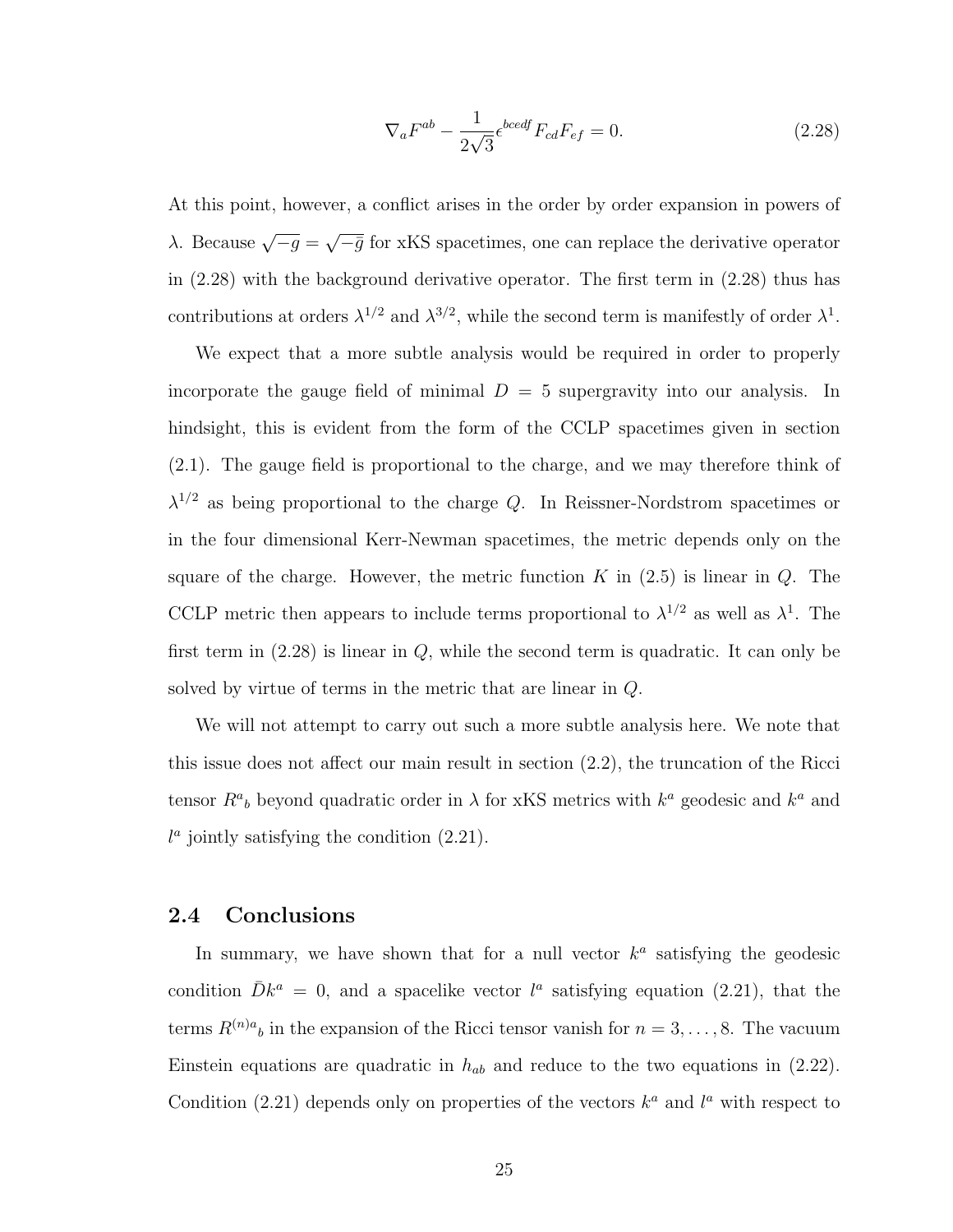the background metric and can be regarded as a counterpart to the geodesic condition on  $k^a$ . When stress-energy was added in the form of an EM field with the gauge potential being chosen proportional to the null vector, the stress-energy tensor was also seen to truncate beyond second order. This was the case when either choosing an aligned Maxwell field (such that  $F_{ab}k^b \propto k_a$ ) or aligned pure radiation (where  $T_{ab} \propto k_a k_b$ ). However, when considering the full field equations an ambiguity arose - the Chern-Simons term was shown to throw off the balance of the perturbative expansion around  $\lambda$ . This is a subtle point to be explored (hopefully) at a later date.

The Kerr-Schild ansatz has shown its applicability in many instances, but its limitations have been known for some time. Recently there have been searches into extensions of this ansatz in order describe the spacetimes that remain out of reach. One such extension is the extended Kerr-Schild ansatz and as we have seen, the vacuum Einstein equations continue to simplify considerably in the xKS case, although not to the full extent that they do in the original KS case. That being said, the extended Kerr-Schild ansatz has shown to be quite useful in the study of certain higher dimenisional spacetimes and warrants further investigation, perhaps most interestingly in its applicability to higher curvature gravity theories such as Lovelock gravity [39].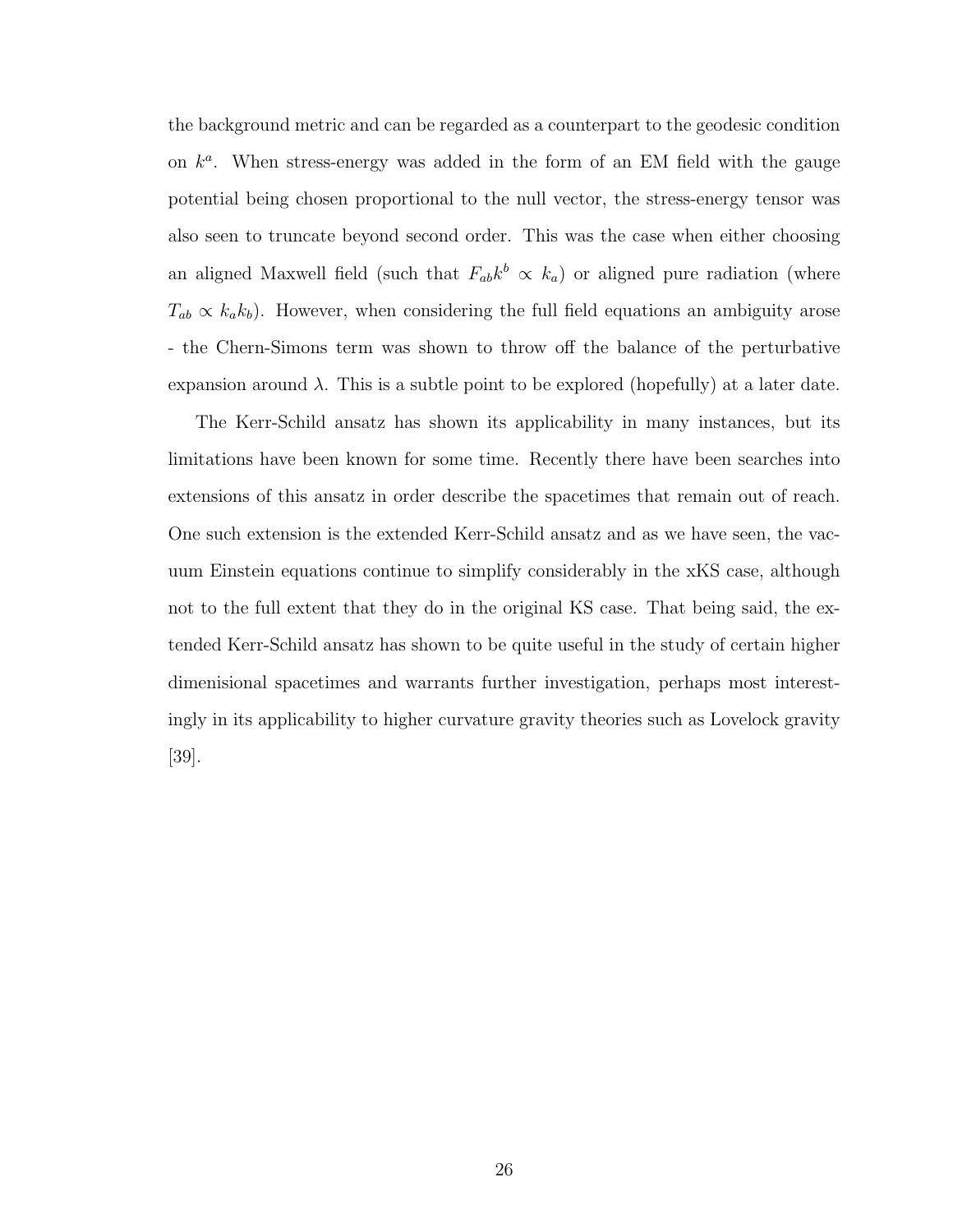# CHAPTER 3 LOVELOCK GRAVITY

Another<sup>1</sup> possible extension of the Kerr-Schild ansatz involves looking at how it behaves in higher curvature gravity theories, as opposed to directly manipulating the ansatz itself as we saw with xKS example in the last chapter. One such theory is that of Lovelock gravity [40] which is a class of higher curvature gravity models that enjoy a number of desirable properties that are not shared by generic higher curvature theories. Lovelock gravities have been studied in a wide variety of contexts including brane-world models beginning with the work of [43] and the gauge-gravity correspondence [44, 45, 46, 47, 48, 49, 50, 51, 52, 53].

The action in Einstein's four dimensional General Relativity contains a single power of the Ricci scalar, whereas higher curvature gravity theories entail adding higher order curvature terms composed of the Ricci scalar, Ricci and Riemann tensors, to the action. The Lagrangian for Lovelock gravity [40] combines these quantities in a specific fashion and has the form  $\mathcal{L} = \sum_{k=0}^{p} c_k \mathcal{L}_k$  where  $c_k$  is an arbitrary constant and  $\mathcal{L}_k$  is the Euler density of a 2k-dimensional manifold

$$
\mathcal{L}_k = \frac{1}{2^k} \sqrt{-g} \, \delta_{c_1...c_k d_1...d_k}^{a_1...a_kb_1...b_k} \, R_{a_1 b_1}^{c_1 d_1} \dots R_{a_k b_k}^{c_k d_k}, \tag{3.1}
$$

where the  $\delta$  symbol denotes the totally anti-symmetrized product of Kronecker delta functions such that

$$
\delta_{c_1...c_k d_1...d_k}^{a_1...a_k b_1...b_k} = \frac{1}{n!} \delta_{[c_1...c_k d_1...d_k]}^{a_1...a_k b_1...b_k}.
$$
\n(3.2)

<sup>&</sup>lt;sup>1</sup>Much of this chapter follows along our previous publication [39]. It has been condensed and streamlined to better fit the thesis format. Some references and discussion have also been added.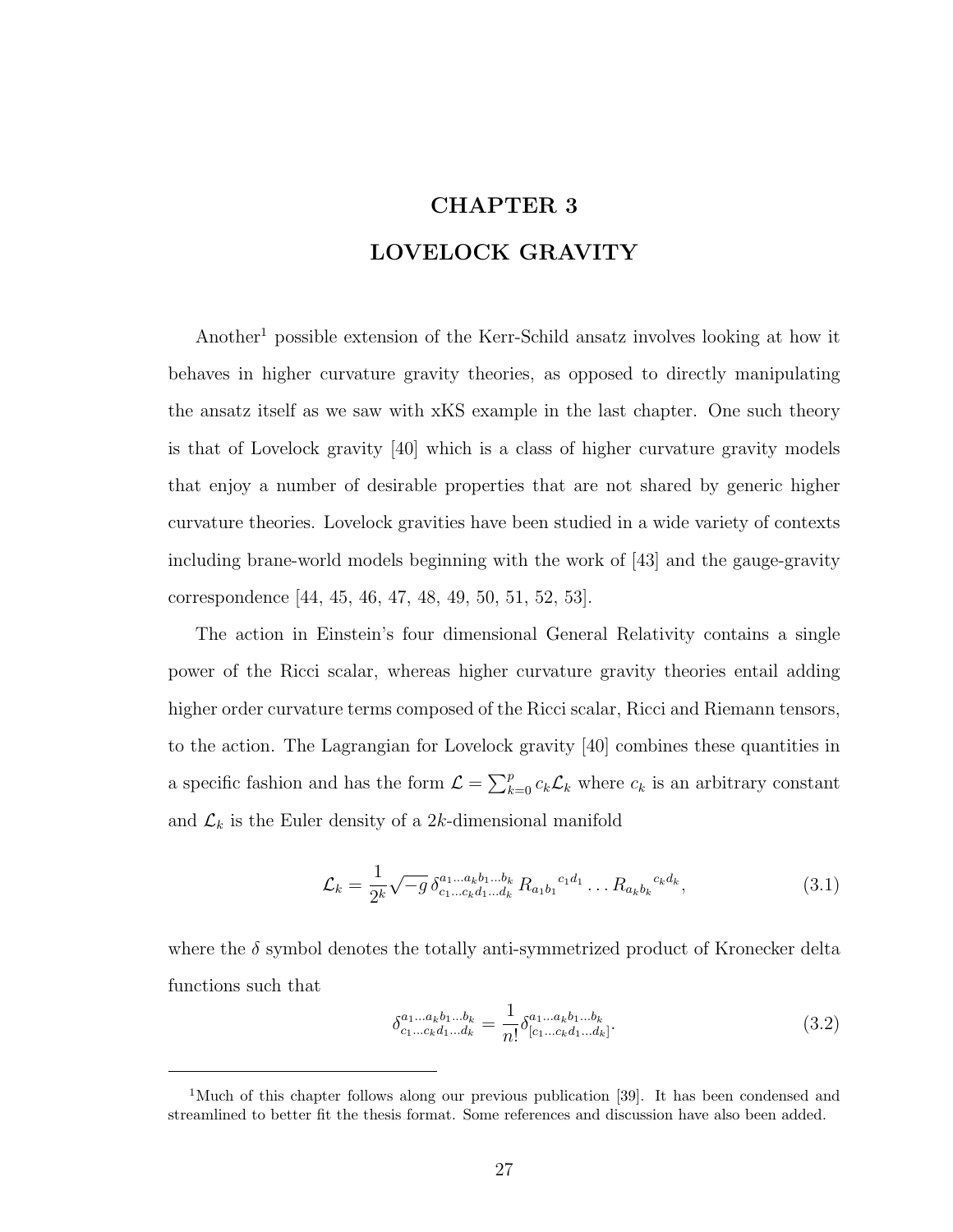At zeroth order one has  $\mathcal{L}_0 =$ √  $\overline{-g}$  and therefore  $c_0$  is proportional to the cosmological constant. At linear order  $\mathcal{L}_1 =$ √  $\overline{-g}R$  and we recover the familiar Einstein term in the Lagrangian. The first order correction to the Einstein Lagrangian, the term quadratic in the Riemann tensor in (3.1), is known as the Gauss-Bonnet term and is expressed as  $\mathcal{L}_2 =$  $\sqrt{-g}(R_{abcd}R^{abcd} - 4R_{ab}R^{ab} + R^2)$ . After this, the number of terms at subsequent orders increases rapidly - the  $\mathcal{L}_3$  and  $\mathcal{L}_4$  terms, *i.e.* the second and third order corrections to the Einstein Lagrangian, contain 8 and 25 terms, respectively.

One of the most attractive aspects of Lovelock theories, as opposed to generic higher curvature theories, is that the equations of motion only depend upon the curvature tensor and not on its derivatives, i.e. the equations of motion are second order [40]. This is precisely the situation in General Relativity and in fact, Einstein gravity can be seen as a specific case  $(k = 1)$  of Lovelock gravity. Another interesting property is that the higher order curvature terms in the Lagrangian are essentially "quasi-topological" since in  $D = 2k$  dimensions the variation of  $\mathcal{L}_k$  is a total derivative whose volume integral is the topologically invariant Euler character, which does not contribute to the equations of motion. Therefore, one can think of this as the kth term in the Lagrangian "turns on" in  $2k+1$  dimensions, e.g. the Gauss-Bonnet term  $\mathcal{L}_2$  only contributes to the equations of motion for  $D \geq 5$ . Other useful properties of the Lovelock forumulation are the existence of ghost free constant curvature vacua [41] and a reasonably well behaved initial value formulation [42].

The black hole solutions of Lovelock gravity have been the subject of considerable interest. Static black hole solutions were discovered, beginning with the work of [41, 54, 55] (references [56, 57, 58, 67, 68, 69, 70] review these and related developments, including the thermodynamics of Lovelock black holes). Beyond the static case, many investigators have also been interested in stationary solutions, but so far have only been met with partial success. Rotating solutions in Gauss-Bonnet gravity with asymptotically AdS boundary conditions were found in [59] using first order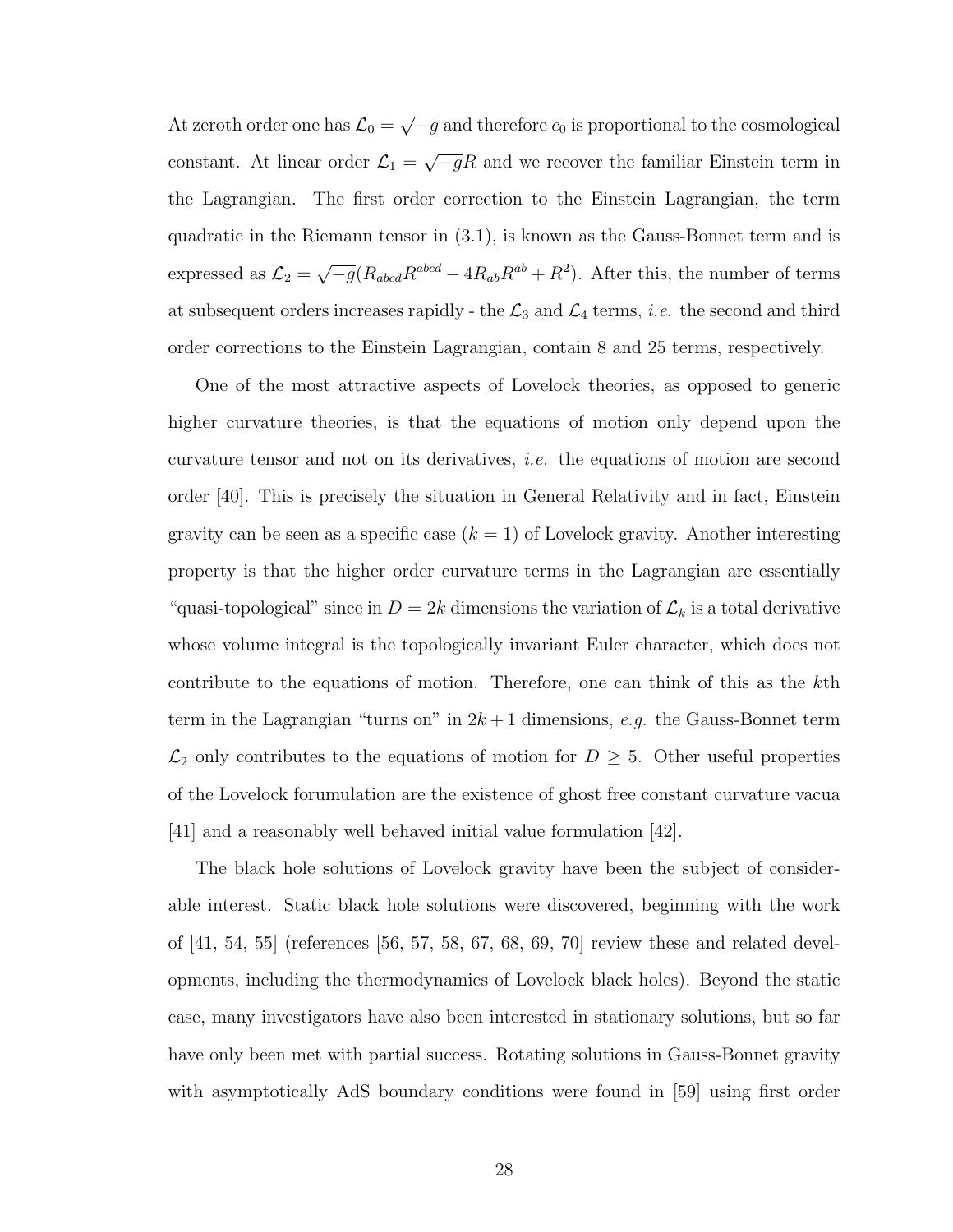perturbation theory in the limit of small angular momentum. The full solutions in five dimensions were studied using numerical methods in [60, 61].

The applicability of the Kerr-Schild ansatz in five dimensional Gauss-Bonnet gravity<sup>2</sup> is shown to be restricted in [26]. The authors note the expectation that the Kerr-Schild ansatz would not yield a general solution for rotating black holes in Gauss-Bonnet gravity. However, they do show that the Kerr-Schild ansatz leads to a solution in an interesting special case, namely when the coupling constants are such that the theory admits a unique constant curvature vacuum. We restrict ourselves to this special case<sup>3</sup> of the Lovelock unique vacuum which will be explained in further detail in the next section.

### 3.1 Lovelock Gravity equations of motion

The equations of motion for the Lovelock theory are essentially a slightly modified version of the Einstein tensor. For maximal order  $p$ , the curvature tensor has the form  ${\cal G}^{(p)a}{}_b=0,$  where  ${\cal G}^{(p)a}{}_b$  may be written in terms of a new set of parameters<sup>4</sup>  $\alpha_0,\ldots,\alpha_p$ in the form

$$
\mathcal{G}^{(p)a}{}_{b} = \alpha_0 \,\delta^{ac_1...c_p d_1...d_p}_{be_1...e_p f_1...f_p} \left( R_{c_1 d_1}{}^{e_1 f_1} - \alpha_1 \delta^{e_1 f_1}_{c_1 d_1} \right) \cdots \left( R_{c_p d_p}{}^{e_p f_p} - \alpha_p \delta^{e_p f_p}_{c_p d_p} \right). \tag{3.3}
$$

For convenience in the following calculations, we will without loss of generality assume that  $\alpha_0 = 1$ . We will also restrict ourselves to the special case mentioned in the

<sup>2</sup>See [71] for a more recent application, where the authors present a new exact solution in Quadratic Curvature Gravity related to the Kerr-Schild ansatz.

<sup>3</sup>See Appendix C for a discussion of the distinct constant curvature case and an explicit example of black hole solutions in the Gauss-Bonnet gravity.

<sup>&</sup>lt;sup>4</sup>The coefficients  $c_k$  in the Lovelock Lagrangian are given by sums of products of the parameters  $\alpha_k$  (see [64] for the explicit form of this relation). Inverting this relation to get the  $\alpha_k$ 's in terms of the  $c_k$ 's requires solving a polynomial equation of order  $p$ .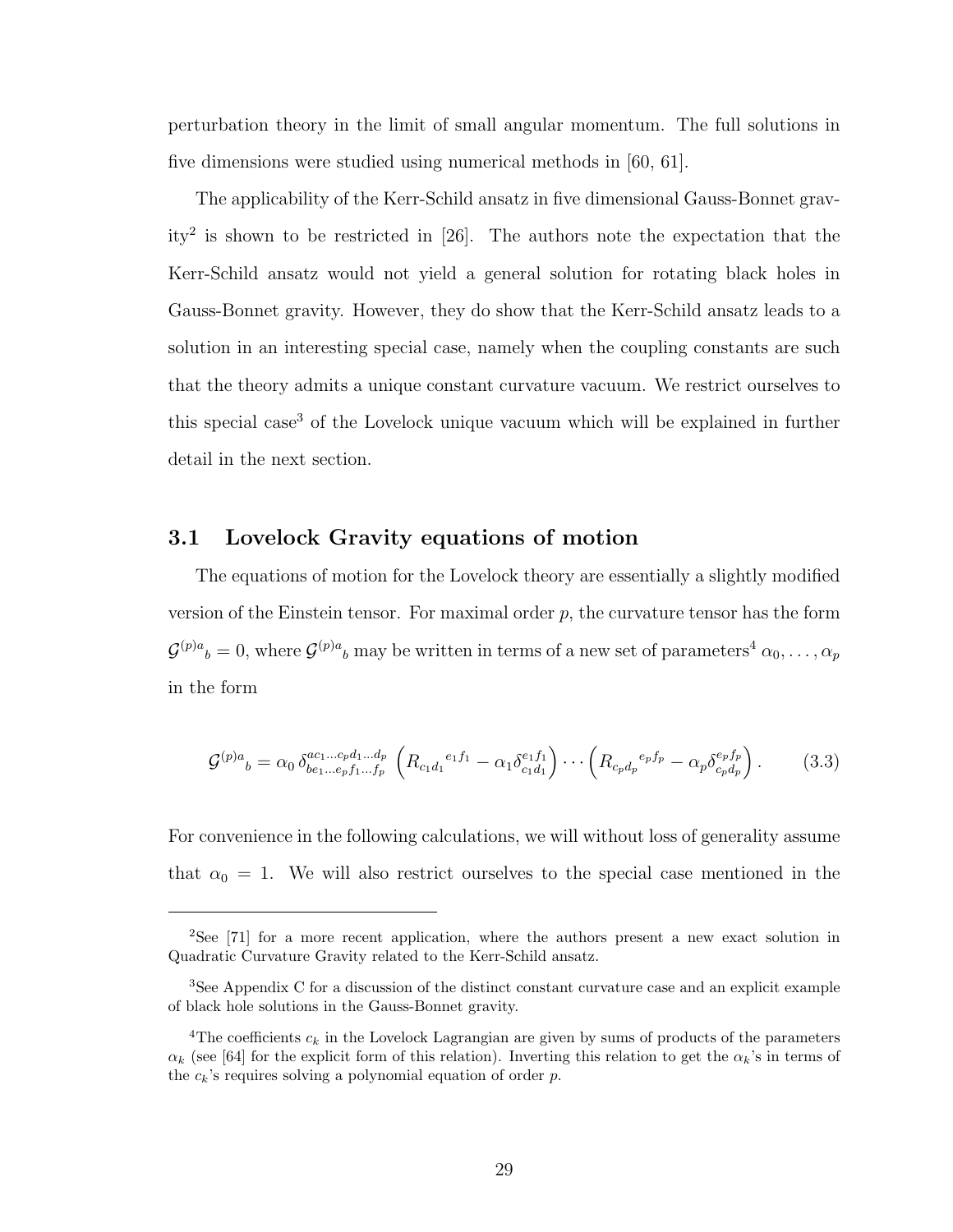introduction, referred to as Lovelock unique vacuum<sup>5</sup> (LUV) theories, for which all the  $\alpha$ 's are real and equal<sup>6</sup>. This leaves (3.3) in the following form

$$
\mathcal{G}^{(p)a}{}_{b} = \delta^{ac_1...c_p d_1...d_p}_{be_1...e_p f_1...f_p} \left( R_{c_1 d_1}{}^{e_1 f_1} - \alpha \delta^{e_1 f_1}_{c_1 d_1} \right) \cdots \left( R_{c_p d_p}{}^{e_p f_p} - \alpha \delta^{e_p f_p}_{c_p d_p} \right). \tag{3.4}
$$

In the next section we show how the null-vector of the Kerr-Schild ansatz reduces the complexity of the Riemann curvature tensor before moving on to how it reduces the equations of motion, of which, the Einstein and Gauss-Bonnet examples are worked out explicitly.

# 3.2 The Kerr-Schild Ansatz in Einstein and Gauss-Bonnet Gravity

Contrary to the case in Einstein gravity where it is sufficient to work with the Ricci tensor, for Lovelock theories we will find it necessary to work directly with the Riemann curvature tensor - it shows up explicitly in the quadratic term of the Lovelock Lagrangian. Expressed with one index up, the curvature  $R_{abc}^d$  of the full Kerr-Schild metric is then related to the curvature  $\bar{R}_{abc}^d$  of the background metric according to

$$
R_{abc}{}^d = \bar{R}_{abc}{}^d + \bar{\nabla}_b C_{ac}{}^d - \bar{\nabla}_a C_{bc}{}^d + C_{ac}{}^e C_{be}{}^d - C_{bc}{}^e C_{ae}{}^d. \tag{3.5}
$$

The Lovelock equation of motion (3.3) is expressed with mixed indices and we therefore want to solve for the Riemann tensor in the form  $R_{ab}{}^{cd} = g^{ce} R_{abe}{}^d$ , which in

<sup>&</sup>lt;sup>5</sup>These theories have been discussed in detail in reference [64]. The analysis of the Kerr-Schild ansatz in these unique vacuum theories works much as it does in Einstein gravity. Unique vacuum theories were also shown to have special properties in reference [24], where extended black brane solutions of Lovelock theories were studied. In dimension  $D = 2p + 1$  the unique vacuum theory with highest Lovelock interaction  $\mathcal{L}_p$  can be rewritten as a Chern-Simons theory (see [64]) much as Einstein gravity can in  $D = 3$  [65, 66].

<sup>&</sup>lt;sup>6</sup>In the full generalization, the  $\alpha_p$ 's are distinct and can include complex terms.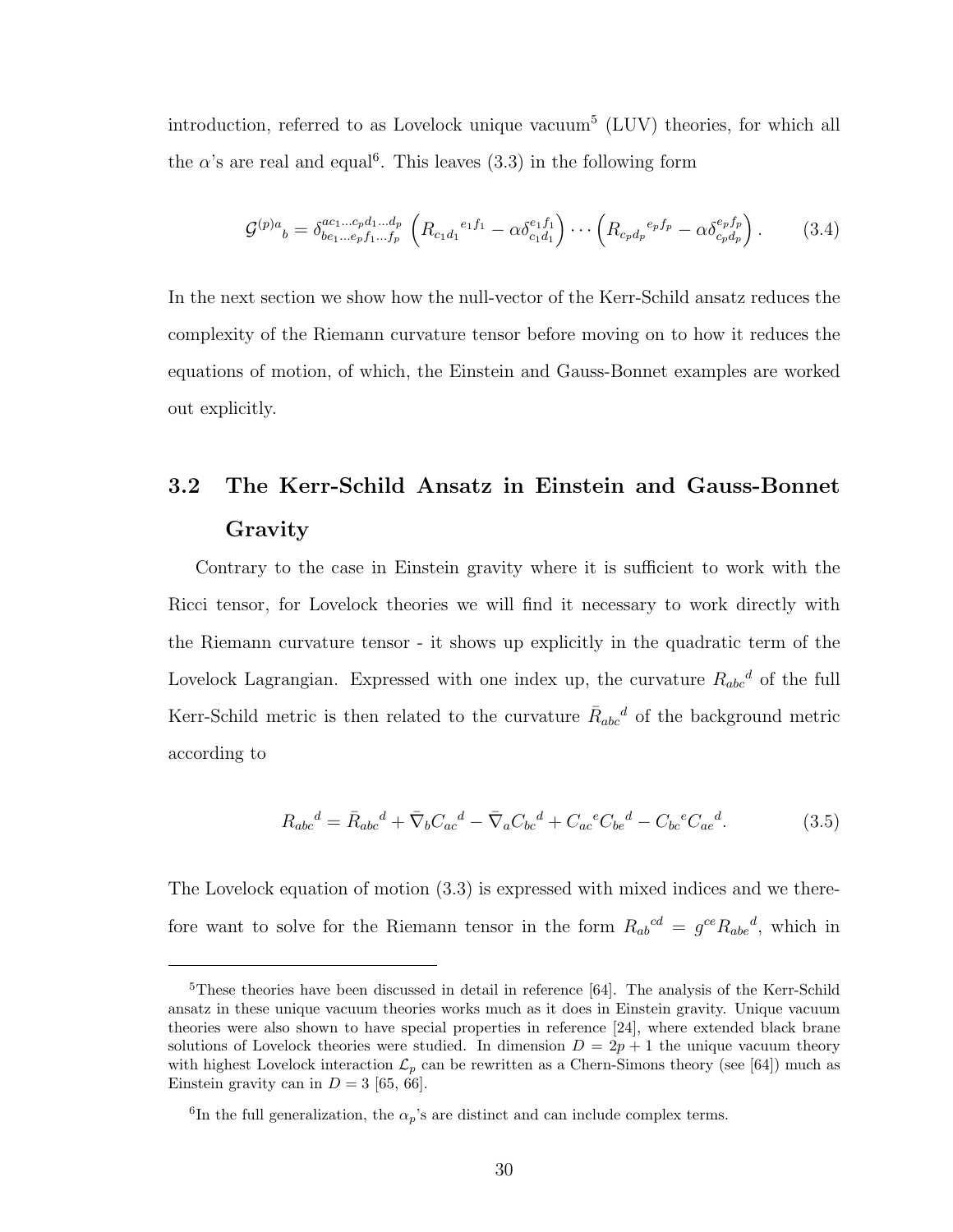principle has an expansion going out to fifth order in  $\lambda$ . Computation shows that the third, fourth, and fifth order terms in the expansion vanish identically, and the remaining relation for the curvature tensor is  $R_{ab}{}^{cd} = \bar{R}_{ab}{}^{cd} + \lambda R_{ab}^{(1)cd} + \lambda^2 R_{ab}^{(2)}$  $a_b^{(2)}$  where

$$
R_{ab}^{(1)cd} = -2\bar{\nabla}_{[a}\bar{\nabla}^{[c}k_{b]}k^{d]} + \bar{R}_{ab}^{l[c}k^{d]}k_{l}
$$
\n(3.6)

$$
R_{ab}^{(2)cd} = k_{[a}k^{[c}A_{b]}^{k|b}B_{k}^{d]} + k_{[a}(\bar{D}k^{[c})A_{b]}^{d]} - k^{[c}[(\bar{D}k_{[a})B_{b]}^{d]} - 2\bar{\nabla}_{[a}(k_{b]}\bar{D}k^{d]})(3.7)
$$

with  $A_a{}^b = \bar{\nabla}_a k^b + \bar{\nabla}^b k_a$  and  $B_a{}^b = \bar{\nabla}_a k^b - \bar{\nabla}^b k_a$ . It is useful to note that each term in (3.7) contains at least one factor of the null vector with no derivatives acting on it. This feature will aid in greatly reducing the complexity of the expressions when solving for the equations of motion.

#### 3.2.1 Einstein Gravity

For vacuum Einstein gravity, which is Lovelock gravity with maximum order  $p = 1$ and  $\alpha_1 = \alpha = 0$ , the equations of motion in (3.4) reduce to,

$$
\mathcal{G}^{(1)a}{}_{b} = \delta^{acd}_{bef} R_{cd}{}^{ef}.\tag{3.8}
$$

It follows that for the Kerr-Schild ansatz the Einstein tensor (3.8) will have the expansion  $\mathcal{G}^{(1,n)a}{}_{b} = \lambda \mathcal{G}^{(1,1)a}{}_{b} + \lambda^2 \mathcal{G}^{(1,2)a}{}_{b}$  with the individual terms given by

$$
\mathcal{G}^{(1,1)a}{}_{b} = \delta^{acd}_{bef} R^{(1)ef}_{cd} \tag{3.9}
$$

$$
\mathcal{G}^{(1,2)a}{}_{b} = \delta^{acd}_{bef} R^{(2)ef}_{cd} \tag{3.10}
$$

We see that with one factor of the Riemann tensor, the Einstein tensor could have been a priori fifth order, but reduces to second order due to the null vector in the Kerr-Schild ansatz.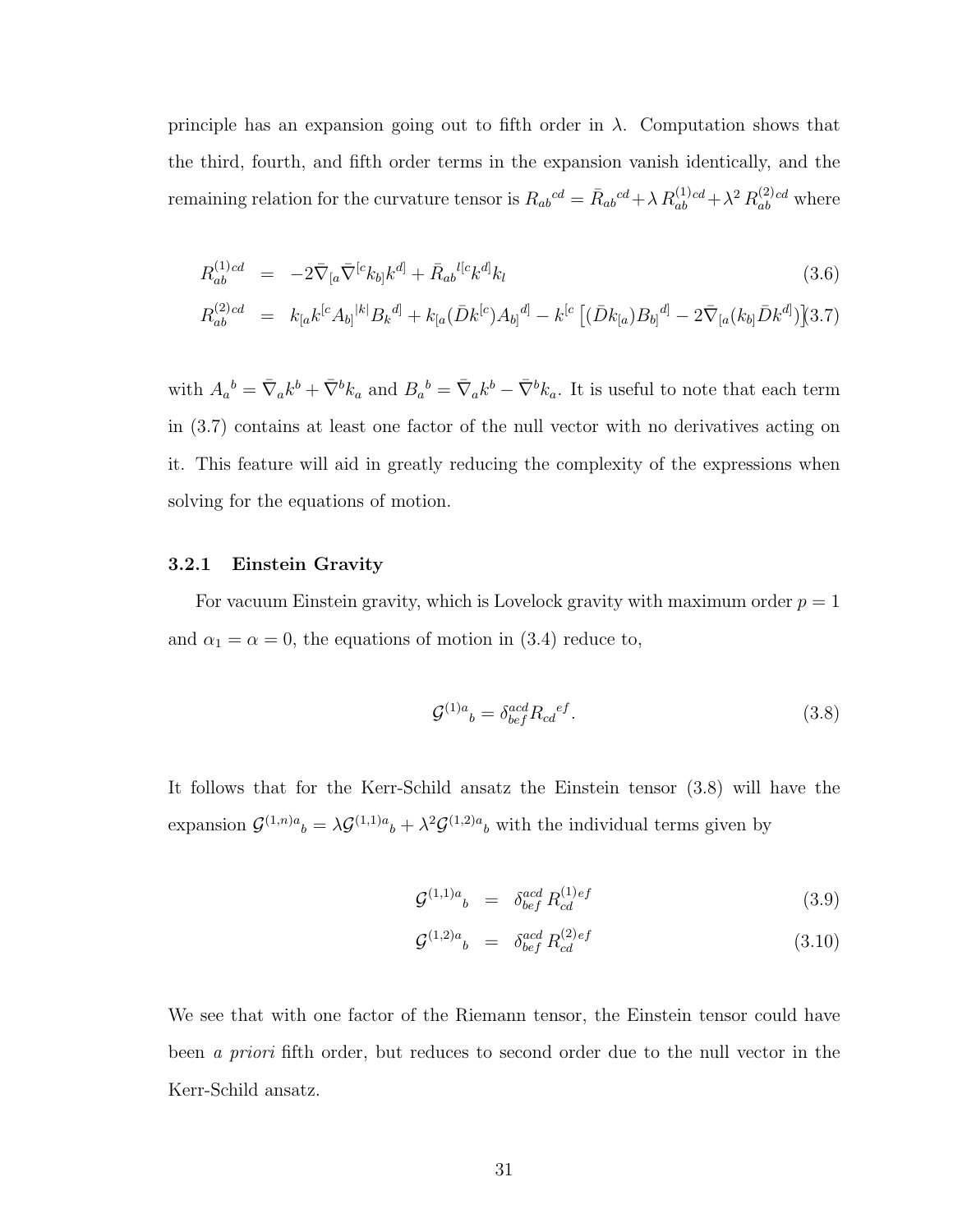#### 3.2.2 Gauss-Bonnet Gravity

For Gauss-Bonnet gravity, which is Lovelock gravity with maximum order  $p = 2$ , the equations of motion have the form  $\mathcal{G}^{(2)a}{}_{b} = 0$  with

$$
\mathcal{G}^{(2)a}{}_{b} = \delta^{acdef}_{bghij} \left( R_{cd}{}^{gh} - \alpha \delta^{gh}_{cd} \right) \left( R_{ef}{}^{ij} - \alpha \delta^{ij}_{ef} \right). \tag{3.11}
$$

We assume that the background metric  $\bar{g}_{ab}$  in the Kerr-Schild ansatz is a constant curvature vacuum of the theory, so that  $\bar{R}_{ab}^{cd} = \alpha \delta^{cd}_{ab}$ . This takes (3.11) to the further reduced form

$$
\mathcal{G}^{(2)a}{}_{b} = \delta^{acdef}_{bghij} R_{cd}{}^{gh} R_{ef}{}^{ij}.
$$
\n
$$
(3.12)
$$

We can expand the Gauss-Bonnet field equations in powers of  $\lambda$ , expressing them as the sum  $\mathcal{G}^{(2)a}{}_{b} = \sum_{n} \lambda^{n} \mathcal{G}^{(2,n)a}{}_{b}$ . Given the assumptions stated above and plugging in the nonzero terms at orders  $\lambda^0$ ,  $\lambda^1$  and  $\lambda^2$  in the expansion of the curvature tensor for the Kerr-Schild ansatz, one finds contributions to  $\mathcal{G}^{(2,n)a}{}_{b}$  at orders  $n = 2,3,4$ . Calculation, however, shows that  $\mathcal{G}^{(2,4)a}$  vanishes identically and one is left with the two term expansion for the field equations  $\mathcal{G}^{(2,n)a}{}_{b} = \lambda^{2} \mathcal{G}^{(2,2)a}{}_{b} + \lambda^{3} \mathcal{G}^{(2,3)a}{}_{b}$  with the individual terms given by

$$
\mathcal{G}^{(2,2)a}{}_{b} = \delta^{acdef}_{bghij} R^{(1)gh}_{cd} R^{(1)ij}_{ef} \tag{3.13}
$$

$$
\mathcal{G}^{(2,3)a}{}_{b} = 2\delta^{acdef}_{bghij} R^{(1)gh}_{cd} R^{(2)ij}_{ef} \tag{3.14}
$$

Please note, in a similar fashion to the Einstein case, we see the highest-order nonvanishing term contains one factor of  $R_{\epsilon f}^{(2)}$  $\sum_{ef}^{(2)ij}$ . We will see shortly that this is the case for all higher orders in the generic Lovelock case, but first we take a slight a detour in the hopes of finding something special to help us solve the equations of motion.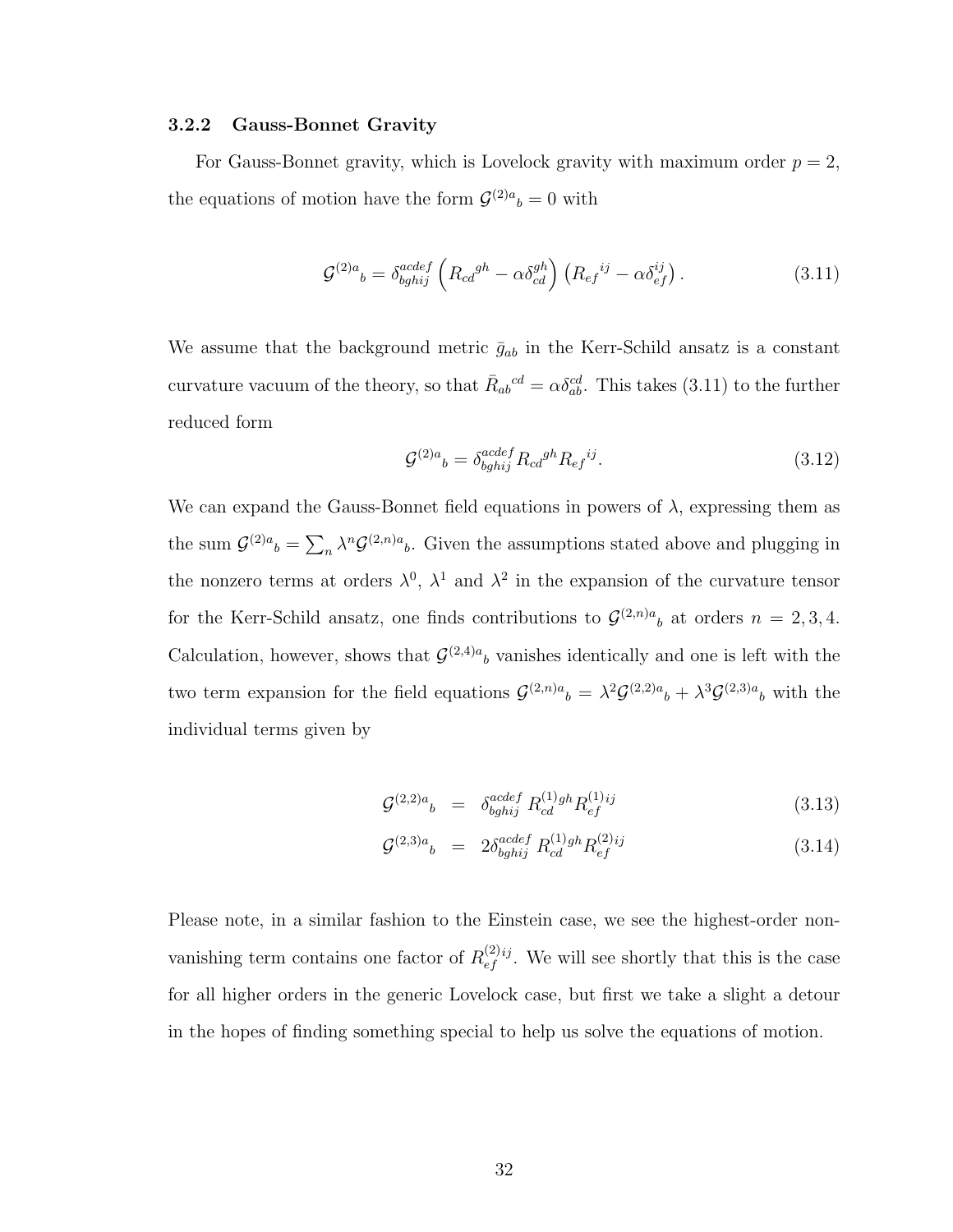#### 3.3 Contracting with the null-vector

Following the strategy of [14], we first consider the implications of the Einstein and Gauss-Bonnet tensors contracted twice with the null vector so that we have  $\mathcal{G}^{(1)a}{}_a k^b k_a = 0$  and  $\mathcal{G}^{(2)a}{}_b k_a k^b = 0$  for the Einstein and Gauss-Bonnet cases respectively. With hindsight in mind, this approach will yield a relationship on the null vector that will reduce the complexity of the expressions when solving the equations of motion. In the Einstein case, inspection shows that the quantity  $\mathcal{G}^{(1,2)a}{}_{b}k_{b}k^{a}$ vanishes identically because of anti-symmetrization over repeated factors of the null vector. Similarly for the Gauss-Bonnet case, the quantity  $\mathcal{G}^{(2,3)a}{}_{b}k_{a}k^{b}$  vanishes identically, also due to anti-symmetrization over repeated factors of the null vector. The full expression for the contracted Einstein equation then reduces to

$$
k_a k^b \mathcal{G}^{(1,1)a}{}_b = \frac{1}{2} k_a k^b \delta^{acd}_{bef} \left( (\bar{\nabla}_c k_d) \bar{\nabla}^e k^f + (\bar{\nabla}_c k^f) \bar{\nabla}^e k_d \right)
$$
\n
$$
= -\frac{1}{2} (\bar{D}k_c)(\bar{D}k^c).
$$
\n(3.15)

For a Kerr-Schild metric to solve the vacuum field equations, the right hand side of (3.15) must vanish. This is the statement that the vector  $\bar{D}k^a$  must itself be null, *i.e.*  $(\bar{D}k_c)(\bar{D}k^c) = 0$ . Since  $\bar{D}k^a$  is also orthogonal to the null vector  $k^a$ , it follows that  $\bar{D}k^a$  must be proportional to  $k^a$ , such that  $\bar{D}k^a = \phi k^a$  for some function  $\phi$ . This means that the null vector  $k^a$  is tangent to a geodesic congruence of the background. If  $\phi = 0$  we say that the geodesic is affinely parameterized.

For the Gauss Bonnet case we find something similar

$$
k_{a}k^{b}\mathcal{G}^{(2,2)a}{}_{b} = -24 \left( \bar{D}k_{a} \right) \left( \bar{D}k^{b} \right) \delta^{acd}_{bef} \alpha_{cd}{}^{ef}
$$
\n
$$
= 12 \left( \bar{D}k_{a} \right) \left( \bar{D}k^{b} \right) \mathcal{G}^{(1,1)a}{}_{b}
$$
\n(3.16)

with  $\alpha_{cd}^{ef} \equiv (\bar{\nabla}_c k_d) \bar{\nabla}^e k^f + (\bar{\nabla}_c k^f) \bar{\nabla}^e k_d$ . For a Kerr-Schild metric to solve the vacuum Gauss-Bonnet field equations, the right hand side of  $(3.16)$  must vanish. If  $k^a$  is in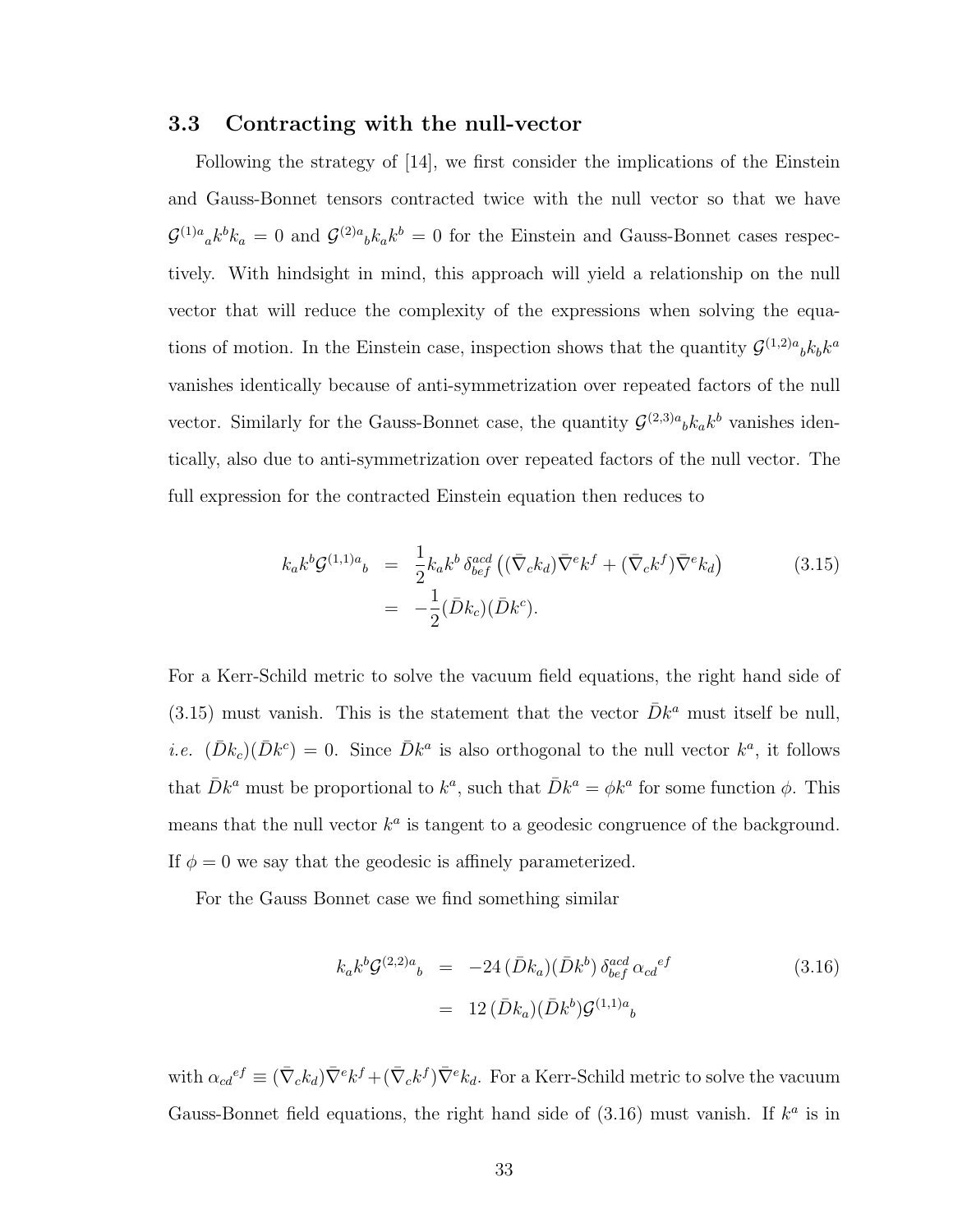fact geodesic, we see that the *right-hand-side* of  $(3.16)$  reduces to the *right-hand-side* of (3.15) with an extra factor of  $\phi^2$ . This establishes that the geodesic condition is at least a sufficient condition for solving the contracted Gauss-Bonnet field equations.

Let us now assume that  $k^a$  satisfies the geodesic condition, and see how that alters the expressions for the curvature tensor. It follows then, that the expression (3.7) for  $R^{(2)}_{ab}$  $a_b^{(2)}$  reduces to

$$
R_{ab}^{(2)cd} = k_{[a}k^{[c}E_{b]}^{d]}
$$
\n(3.17)

with  $E_b{}^d = A_b{}^e B_e{}^d - 2\phi B_b{}^d$ . Note that the expression for  $R_{ab}^{(2)}$  $a_b^{(2)}$  now includes factors of the null vector with indices both down and up. Also note that  $E_a{}^a = 0$  and that contracting the tensor  $E_a{}^b$  with the geodesic null vector gives the simple results  $k^a E_a^b = -\phi^2 k^b$  and  $k_b E_a^b = +\phi^2 k_a$ . With these results it is straightforward to show that the quantity  $\mathcal{G}^{(1,2)a}$  vanishes identically for  $k^a$  geodesic. The vacuum Einstein equations then reduce to the requirement that  $\mathcal{G}^{(1,1)a}{}_{b} = 0$  which is linear in  $h_{ab}$ . This is then the advertised result, that for a geodesic null vector the vacuum Einstein equations for the Kerr-Schild ansatz reduce to a linear equation.

For the Gauss-Bonnet case, the key result is that with the use of the geodesic condition, calculation now shows that the quantity  $\mathcal{G}^{(2,3)a}{}_{b}$  vanishes identically. The field equations then reduce to the single equation

$$
\mathcal{G}^{(2,2)a}{}_{b} = \delta_{bghij}^{acdef} R_{cd}^{(1)gh} R_{ef}^{(1)ij} = 0,
$$
\n(3.18)

which is quadratic in  $h_{ab}$ . In both the Einstein and Gauss-Bonnet cases, the geodesic condition led to the vanishing of the highest order term, the one containing one factor of  $R_{ab}^{(2)}$  $a_{ab}^{(2)cd}$ . Crucial to this process was the step of contracting the Einstein equation with the null-vector, which in turn revealed its geodesic nature. Using this fact we were able to reduce the complexity of the equations of motion even further. We will attempt to extend this process to general Lovelock orders in the next section. Although we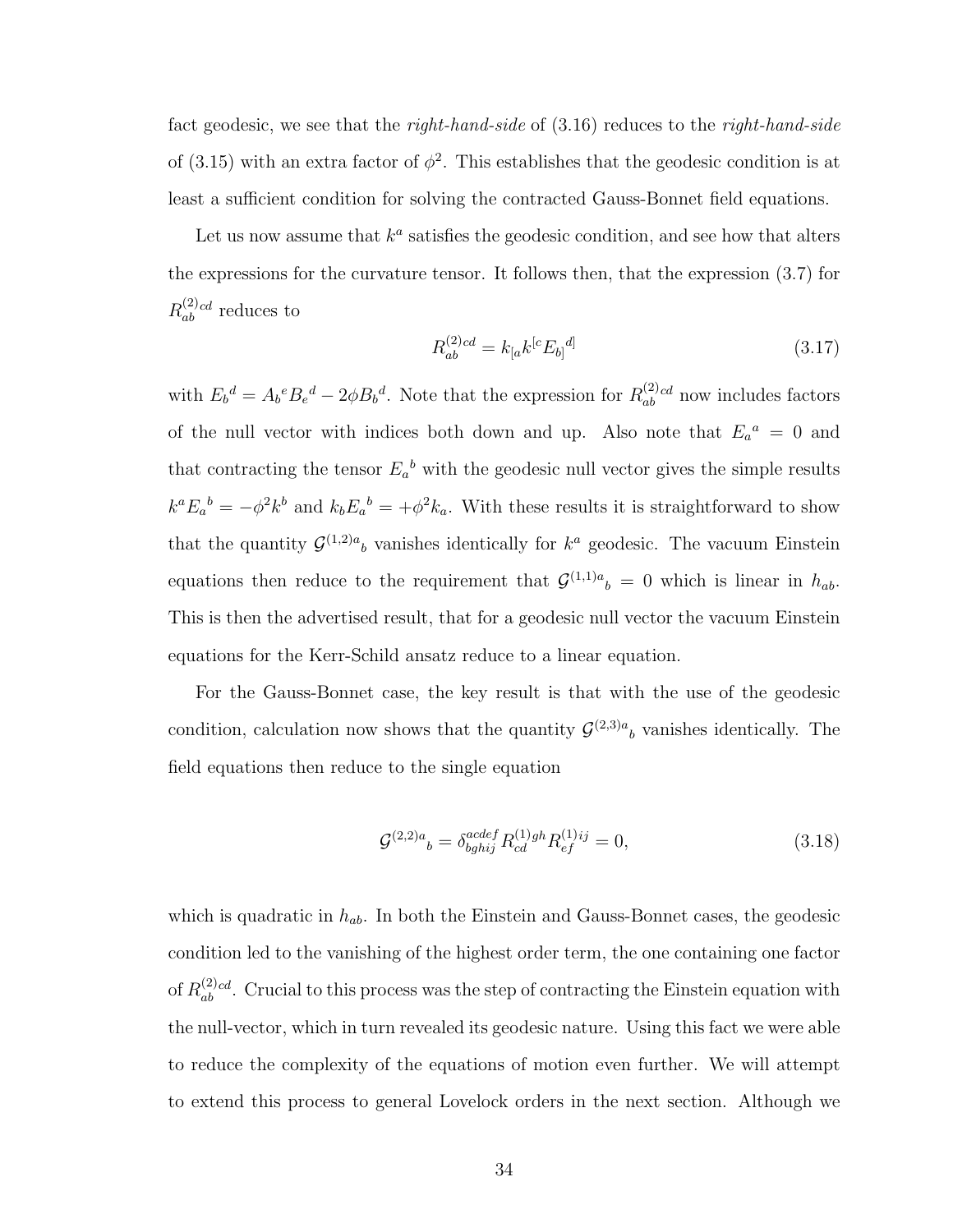considered only vacuum Einstein gravity, the analysis is essentially unchanged for non-vacuum theories if the stress-energy tensor satisfies  $T_{ab}k^a k^b = 0$ . In particular, this includes Einstein gravity with a non-vanishing cosmological constant, which we may think of as the most general Lovelock gravity theory including terms up to linear order in the curvature, *i.e.* with maximal order  $p = 1$  in the Lovelock Lagrangian.

### 3.4 Kerr-Schild Ansatz in Lovelock Gravity

We next consider Lovelock theories of arbitrary maximum order  $p$  in the curvature tensor. We assume that the spacetime dimension  $D \geq 2p + 1$ , so that the maximum order curvature term is dynamically relevant. Similar to the Einstein and Gauss-Bonnet examples, we consider the unique vacuum case such that  $\alpha_1 = \cdots = \alpha_p = \alpha$ , and the field equations have the form  $\mathcal{G}^{(p)a}{}_{b} = 0$  with

$$
\mathcal{G}^{(p)a}{}_{b} = \delta^{ac_1d_1...c_pd_p}_{be_1f_1...e_pf_p} \left( R_{c_1d_1}{}^{e_1f_1} - \alpha \delta^{e_1f_1}_{c_1d_1} \right) \cdots \left( R_{c_pd_p}{}^{e_pf_p} - \alpha \delta^{e_pf_p}_{c_pd_p} \right). \tag{3.19}
$$

Once again we assume that the background spacetime in the Kerr-Schild ansatz is the constant curvature vacuum, so that the background Riemann tensor is  $\bar{R}_{ab}{}^{cd} = \alpha \delta_{ab}^{cd}$ . The subsequent analysis then proceeds much as it did in the Einstein and Gauss-Bonnet cases.

One can expand  $\mathcal{G}^{(p)a}{}_{b} = \sum_{n} \lambda^{n} \mathcal{G}^{(p,n)a}{}_{b}$  by plugging in the background curvature and the nonzero terms (3.6) and (3.7) in the expansion of the Riemann curvature tensor. One finds immediately that  $\mathcal{G}^{(p,n)a}{}_{b} = 0$  for  $n > p+2$  because of antisymmetrization over repeated factors of the null vector and further computation shows that  $\mathcal{G}^{(p,p+2)a}{}_{b} = 0$  as well. What remains is then once again a two term expansion, with nonzero contributions at orders  $\lambda^p$  and  $\lambda^{p+1}$  given respectively by

$$
\mathcal{G}^{(p,p)a}{}_{b} = \delta^{ac_1d_1...c_pd_p}_{be_1f_1...e_pf_p} R^{(1)}_{c_1d_1} \cdots R^{(1)}_{c_pd_p} e_p f_p \qquad (3.20)
$$

$$
\mathcal{G}^{(p,p+1)a}{}_{b} = p \, \delta^{ac_1d_1...c_pd_p}_{be_1f_1...e_pf_p} R^{(2)}_{c_1d_1} R^{(1)}_{c_2d_2} \cdots R^{(1)}_{c_pd_p} \tag{3.21}
$$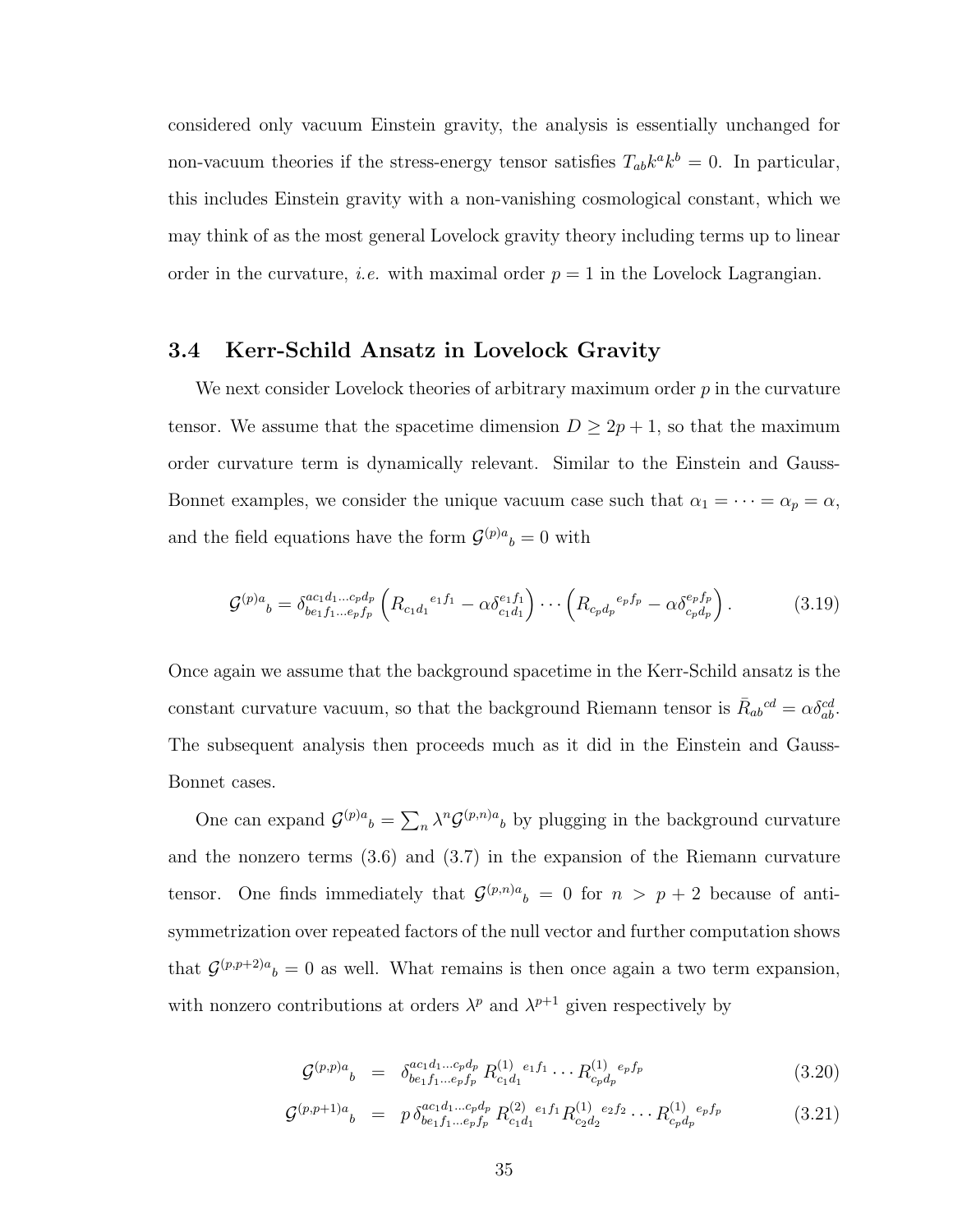These results straightforwardly generalize those found in the Einstein and Gauss-Bonnet cases which correspond to maximum Lovelock orders  $p = 1$  and  $p = 2$ .

We proceed once again by considering the field equation contracted with a pair of null vectors,  $k_a k^b \mathcal{G}^{(p)a}{}_{b} = 0$ . It follows immediately that the contraction  $k_a k^b \mathcal{G}^{(p,p+1)a}{}_{b}$ vanishes identically, again due to anti-symmetrization over multiple factors of the null vector. For the contraction  $k_a k^b G^{(p,p)a}{}_{b}$ , a result generalizing equation (3.16) from the Gauss-Bonnet case can be shown to hold, namely

$$
\mathcal{G}^{(p,p)a}{}_{b}k_{a}k^{b} = 2p(p+1)\mathcal{G}^{(p-1,p-1)a}{}_{b}(\bar{D}k_{a})\bar{D}k^{b}.
$$
\n(3.22)

It then follows by induction, based on the result holding in Einstein gravity  $(p = 1)$ , that the geodesic condition is sufficient for the vanishing of the field equations in the more general Lovelock theory.

Assuming that the null vector  $k^a$  is geodesic, and in analogy with the Einstein and Gauss-Bonnet cases, we would like to show that the quantity  $\mathcal{G}^{(p,p+1)a}$  vanishes identically. Although we believe that this will very likely turn out to be the case, the calculation (already long in the Gauss-Bonnet case) has so far proven too cumbersome for us to bring to completion. Should  $\mathcal{G}^{(p,p+1)a}$  vanish as a consequence of the geodesic condition, then one would again be left with a single pth order equation,  $\mathcal{G}^{(p,p)a}{}_{b} = 0$ , for the quantity  $h_{ab}$  in the Kerr-Schild ansatz to solve the general Lovelock unique vacuum case.

#### 3.5 Conclusions

Our study of the Kerr-Schild ansatz follows analysis of its applicability to 5D Gauss-Bonnet gravity [26] and specifically to rotating black hole solutions in the theory [27]. Extending their analysis to the higher orders in Lovelock theory, we have focused on the unique vacuum case [64] and have shown with definiteness for Gauss-Bonnet gravity, and up to plausible expectations in the general case, that the full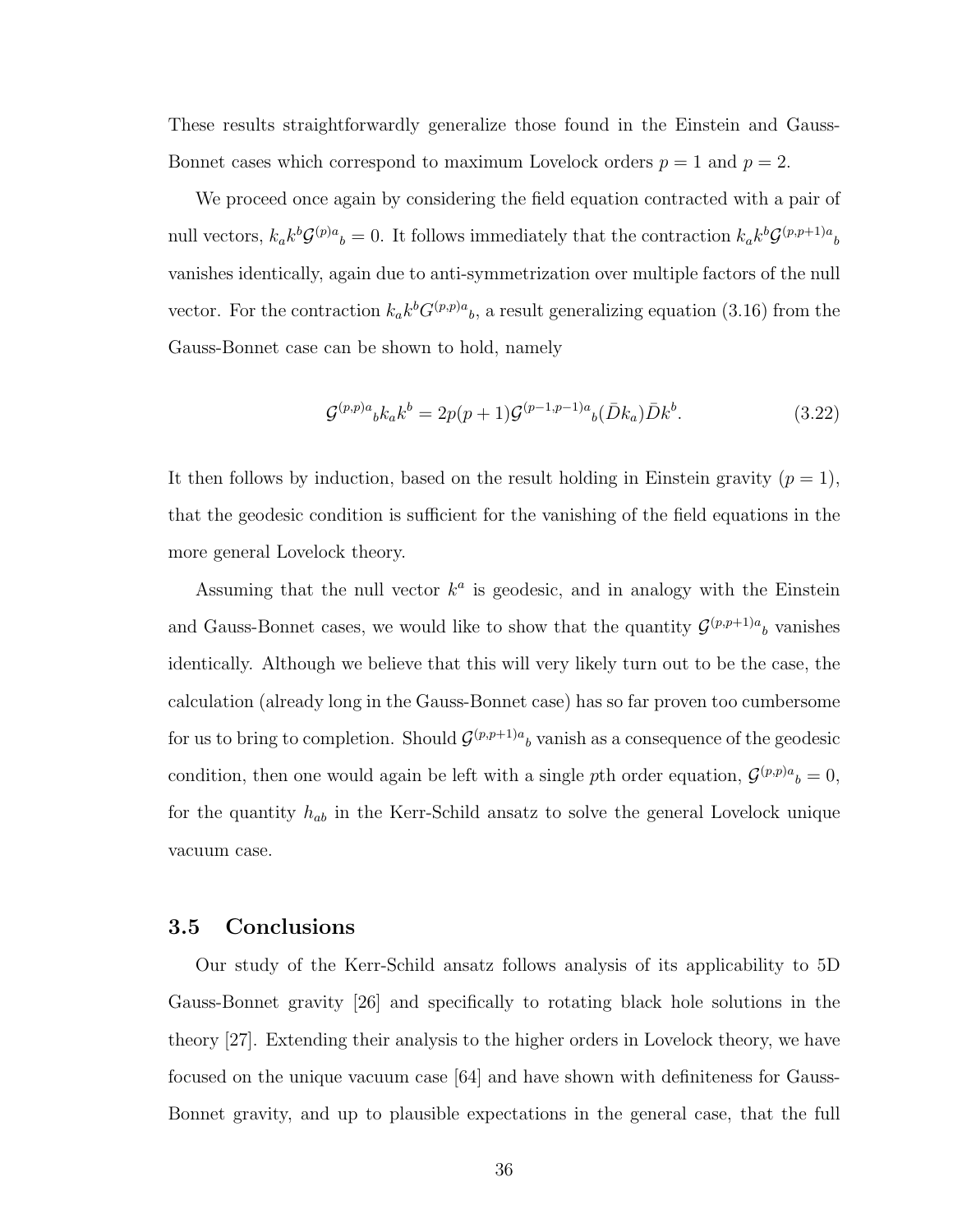field equations reduce to a single equation that is purely of order  $p$  in the quantity  $h_{ab}$ in the Kerr-Schild ansatz. In the general case of distinct constant curvature vacua, a more complicated set of equations emerge, which appear less promising in terms of their compatibility with the Kerr-Schild ansatz. Finally, we have also studied how the known static black hole solutions of Gauss-Bonnet gravity in the unique vacuum theories fit into our framework. A plausible next step would be looking for rotating black hole solutions of Kerr-Schild form in these theories.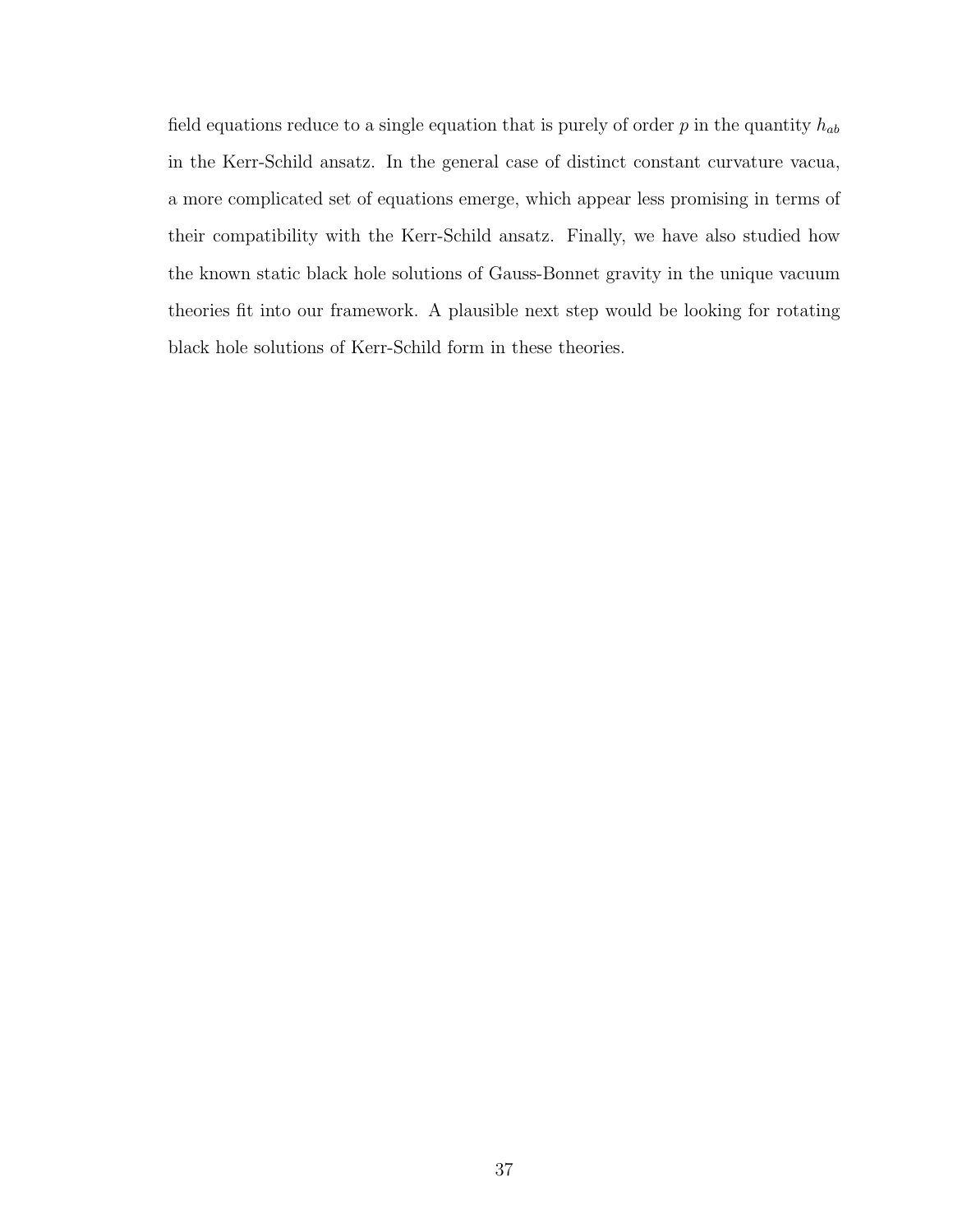### CHAPTER 4

## THE KERR-SCHILD ANSATZ IN KALUZA-KLEIN GRAVITY

### 4.1 Introduction to Kaluza-Klein

Theoretical physics in five dimensions has enjoyed a rejuvination of late due to its being seen as the low energy limit for certain higher-dimensional supergravity and string theories [72, 73]. Any study of higher dimensions should begin with five, and one of the simplest extensions of Einstein's General Relativity is that of Kaluza-Klein theory, which seeks to unify general relativity and electromagnetism, introducing scalar fields by way of an extra spatial dimension. Therefore, a five-dimensional vacuum can be viewed as a four-dimensional spacetime imbued with an electromagnetic field.

One of the first attempts at unification [74] was made in 1914 by Gunnar Nordström (of Reissner-Nordström fame) as a way of bringing together his own scalar theory of gravity<sup>1</sup> with electromagnetism under a unified 5-dimensional framework. The one caveat he added was the so-called "cylinder condition" which said that, a priori, the metric components did not depend on the fifth dimension. Interestingly there was little to no impact on the surrounding community to Nordström's unification idea, the author of [77] speculating it was because of its being published so close to the onset of WWI.

 $1$ Nordström developed a scalar curvature theory of gravitation at the same time Einstein was developing his tensor theory. Nordström's theory was eventually shown to be incorrect when it did not account for the proper precession of the perihilion of Mercury and did not allow for the deflection of light [75, 76].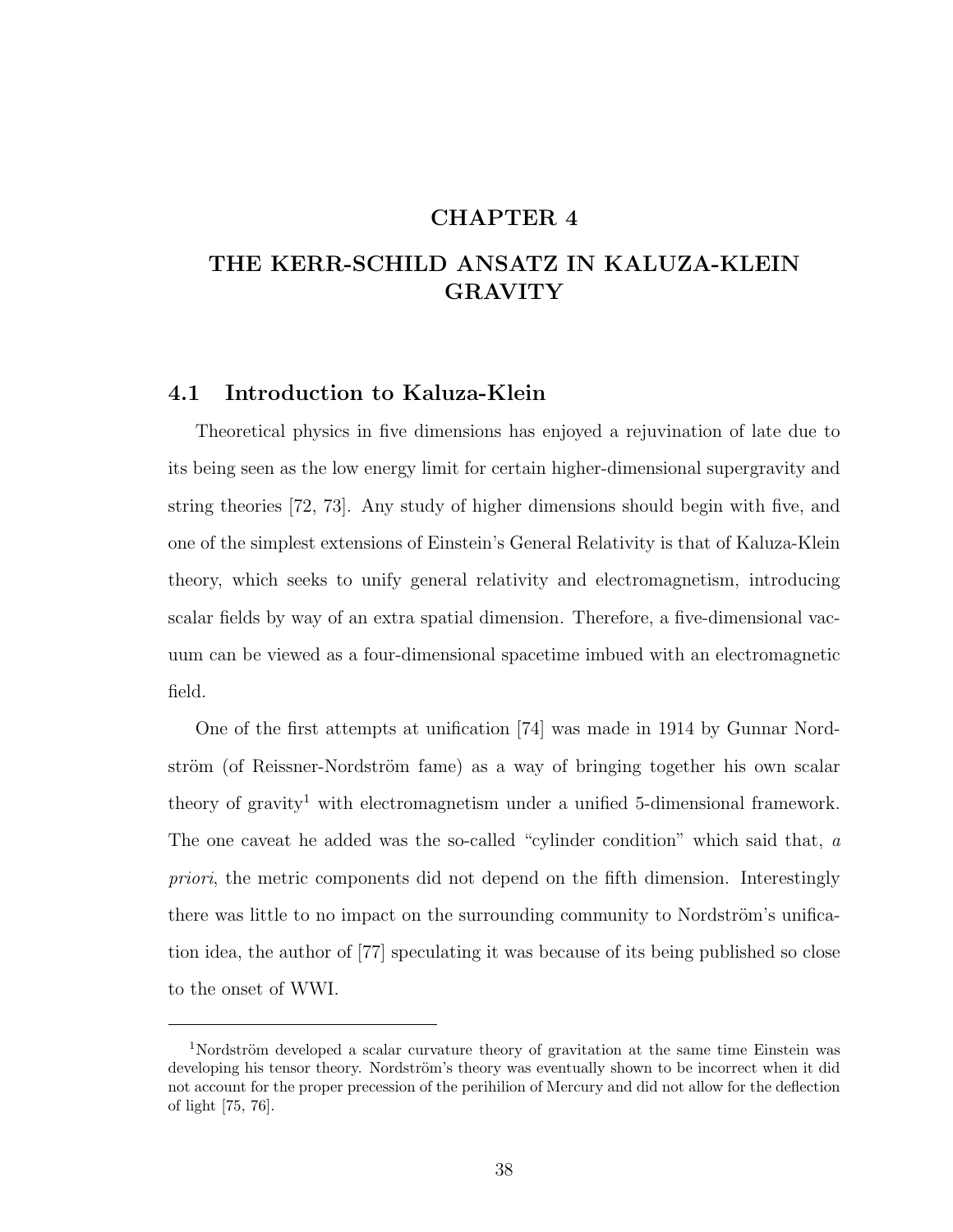Consequently, Theodor Kaluza independently investigated the topic of unification through addition of an extra dimension which he described in a letter to Einstein in 1919, who replied enthusiastically about the idea, remarking [2]

"A five-dimensional cylinder world never dawned on me...At first glance I like your idea tremendously."

By 1921, Kaluza would publish his results [78] which were subsequently presented to the Prussian Academy by Einstein later that year [79]. Even though unaware of the previous results obtained by Nordström, Kaluza's unification scheme was similar and different in important ways. Unlike Nordström, who was developing his theory prerelativity and used a scalar potential, Kaluza's unification scheme used the correct Einstein tensor potential. However, in a similar fashion as Nordström, Kaluza would also impose the cylinder condition, but offered no mechanism as to why physics would only depend on the first four dimensions and not the fifth [73].

Kaluza's work was extended in 1926 by Oskar Klein [80] who initially relaxed the cylinder condition and suggested that the extra spatial dimension was in fact compactified, curled up and very small. It was calculated by Klein to be on the order of the Planck length. This result also conveniently explained why we hadn't observed this extra dimension. This compactification would lead to a periodicity requirement in the fifth coordinate, thereby naturally restoring the cylinder condition [73]. We begin our investigation by considering the simplest case in the next section.

### 4.2 Kaluza-Klein theory in 5 dimensions

We begin with the Kaluza-Klein reduction on a circle from vacuum gravity in  $D = 5$  to Einstein-Maxwell-dilaton theory in  $D = 4$ . We assume the cylindrical condition holds such that the  $D = 5$  metric is invariant under translations in the compact  $x^5$  direction and can be expressed in the following form

$$
ds_5^2 = e^{-4\phi/\sqrt{3}}(dx^5 + 2A_\mu dx^\mu)^2 + e^{2\phi/\sqrt{3}}g_{\mu\nu}^{(4)}dx^\mu dx^\nu.
$$
 (4.1)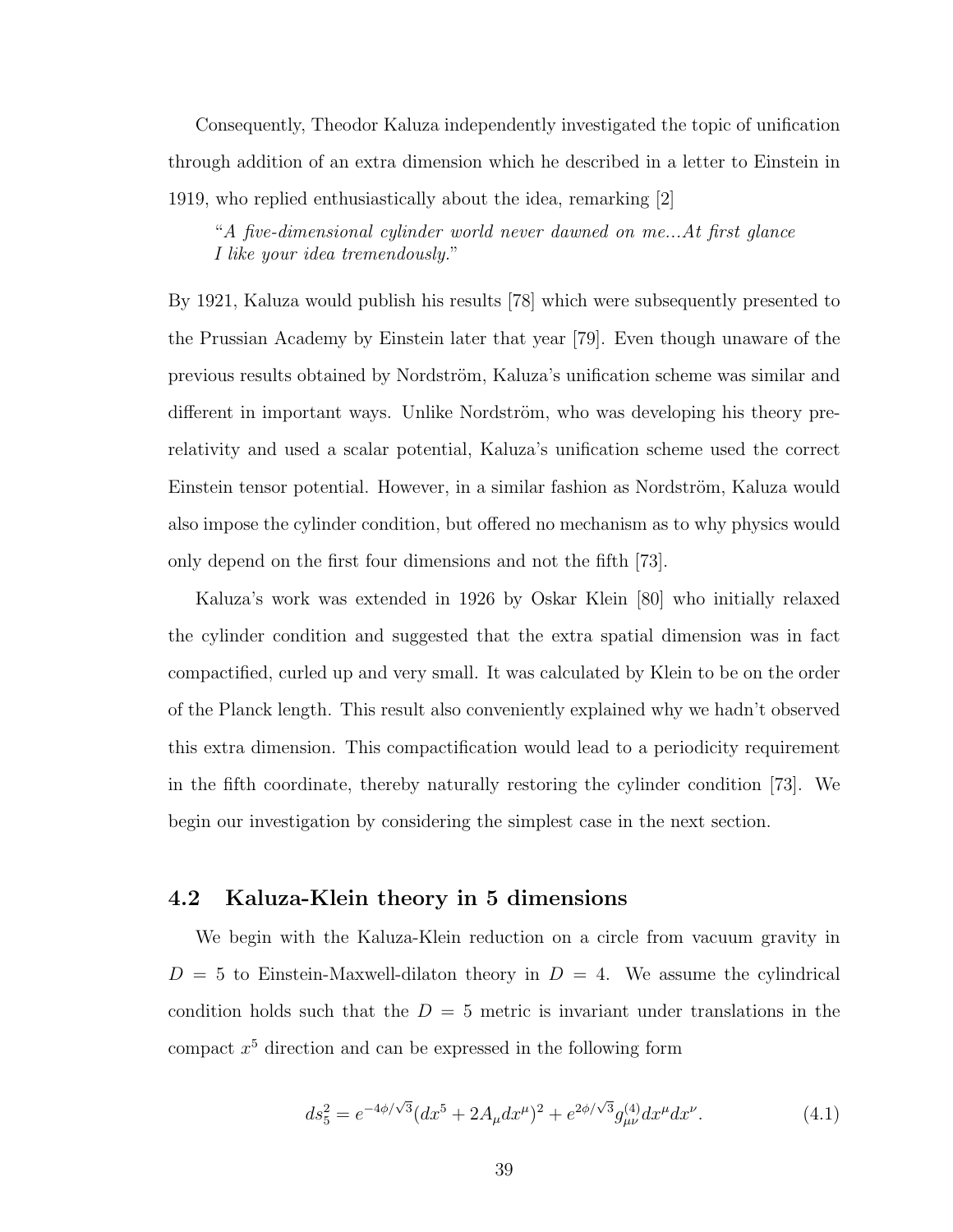Starting from the action for vacuum gravity in  $D = 5$ , we have

$$
S = \frac{1}{16\pi G_5} \int d^5 x \sqrt{-g^5} R^5.
$$
 (4.2)

After performing the Kaluza-Klein reduction of the fifth dimension, the resulting action for the  $D = 4$  metric  $g_{\mu\nu}$ , gauge field  $A_{\mu}$ , and the dilaton scalar potential  $\phi$  is found to be

$$
S = \frac{1}{16\pi G_4} \int d^4x \sqrt{-g^4} \left( R^4 - 2(\nabla \phi)^2 - e^{-2\sqrt{3}\phi} F^2 \right) \tag{4.3}
$$

with  $G_4 = G_5/L$ , where the compact  $x^5$  direction has been identified with period L. Varying this action with respect to the 4D inverse metric, the equations of motion can be expressed as

$$
\nabla_{\mu} (e^{-2\sqrt{3}\phi} F^{\mu\nu}) = 0 \qquad \{i\} \qquad (4.4)
$$

$$
\nabla^2 \phi + \frac{\sqrt{3}}{2} e^{-2\sqrt{3}\phi} F^2 = 0 \qquad \{ii\}
$$

$$
R_{\mu\nu} - 2(\nabla_{\mu}\phi)(\nabla_{\nu}\phi) - 2e^{-2\sqrt{3}\phi} (F_{\mu\rho} F_{\nu}{}^{\rho} - \frac{1}{4} g_{\mu\nu} F^2) = 0 \qquad \{iii\}
$$

The four-dimensional component, of a five-dimensional spacetime expressed as in (4.1), would solve this set of 15 four-dimensional equations of motion. This shows explicitly that the  $4D$  theory contains matter, the electromagnetic tensor along with a scalar dilaton potential, whereas it was initially derived from a five-dimensional vacuum. Here it is instructive to show how to obtain the Kaluza-Klein form of (4.1) when starting from a known solution. Such an example is provided by the boosted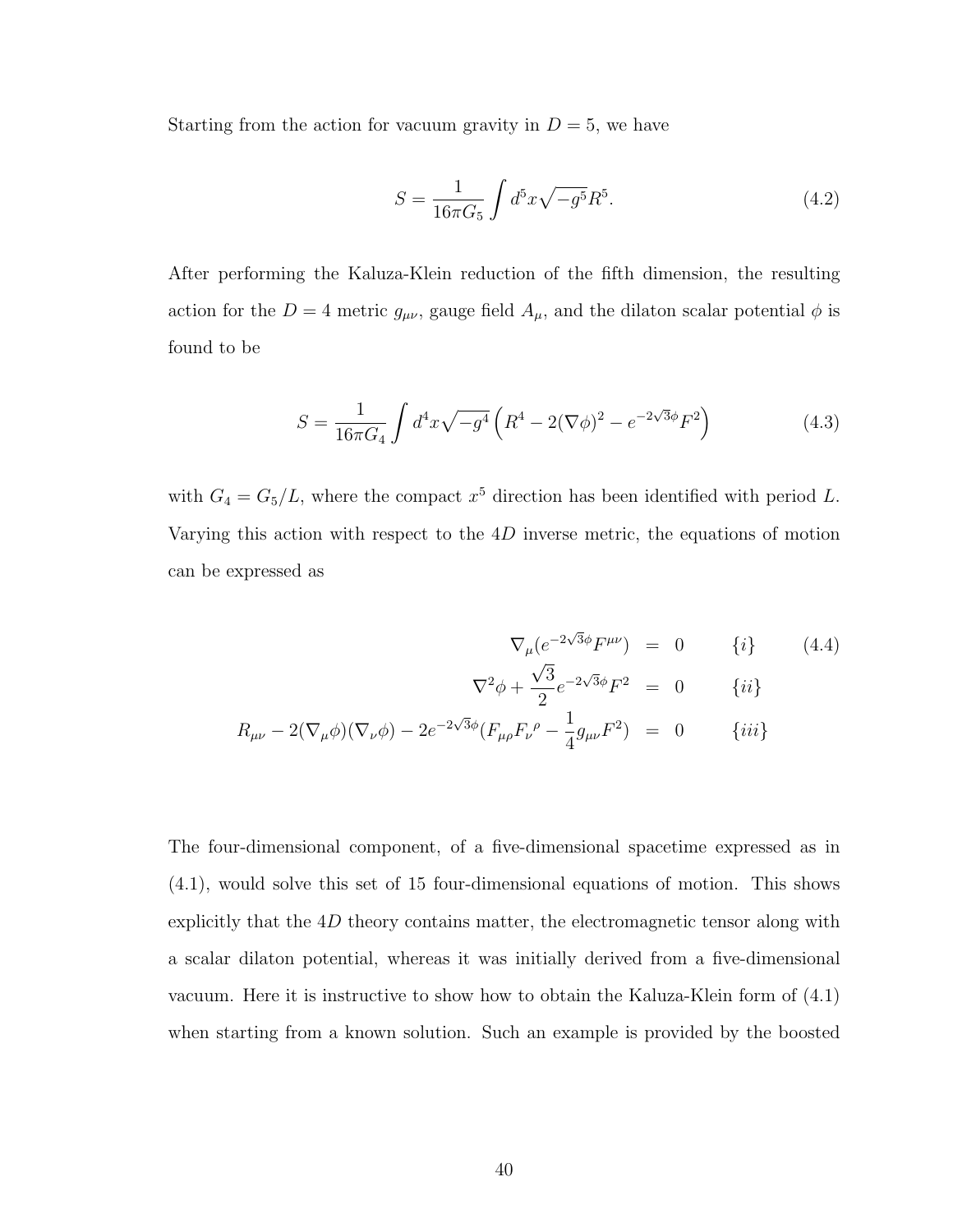black string which is obtained by adding a flat direction  $z$  to the previously known 4D Schwarzschild solution<sup>2</sup>,

$$
ds_5^2 = -(1 - \alpha/r)d\hat{t}^2 + (1 - \alpha/r)^{-1}dr^2 + r^2d\Omega^2 + d\hat{z}^2
$$

This is now a 5-dimensional metric that solves the 5-dimensional vacuum equations of motion. Next, performing a boost along the z direction, we take the transformations to be

$$
\hat{z} = (\cosh \beta)z + (\sinh \beta)t
$$
  

$$
\hat{t} = (\sinh \beta)z + (\cosh \beta)t.
$$
 (4.5)

After some algebra, we find

$$
ds_5^2 = (1 + \frac{\alpha}{r}\sinh^2\beta)[dz + \frac{(\alpha/r)\sinh\beta\cosh\beta}{1 + (\alpha/r)\sinh^2\beta}dt]^2 + \frac{-1 + (\alpha/r)}{1 + (\alpha/r)\sinh^2\beta}dt^2 + \frac{dr^2}{(1 - \alpha/r)} + r^2d\Omega^2
$$

We are now in a position to make the identifications with  $(4.1)$  where we see

$$
e^{-4\phi/\sqrt{3}} = 1 + (\alpha/r)\sinh^2\beta \tag{4.6}
$$

$$
2A_{\mu}dx^{\mu} = \frac{(\alpha/r)\sinh\beta\cosh\beta}{1+(\alpha/r)\sinh^{2}\beta}dt
$$
 (4.7)

which puts the metric into the following form

$$
ds_5^2 = e^{-4\phi/\sqrt{3}}[dz + 2A_t dt]^2 + e^{4\phi/\sqrt{3}}(-1 + \frac{\alpha}{r})dt^2 + \frac{dr^2}{(1 - \alpha/r)} + r^2 d\Omega^2
$$
  
= 
$$
e^{-4\phi/\sqrt{3}}[dz + 2A_t dt]^2 + e^{2\phi/\sqrt{3}}[e^{2\phi/\sqrt{3}}(-1 + \frac{\alpha}{r})dt^2 + e^{-2\phi/\sqrt{3}}(\frac{dr^2}{(1 - \frac{\alpha}{r})} + r^2 d\Omega^2)]
$$
(4.8)

<sup>&</sup>lt;sup>2</sup> see Appendix D for a similar construction starting with the Kerr-Schild form of the metric.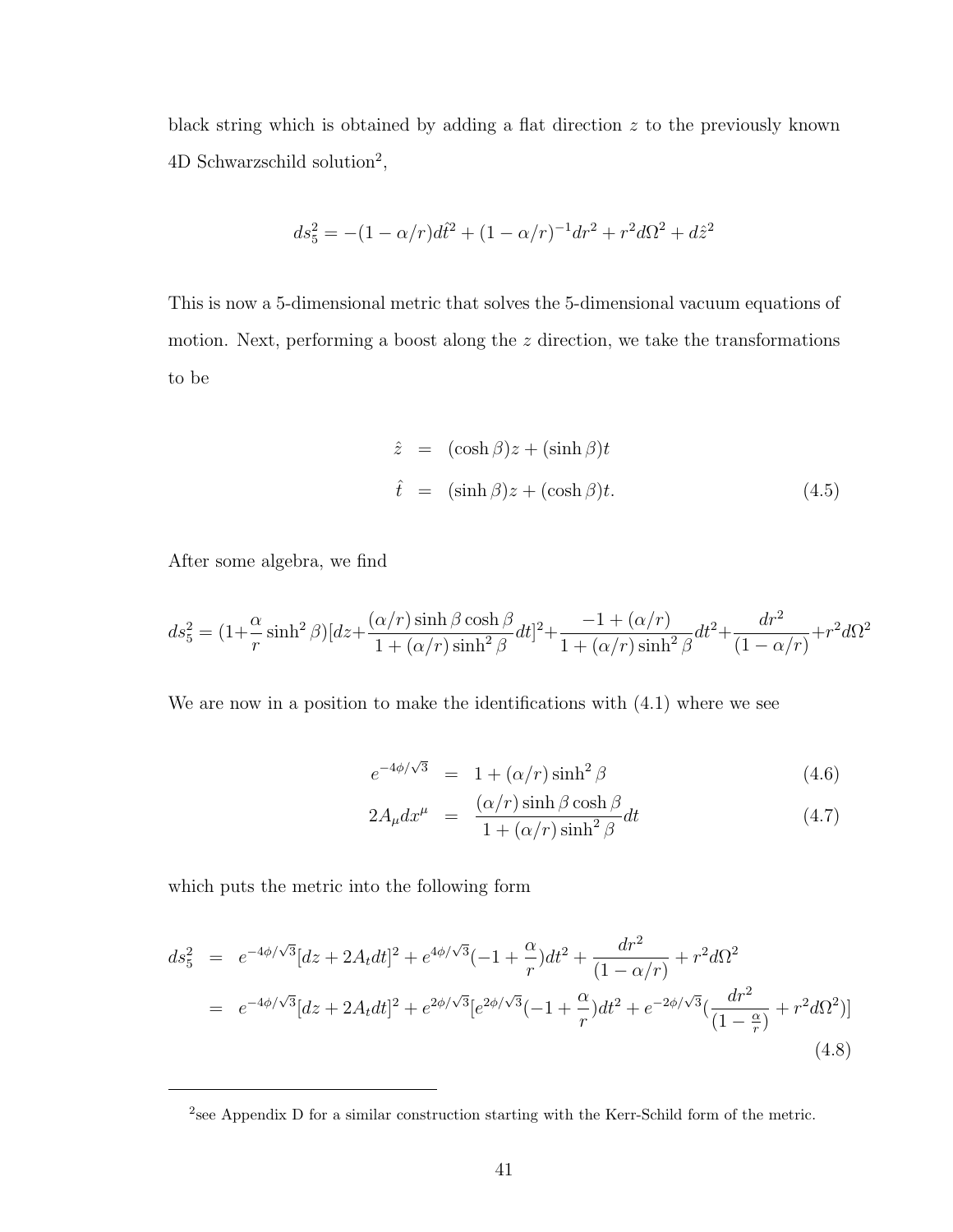The metric is now in the desired form for a generic Kaluza-Klein parameterization. The 4D metric is clearly seen to be

$$
ds_4^2 = g_{\mu\nu}^{(4)} dx^{\mu} dx^{\nu} = e^{2\phi/\sqrt{3}} (-1 + \frac{\alpha}{r}) dt^2 + e^{-2\phi/\sqrt{3}} \left( \frac{dr^2}{(1 - \alpha/r)} + r^2 d\Omega^2 \right)
$$
  
= 
$$
-\frac{1 - (\alpha/r)}{(1 + \frac{\alpha}{r} \sinh^2 \beta)^{(1/2)}} dt^2 + \frac{(1 + \frac{\alpha}{r} \sinh^2 \beta)^{(1/2)}}{1 - \alpha/r} dr^2 + r^2 (1 + \frac{\alpha}{r} \sinh^2 \beta)^{(1/2)} d\Omega^2
$$
(4.9)

As the 4D Schwarschild plus a flat direction presented in (4.5) is clearly a solution to the action for a 5D vacuum given in  $(4.2)$ , after performing the Kaluza-Klein reduction and subsequent boost along the compact direction, it can be shown that equation (4.9) is a solution to the field equations (4.4) and the action defined in (4.3).

## 4.3 A Kerr-Schild analysis in Kaluza-Klein dilaton

#### gravity

Given how well the Kerr-Schild ansatz has been successfully employed in other contexts, it is natural to wonder whether it may be usefully extended in some manner to apply to theories with scalar fields such as Kaluza-Klein gravity, which has gained interest due to its interpretation in a string theory context. A recent example of this is seen in [81], where the authors start from a generalized Myers-Perry black hole solution in  $D+1$  dimensions and perform a Kaluza-Klein reduction to find higher dimensional, charged, rotating black holes in Einstein-Maxwell-Dilaton gravity. By subsequently adding a cosmological constant, Wu noticed in [82] (also see [83]) that the form of the metric was similar to that of the Kerr-Schild ansatz. Continuing along this line of thinking, we want to understand how the Kerr-Schild ansatz manifests in the dimensionally reduced setting by studying the resulting equations of motion. In order to understand how the Kerr-Schild ansatz acts in this setting, we need to take a closer look at the null vector. Normally, the Kerr-Schild null-vector  $k^a$  does not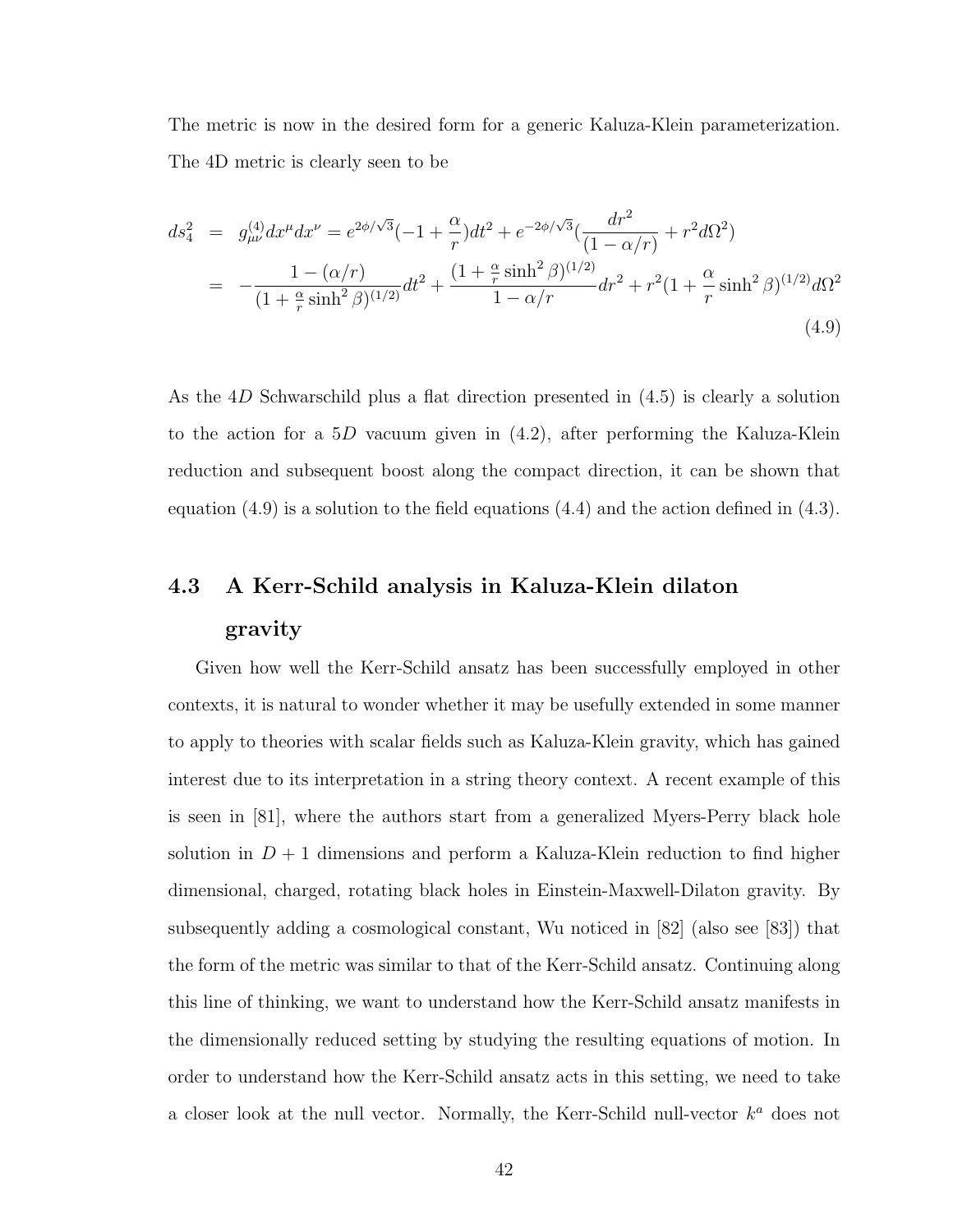furnish a natural scalar with which to work - however it is worth noting that if one does not assume that the norm of  $k^a$  vanishes, the simple form of the inverse metric may also be achieved by starting with the somewhat more complicated form for the metric

$$
g_{ab} = \bar{g}_{ab} + \frac{\lambda k_a k_b}{1 - \lambda k_c k^c}.
$$
\n(4.10)

The norm of the null vector  $f = k_c k^c$  could then provide a natural ansatz for a scalar field. As we will see, Kaluza-Klein theory serves as a kind of bridge between the ordinary Kerr-Schild ansatz, which applies in the higher dimensional vacuum gravity context and a time-like version, which we will call the modified Kerr-Schild ansatz, that emerges in the dimensionally reduced setting. We hope to see how the simplifications of the field equations from the modified Kerr-Schild ansatz may be understood directly in the dimensionally reduced setting.

Starting with vacuum gravity in  $D = 5$  with a flat background in Kerr-Schild form, we can find the 4 dimensional fields that are produced by the dimensional reduction,

$$
ds_5^2 = \eta_{\mu\nu} dx^{\mu} dx^{\nu} + (dx^5)^2 + \lambda (k_{\mu} dx^{\mu} + k_5 dx^5)(k_{\nu} dx^{\nu} + k_5 dx^5)
$$
(4.11)  
\n
$$
= (\eta_{\mu\nu} + \lambda k_{\mu} k_{\mu}) dx^{\mu} dx^{\nu} + (1 + \lambda k_5^2) (dx^5)^2 + \lambda k_5 dx^5 (k_{\mu} dx^{\mu} + k_{\nu} dx^{\nu})
$$
  
\n
$$
= (\eta_{\mu\nu} + \lambda k_{\mu} k_{\mu}) dx^{\mu} dx^{\nu} + (1 + \lambda k_5^2) [(dx^5)^2 + \lambda \frac{k_5 dx^5}{(1 + \lambda k_5^2)} (k_{\mu} dx^{\mu} + k_{\nu} dx^{\nu})
$$
  
\n
$$
= (1 + \lambda k_5^2) \left( dx^5 + \frac{k_5}{(1 + \lambda k_5^2)} k_{\mu} dx^{\mu} \right)^2 + \left( \eta_{\mu\nu} + \frac{\lambda k_{\mu} k_{\nu}}{1 + \lambda k_5^2} \right) dx^{\mu} dx^{\nu}
$$

where we have completed the square in going from steps 3 to 4. We are now in a position to read off the  $D = 4$  metric, gauge field, and dilaton;

$$
e^{-4\phi/\sqrt{3}} = 1 + \lambda k_5^2 \tag{4.12}
$$

$$
2A_{\mu}dx^{\mu} = \frac{k_5}{(1+\lambda k_5^2)}k_{\mu}dx^{\mu}
$$
\n(4.13)

$$
g_{\mu\nu}^{(4)} = (1 + \lambda k_5^2)^{1/2} \left( \eta_{\mu\nu} + \frac{\lambda k_\mu k_\nu}{1 + \lambda k_5^2} \right) \tag{4.14}
$$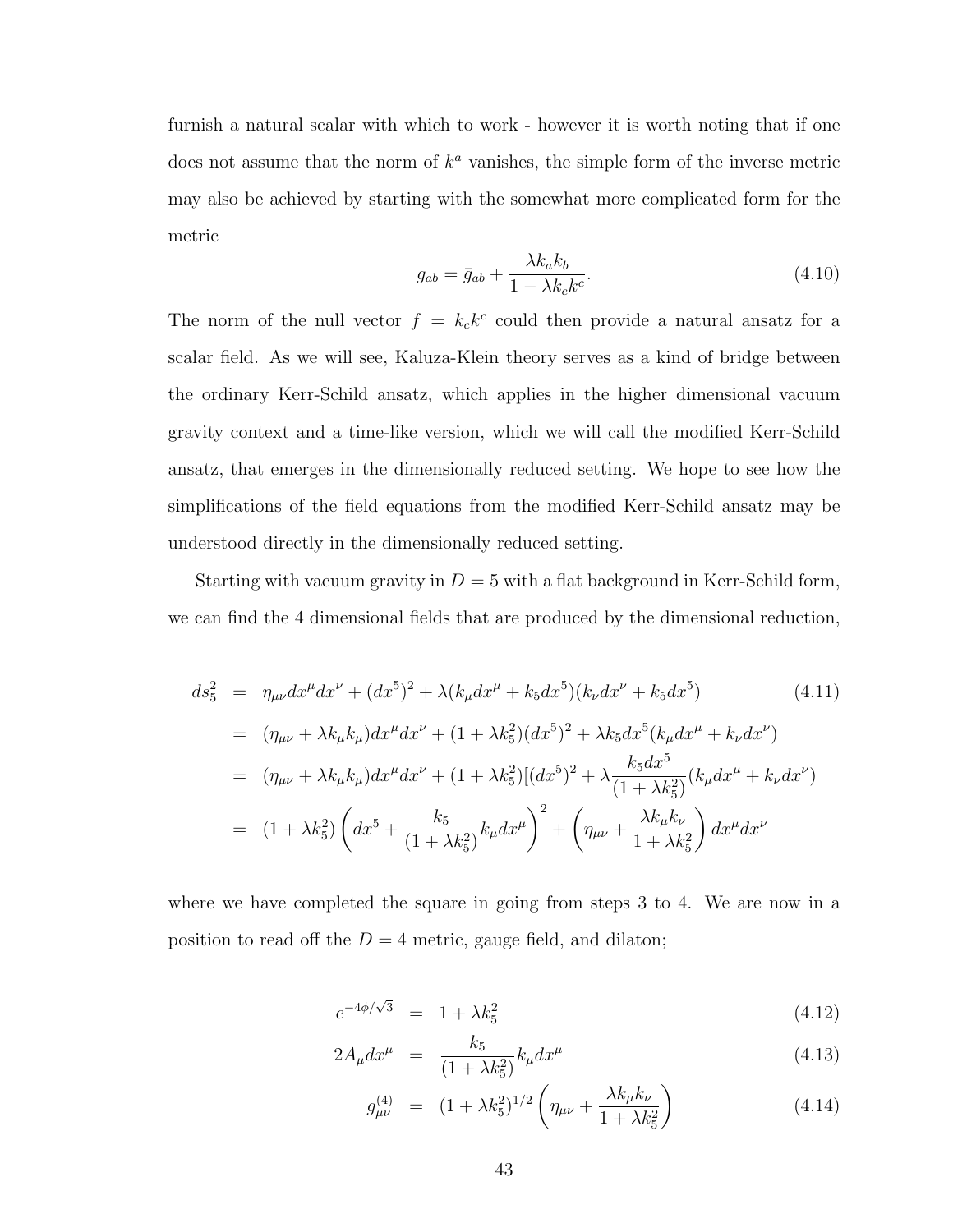Focusing on the  $D = 4$  metric (4.14), we see that this has the aforementioned modified Kerr-Schild form in terms of the timelike 4-vector  $k^{\mu}$ , which satisfies  $k_{\mu}k^{\mu} = -k_5^2$ . This modified Kerr-Schild form involves both an overall conformal rescaling of the metric by a factor related to the dilaton and also a rescaling of the Kerr-Schild contribution to the metric by a further power of the dilaton field. Alternatively, we can write the  $D = 4$  metric as

$$
g_{\mu\nu}^{(4)} = e^{-2\phi/\sqrt{3}} \left( \eta_{\mu\nu} + \lambda e^{+4\phi/\sqrt{3}} k_{\mu} k_{\nu} \right). \tag{4.15}
$$

Similar metrics and their properties have recently been studied with respect to general rotating charged Kaluza-Klein- $(A)dS$  black hole solutions in [84]. However the authors used a different coupling constant for the dilaton charge than we are considering and also assumed that the 4-vector  $k^{\mu}$  was a timelike geodesic with respect to the background (A)dS metric. In this case, when doing a perturbative expansion around the free parameter in the Kerr-Schild ansatz, the authors found a condition that led to inconsistencies with their previous work [82]. Since no free parameter could be found in their scheme, it was not possible to have an analysis of the type we completed in the previous chapters, and a more general construction of expanding the full Lagrangian and field equations of motion around the background spacetime was employed.

#### 4.4 Explicit calculations

In this section we want to look explicitly at the five-dimensional equations of motion, and our hope is to gain insight into how pure geometry in a five-dimensional setting manifests physically in four dimensions. Essentially, we want to go from a vacuum in a pure Einstein theory in  $D = 5$ , to an Einstein-Maxwell-Dilaton theory in  $D = 4$ . To accomplish this we start with the usual Kaluza-Klein decomposition and attempt to bring it into a more manageable form.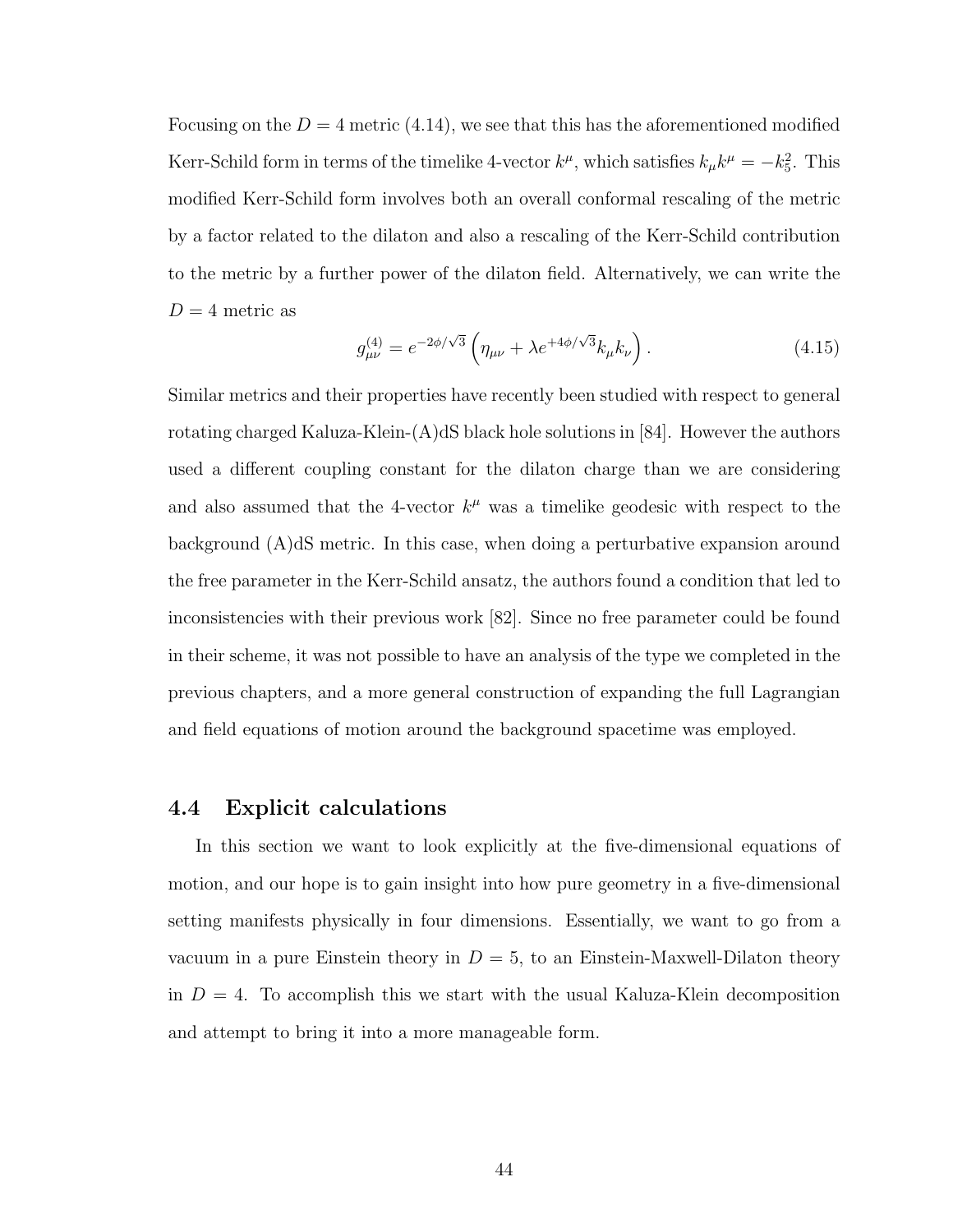$$
ds_5^2 = e^{-4\phi/\sqrt{3}}(dx^5 + 2A_\mu dx^\mu)^2 + e^{2\phi/\sqrt{3}}g_{\mu\nu}^{(4)}dx^\mu dx^\nu
$$
\n
$$
= e^{-4\phi/\sqrt{3}}\left\{(dx^5 + 2A_\mu dx^\mu)^2 + e^{6\phi/\sqrt{3}}g_{\mu\nu}^{(4)}dx^\mu dx^\nu\right\}
$$
\n
$$
= e^{-4\phi/\sqrt{3}}\left\{(dx^5 + \hat{A}_\mu dx^\mu)^2 + g_{\mu\nu}^{(4)}dx^\mu dx^\nu\right\}
$$
\n
$$
= e^{-4\phi/\sqrt{3}}g_{\mu\nu}^{(4)}dx^\mu dx^\nu
$$
\n
$$
= e^{-4\phi/\sqrt{3}}g_{\mu\nu}^{(4)}dx^\mu dx^\nu
$$
\n(4.16)

In the above equations, we define

$$
g_{ab}^{(5)} = e^{-4\phi/\sqrt{3}} \tilde{g}_{ab}
$$
\n
$$
g_{ab}^{(5)} = (dx^5 + \hat{A}_{\mu} dx^{\mu})^2 + \hat{g_{\mu\nu}} dx^{\mu} dx^{\nu}
$$
\n
$$
g_{\mu\nu}^{(5)} = e^{6\phi/\sqrt{3}} g_{\mu\nu}^{(4)}
$$
\n
$$
\hat{A}_{\mu} = 2A_{\mu}
$$
\n(4.17)

We want to compute the  $D = 5$  Einstein tensor  $G^{(5)a}{}_{b}$  solely in terms of the 4D fields; the dilaton  $\phi$ , the Maxwell potential  $A_{\mu}$ , and the metric  $g_{\mu\nu}$ . Latin indices (a,b, etc.) represent the  $5D$  coordinates whereas greek indices  $(\mu, \nu, \text{etc.})$  represent the 4D quantities. From (4.17) we see that we can first solve for  $\hat{G}^{(5)a}{}_{b}$  in terms of  $\hat{A}_{\mu}$  and  $\hat{g}_{\mu\nu}$  which are defined in terms of the 4D fields. From there we can solve for  $\tilde{G}^{(5)a}{}_b$  in terms of the "hat" quantities and subsequently find the full  $G^{(5)a}{}_b$  by using transformation equations for conformally scaled metrics. We find

$$
G^{(5)5}{}_{5} = \sqrt{3}e^{-2\phi/\sqrt{3}} \left\{ \nabla^2 \phi + \frac{\sqrt{3}}{2} e^{-2\sqrt{3}\phi} F^2 \right\} \tag{4.18}
$$

$$
G^{(5)5}{}_{\nu} = -4e^{-2\phi/\sqrt{3}}A^{\rho}[A_{\nu}\left\{\nabla_{\sigma}(e^{-2\sqrt{3}\phi}F^{\sigma}{}_{\rho})\right\} + A_{\rho}\left\{\nabla_{\sigma}(e^{-2\sqrt{3}\phi}F^{\sigma}{}_{\nu})\right\}](4.19)
$$
  
+  $2\sqrt{3}e^{-2\phi/\sqrt{3}}A_{\nu}\left\{\nabla^{2}\phi + \frac{\sqrt{3}}{2}e^{-2\sqrt{3}\phi}F^{2}\right\}$   
+  $\left\{R^{\mu}{}_{\nu} - 2(\nabla^{\mu}\phi)(\nabla_{\nu}\phi) - 2e^{-2\sqrt{3}\phi}(F^{\mu}{}_{\rho}F_{\nu}{}^{\rho} - \frac{1}{4}g^{(4)\mu}{}_{\nu}F^{2})\right\}$   

$$
G^{(5)\mu}{}_{\nu} = 2e^{-2\phi/\sqrt{3}}[A^{\mu}\left\{\nabla_{\sigma}(e^{-2\sqrt{3}\phi}F^{\sigma}{}_{\nu})\right\} + A_{\nu}\left\{\nabla_{\sigma}(e^{-2\sqrt{3}\phi}F^{\sigma}{}_{\mu})\right\} \qquad (4.20)
$$
  
+  $\left\{R^{\mu}{}_{\nu} - 2(\nabla^{\mu}\phi)(\nabla_{\nu}\phi) - 2e^{-2\sqrt{3}\phi}(F^{\mu}{}_{\rho}F_{\nu}{}^{\rho} - \frac{1}{4}g^{(4)\mu}{}_{\nu}F^{2})\right\}]$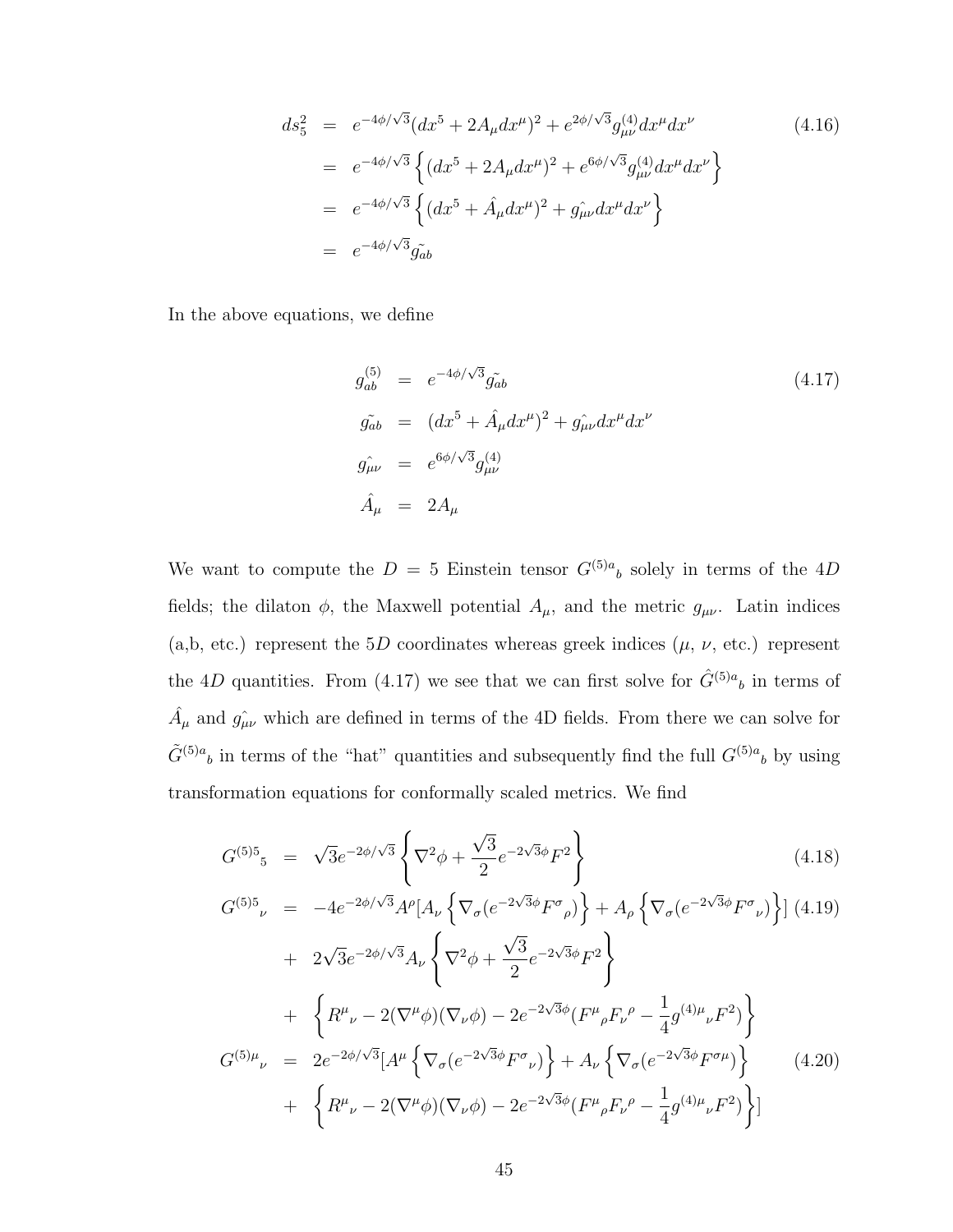This expression can be put in compact form by comparing with (4.4), and thereby highlighting the relationship between the four and five-dimensional equations of motion.

$$
G^{(5)5}{}_{5} = \sqrt{3}e^{-2\phi/\sqrt{3}}\left\{ii\right\} \tag{4.21}
$$

$$
G^{(5)5}{}_{\nu} = -4e^{-2\phi/\sqrt{3}}A^{\rho}[A_{\nu} \{i\}_{\rho} + A_{\rho} \{i\}_{\nu}] + 2\sqrt{3}e^{-2\phi/\sqrt{3}}A_{\nu} \{ii\} + \{iii\} (4.22)
$$

$$
G^{(5)\mu}{}_{\nu} = 2e^{-2\phi/\sqrt{3}}[A^{\mu}\left\{i\right\}_{\nu} + A_{\nu}\left\{i\right\}^{\mu} + \{iii\}] \tag{4.23}
$$

As  $\{i\}$ ,  $\{ii\}$ , and  $\{iii\}$  are all identically zero, we see that  $G^{(5)a}{}_{b} = 0$  is satisfied as required and that the full five-dimensional metric is expressed in terms of purely four-dimensional quantities. At this point a similar analysis, as to what was done in the previous chapters, could be performed. We saw there that taking the 5D vacuum equations of motion and contracting them with the 5D null-vector would yield equations implying the geodesic nature of the null-vector. In the present context of Kaluza-Klein theories, we would be able to analyze the situation from a purely 4D vantage point, having all the 5D equations expressed solely in terms of the 4D quantities. It would be interesting if in an analogous way, a "geodesic-like" condition was found applying to the  $4D$  solution. This research is ongoing.

#### 4.5 Conclusions

Unification has always been one of the driving forces of physics. From electricity and magnetism, to the Standard Model, and hopefully one day to the union of General Relativity and Quantum Mechanics. One of the earliest attempts was between General Relativity and Electromagnetism, and was cleverly done through the addition of an added spatial dimension. These theories would come to be known as Kaluza-Klein theories, which have gained a renewed popularity of late, due to their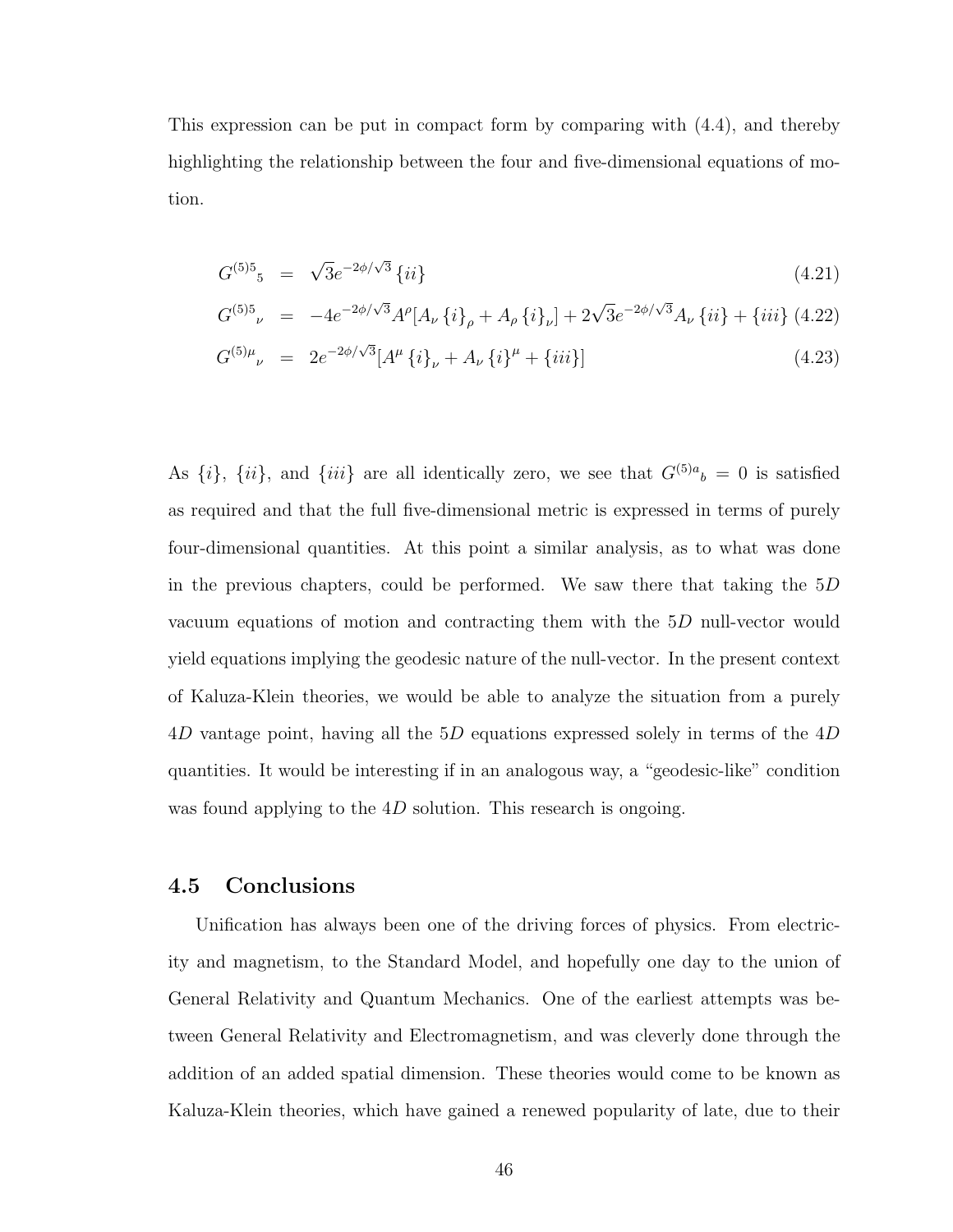appearance as the low energy limit of some string theories. In this chapter, the applicability of the Kerr-Schild ansatz in Kaluza-Klein spacetimes has been discussed. Due to its wide range of use, it makes sense to investigate whether the Kerr-Schild ansatz will provide any advantages to theories with scalar fields.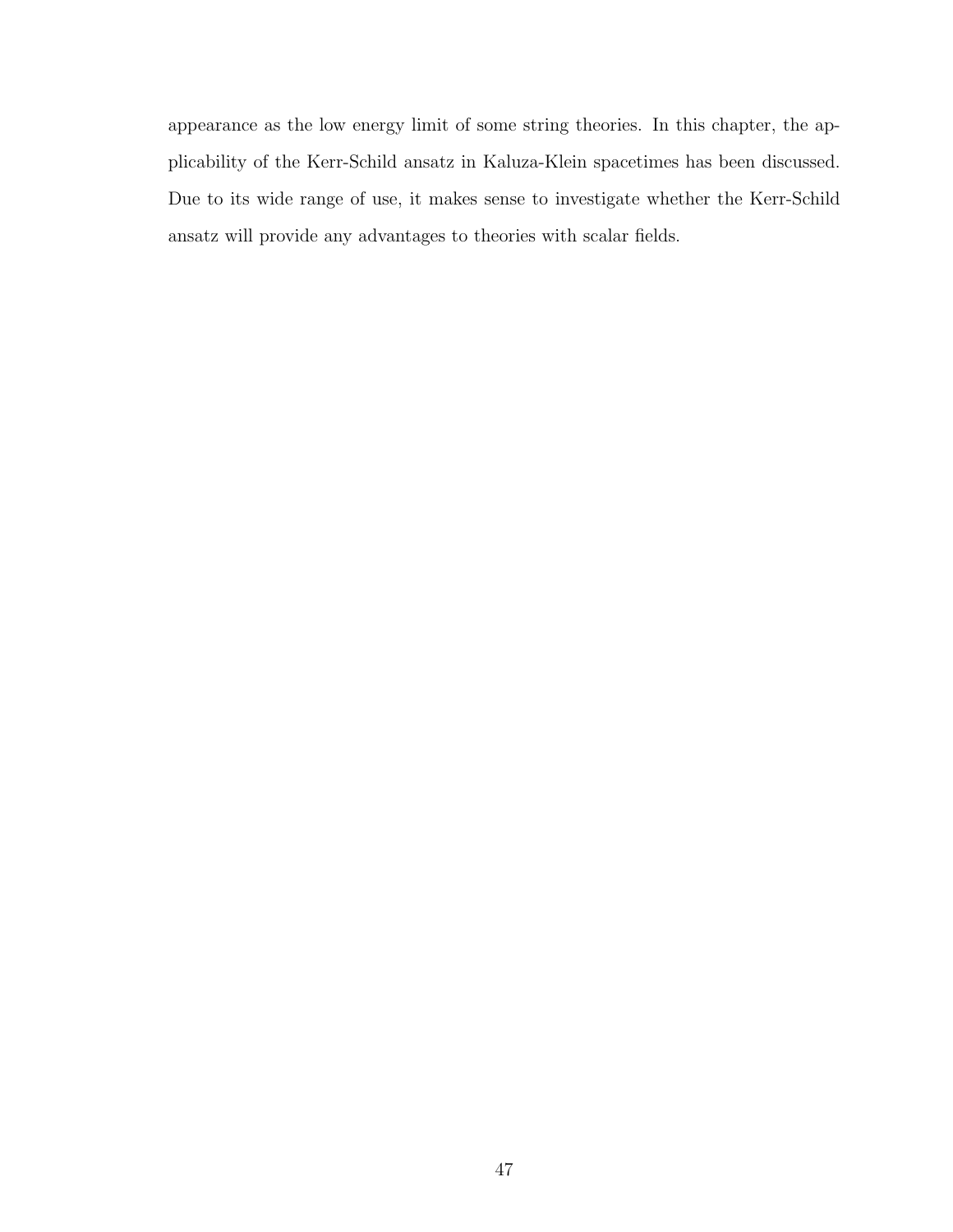# CHAPTER 5 SUMMARY

The Kerr-Schild ansatz has proved an invaluable tool in the search for black hole solutions in higher dimensions. It was initially employed to find the rotating counterpart to the Schwarzschild black hole solution in four dimensions, which now bears the name of its founder, the Kerr black hole. The ansatz was seen to be applicable as well to the higher-dimensional analogue of the Kerr black hole, the so-called Myers-Perry black holes, to spacetimes enjoying the presence of a cosmological constant, and to some forms of higher-dimensional gravitational radiation such as pp-waves. However, the Kerr-Schild ansatz was restricted to certain types of solutions in higher dimensions, meaning that there existed black hole solutions not described by Kerr-Schild. In this thesis, we have looked at three possible extensions of the Kerr-Schild ansatz in order to determine its effectiveness in describing new black hole solutions.

The first of these to be investigated was the extended Kerr-Schild (xKS) ansatz related to CCLP spacetimes which could be described by the usual Kerr-Schild ansatz with the addition of a spacelike vector component. It was found that in this case, the xKS metrics did indeed reduce the complexity of the equations of motion in an analogous fashion to the KS metrics, while also revealing the geodesic nature of the null-vector. These xKS metrics were found to describe black hole solutions in Einstein-Maxwell-Chern Simons theories, as well as describing higher-dimensional pp-waves.

Another possible extension of the Kerr-Schild ansatz is explored through its application in higher curvature gravity theories, specifically that of Lovelock gravity. The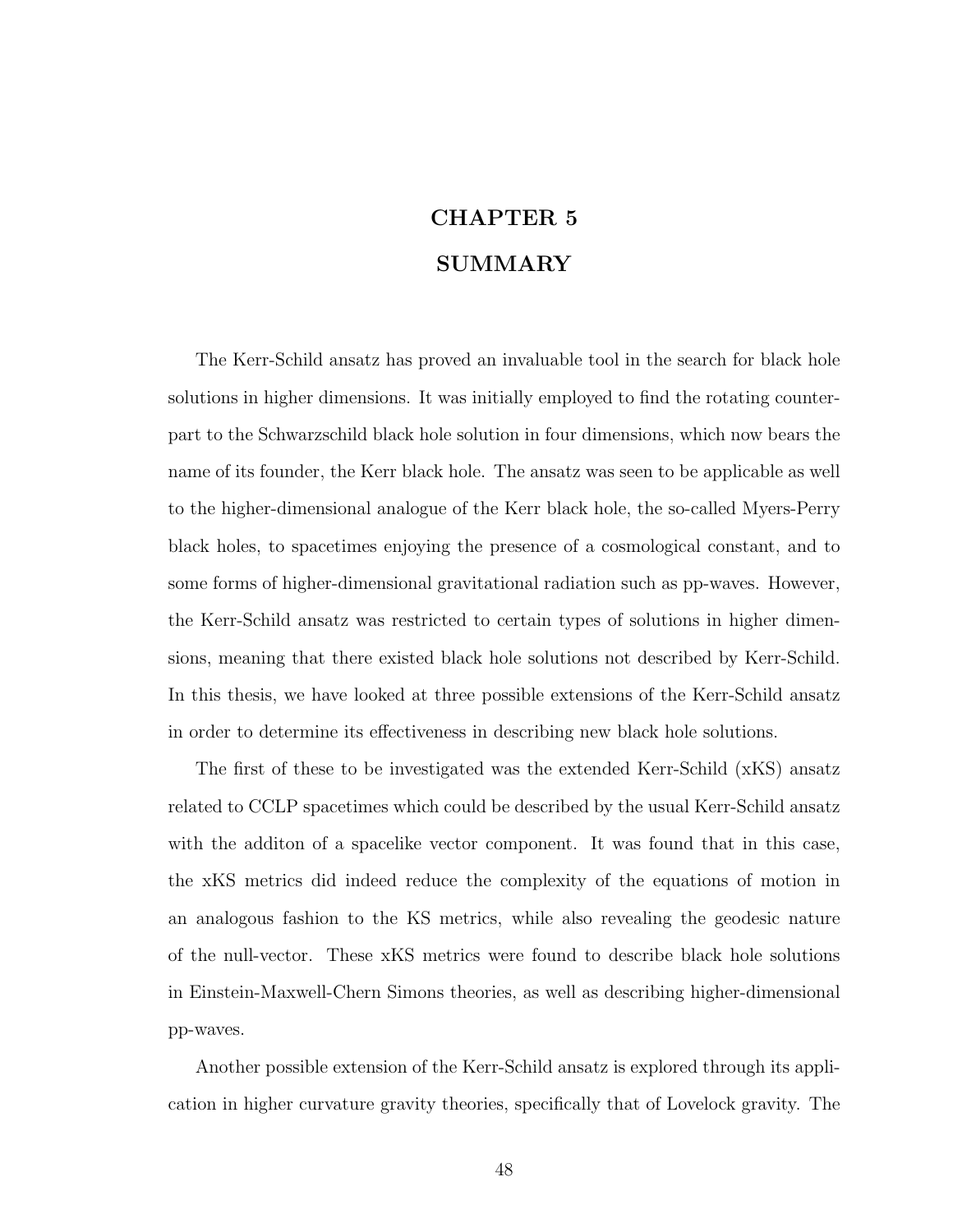Lovelock theory comibines the Riemann Tensor along with its contractions in specific combinations to attain certain features such as second order equations of motion and ghost-free vacua. It is the most natural extension of General Relativity to which Einstein gravity can be seen as a specific case of the larger encompassing theory. The KS metrics were shown, in the specific case of the unique vacuum, to reduce the complexity of the equations of motion for these higher curvature theories in an anologous way to the Einstein case with its single factor of the Ricci scalar in the action. The known static black hole solutions of Gauss-Bonnet gravity were discussed, and shown to fit into this framework. This provides evidence that the Kerr-Schild ansatz and its extenstions could be employed in the search for higher-curvature rotating black hole solutions.

The last extension of the Kerr-Schild ansatz, its applicability to Kaluza-Klein theories, was also briefly discussed. Starting with the 4D Schwarzschild solution and adding an extra spatial direction solves the  $5D$  vacuum equations of motion; after performing a Kaluza-Klein reduction and then boosting along the flat direction, the resulting 4D metric attained a "Kerr-Schild-like" form which is a solution to the Einstein-Maxwell-Dilaton gravity theory. We also investigated the form of the fivedimensional equations of motion expressed solely in terms of the four-dimensional quantities. One could now analyze the dynamics from a purely four-dimensional perspective, and this analysis is ongoing.

Black holes are the most majestic objects in the universe. At first, it was due to the fact of nature that regardless of the initial internal structure of a body or the mechanism of its eventual collapse, a massive body of sufficient size would end its life as a black hole described by only 3 parameters - the Mass, Charge, and Spin. This was the famous result that black holes in four dimensions "had no hair" and possessed a spherical horizon topology. It was found later that this maxim was no longer true once one started to search for solutions in higher dimensions. Black holes could now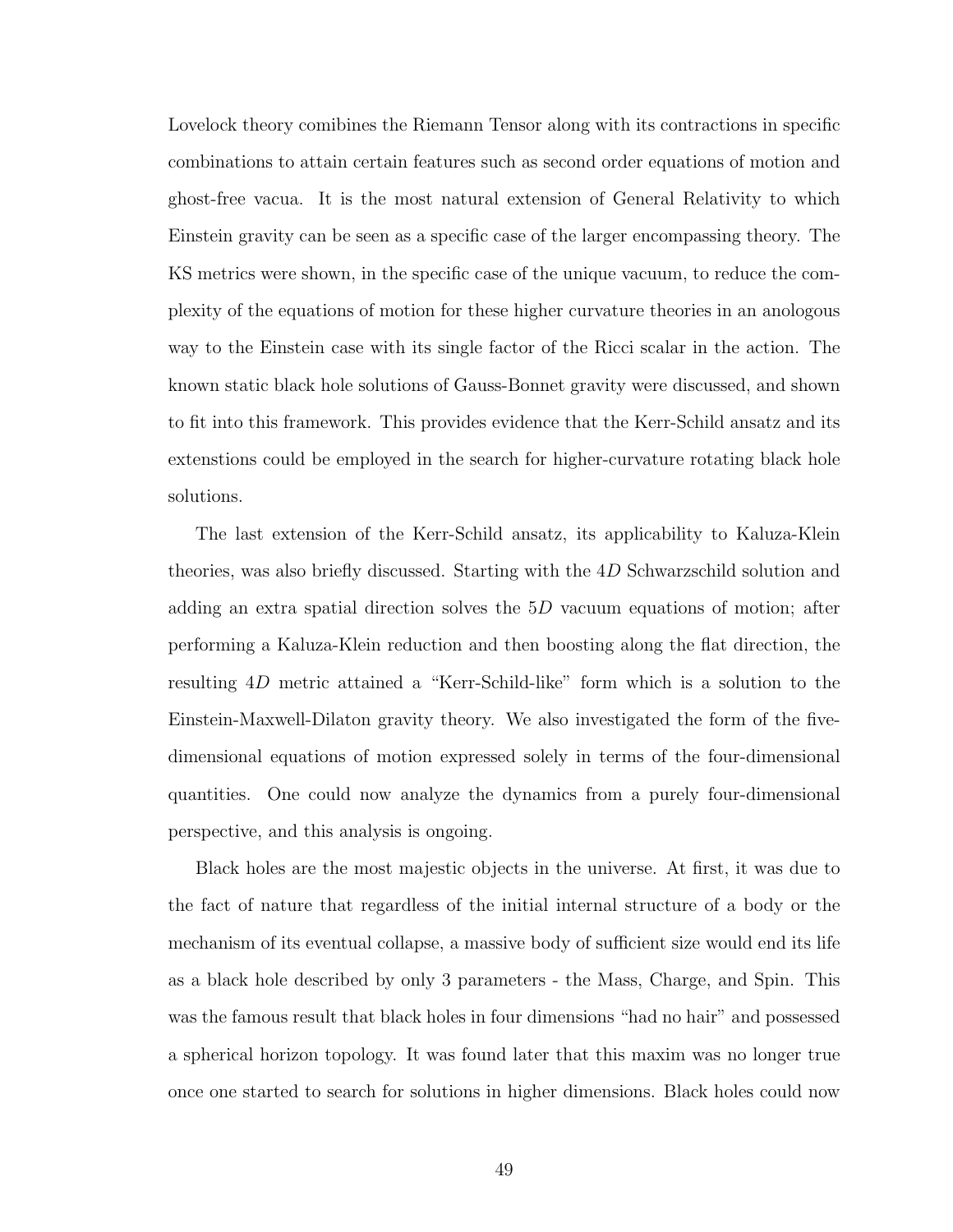come in different flavors and had exotic names such as Black Strings, Black Rings, Black Branes, and my personal favorite, Black Saturns. Unlike the simple case of four dimensions, this freedom greatly complicates the classification scheme of black holes in higher dimensions and more sophisticated techniques of studying black hole solutions will need to be employed for future efforts. However we shouldn't worry too much since this is precisely what makes black hole physics so fun!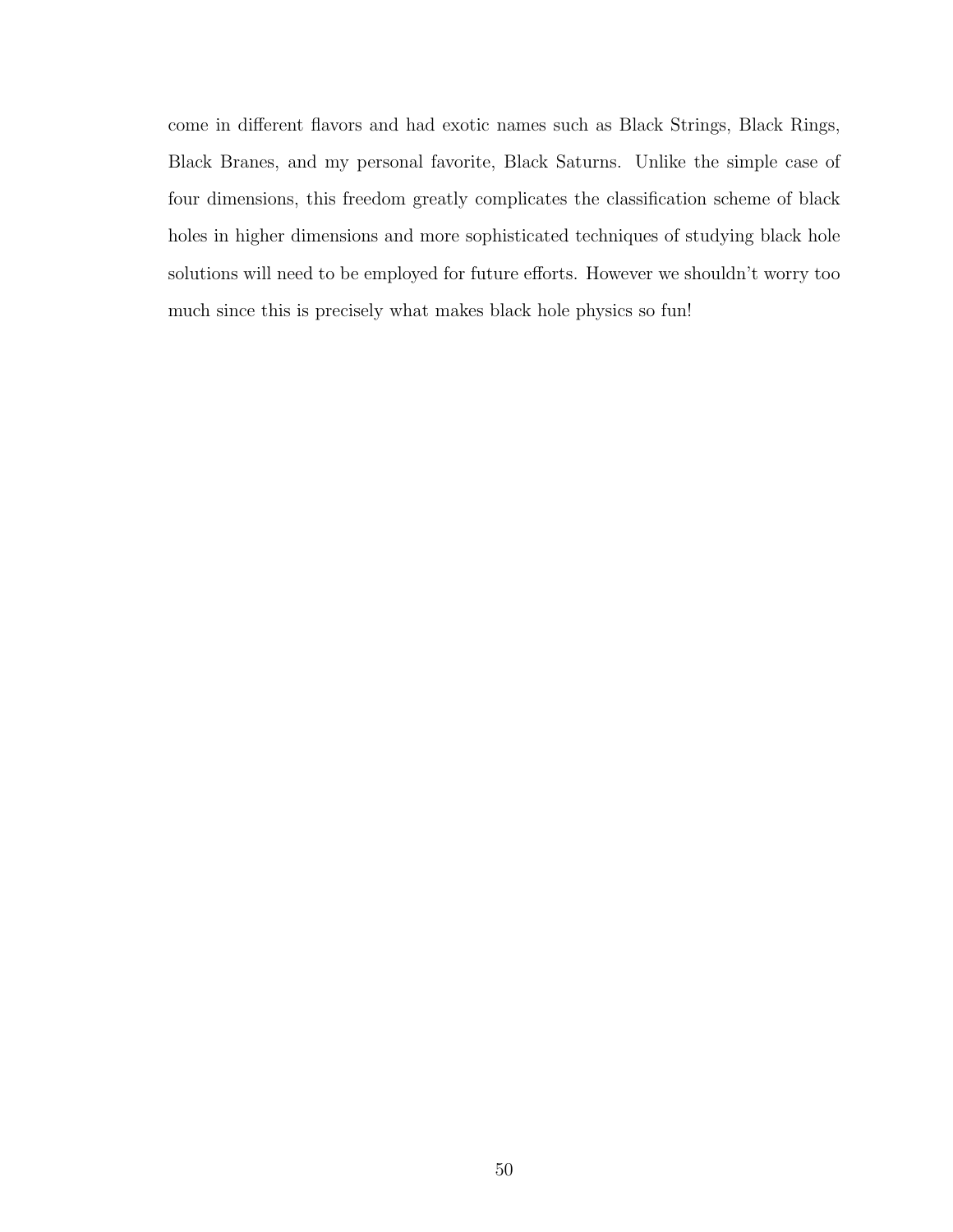## APPENDIX A

## TRANSFORMING CCLP SPACETIMES TO CARTESIAN COORDINATES

In this appendix we show how to transform the xKS form of the the  $\Lambda = 0$  limit of the CCLP metrics given in [32] into the Cartesian coordinates in section (2.1). The xKS form (2.1) of the  $\Lambda = 0$  CCLP spacetimes presented in [32] is

$$
d\bar{s}^2 = -dt^2 - 2dr(dt - a\sin^2\theta d\phi - b\cos^2\theta d\psi) + \Sigma d\theta^2
$$
  
+
$$
(r^2 + a^2)\sin^2\theta d\phi^2 + (r^2 + b^2)\cos^2\theta d\psi^2
$$
  

$$
k_a dx^a = dt - a\sin^2\theta d\phi - b\cos^2\theta d\psi,
$$
  

$$
l_a dx^a = -b\sin^2\theta d\phi - a\cos^2\theta d\psi
$$
 (A.1)

with the functions H and K and the 1-form gauge potential  $A_a dx^a$  as given in section (2.1). The flat background metric  $\bar{g}_{ab}$  can be transformed into more standard spheroidal coordinates via a transformation such that

$$
dt = d\tau - dr, \qquad d\phi = d\varphi - \frac{a}{r^2 + a^2}dr, \qquad d\psi = d\chi - \frac{b}{r^2 + b^2}dr. \tag{A.2}
$$

giving

$$
d\bar{s}^{2} = -d\tau^{2} + \frac{r^{2} \Sigma}{(r^{2} + a^{2})(r^{2} + b^{2})} dr^{2} + \Sigma d\theta^{2} + (r^{2} + a^{2}) \sin^{2} \theta d\varphi^{2} + (r^{2} + b^{2}) \cos^{2} \theta d\chi^{2}
$$
  
\n
$$
k_{a} dx^{a} = d\tau - \frac{r^{2} \Sigma}{(r^{2} + a^{2})(r^{2} + b^{2})} dr - a \sin^{2} \theta d\varphi - b \cos^{2} \theta d\chi
$$
  
\n
$$
l_{a} dx^{a} = \frac{ab \Sigma}{(r^{2} + a^{2})(r^{2} + b^{2})} dr - b \sin^{2} \theta d\varphi - a \cos^{2} \theta d\chi
$$
  
\n(A.3)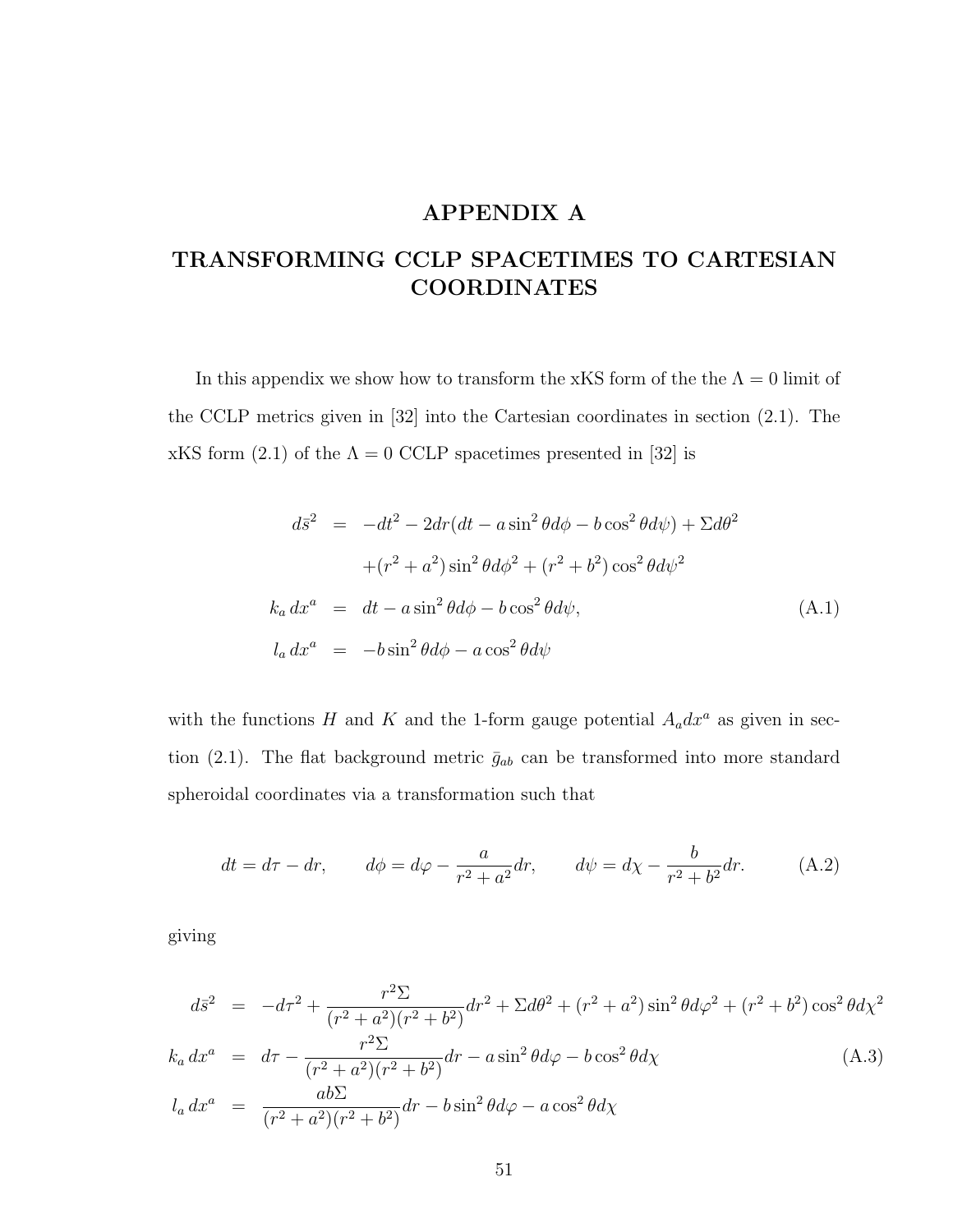A further transformation may now be made to Cartesian spatial coordinates via

$$
x = \sqrt{r^2 + a^2} \sin \theta \cos \varphi, \qquad y = \sqrt{r^2 + a^2} \sin \theta \sin \varphi \qquad (A.4)
$$
  

$$
w = \sqrt{r^2 + b^2} \cos \theta \cos \chi, \quad z = \sqrt{r^2 + b^2} \cos \theta \sin \chi.
$$

The spheroidal radial coordinate  $r$  satisfies the relation  $(2.6)$ . so that surfaces of large  $r$  are approximately spherically symmetric, while as  $r$  approaches to zero they degenerate into the product of a disk of radius  $a$  in the xy-plane with a disk of radius b in the wz-plane. The background metric and the vectors  $k^a$  and  $l^a$  are then those given in  $(2.3)$ .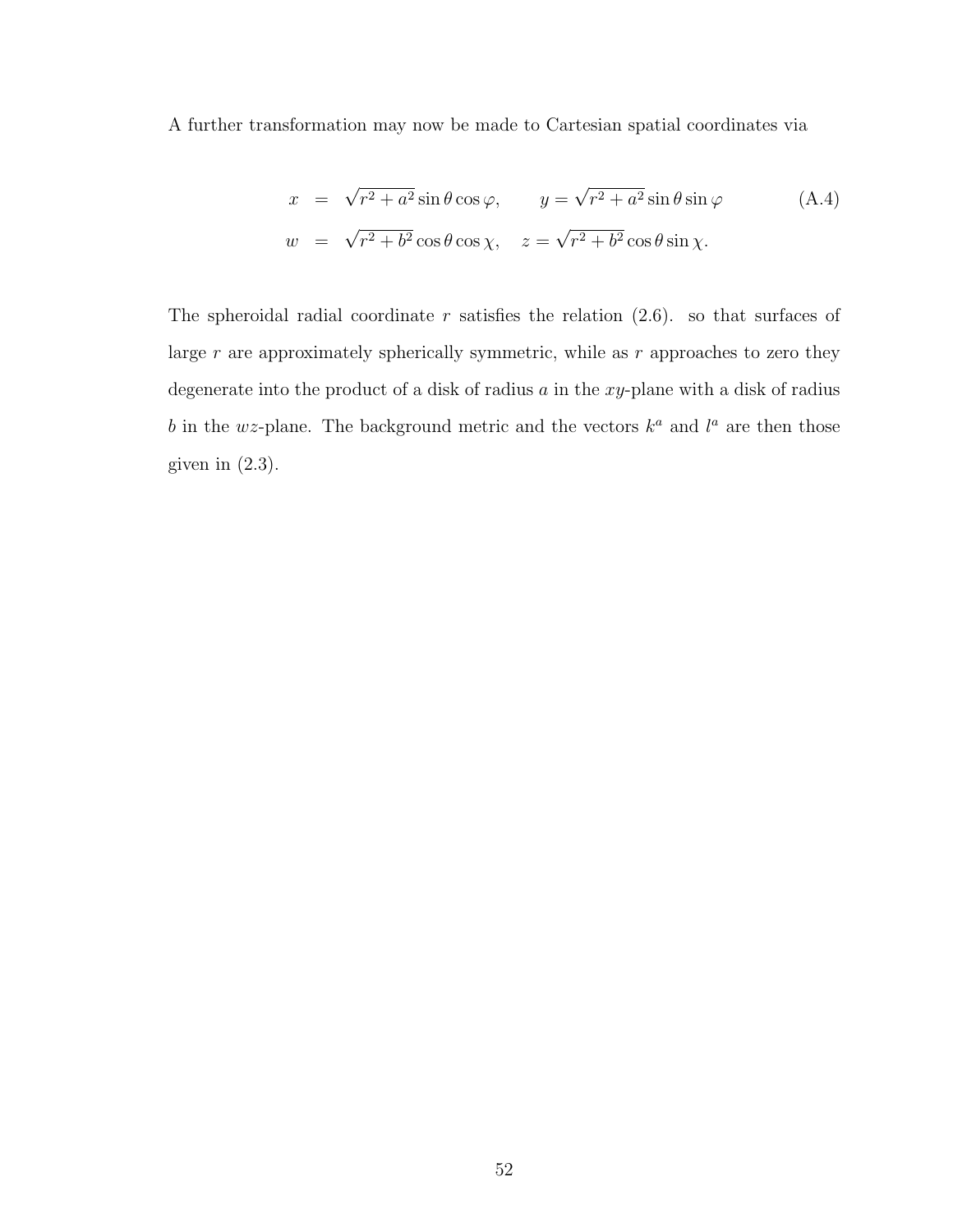## APPENDIX B

## MYERS-PERRY TO SCHWARZSCHILD WITH KERR-SCHILD

Here it is useful to show that by starting from the Kerr-Schild ansatz for Myers-Perry black holes, we can recover the familiar Schwarzschild solution. Assuming a flat background, the full metric takes the form  $g_{\mu\nu} = \eta_{\mu\nu} + \lambda h k_{\mu} k_{\nu}$  where h is defined to be a scalar function. This is a slightly different form from (1.2). In essence, we are always able to scale the null-vector  $k_{\mu}$  in order to obtain an affine parameterization such that  $\bar{D}k_{\mu}=0$ , however the tradeoff is that the ansatz will now include a scalar function, in this case h. To recover the Schwarzschild solution we may define  $h = 2M/r$  and  $k_{\mu}dx^{\mu}=dt+dr$ , such that

$$
ds^{2} = -dt^{2} + dr^{2} + r^{2}d\Omega^{2} + (2M/r)(dt + dr)^{2}
$$
  
= -(1 - 2M/r)dt<sup>2</sup> + (1 + 2M/r)dr<sup>2</sup> + (4M/r)dtdr + r^{2}d\Omega^{2}  
= -(1 - \frac{2M}{r}) \left\{ dt - \frac{2M/r}{(1 - \frac{2M}{r})}dr \right\}^{2} + \left\{ (1 + \frac{2M}{r}) + \frac{4M^{2}/r^{2}}{(1 - \frac{2M}{r})} \right\} dr^{2} + r^{2}d\Omega^{2}  
= -(1 - \frac{2M}{r})\hat{d}t^{2} + \frac{\hat{d}r^{2}}{(1 - \frac{2M}{r})} + r^{2}d\Omega^{2}. \tag{B.1}

In an analagous fashion we can find the charged static black hole (Reisnner-Nordstrom) by taking  $h = 2M/r + Q^2/r^2$ .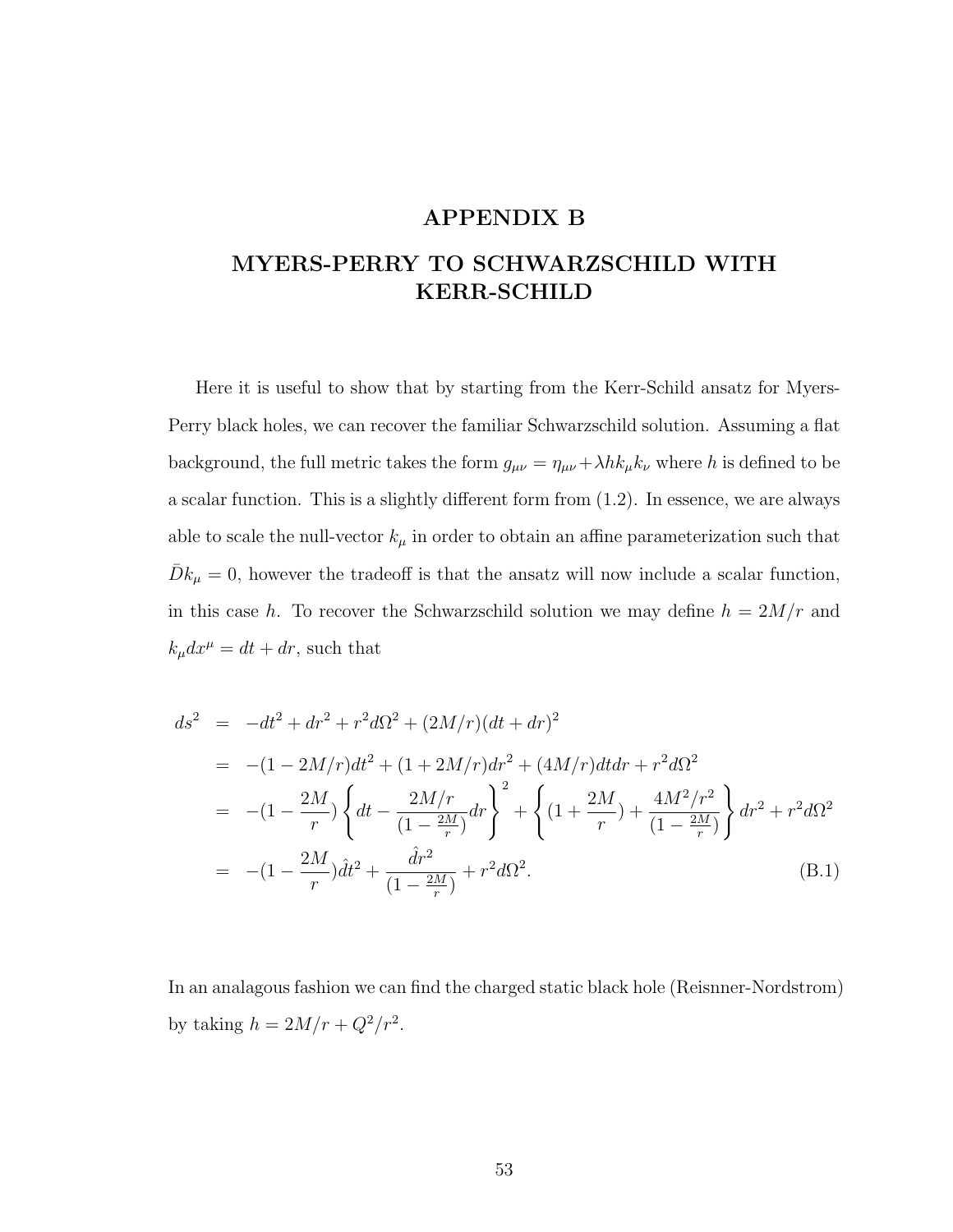### APPENDIX C

## DISTINCT CONSTANT CURVATURE VACUA AND STATIC GAUSS-BONNET BLACK HOLES

In the more general case, the constants  $\alpha_1$  and  $\alpha_2$  in the Gauss-Bonnet field equation (3.3) are unequal (but still assumed to be real), so that the theory now has two distinct constant curvature vacua. We will assume that the background metric has constant curvature  $\bar{R}_{ab}{}^{cd} = \alpha_1 \delta^{cd}_{ab}$  corresponding to one of these two vacua. Much of the analysis from the unique vacuum case  $(\alpha_1 = \alpha_2)$  carries over to this more general case, however, the key modification is now an additional linear term in the expansion of  $\mathcal{G}^{(2)a}$ . Assuming that that the null vector  $k^a$  is geodesic once again, one is then left with a pair of equations that must be satisfied, equation (3.18) and also the equation linear in  $h_{ab}$ 

$$
\mathcal{G}^{(2,1)a}{}_{b} = 4(\alpha_1 - \alpha_2)(D - 3)(D - 4)\,\delta^{acd}_{bef}R^{(1)ef}_{cd} = 0.
$$
\n(C.1)

This latter condition is simply the vanishing of the linearized Einstein tensor<sup>1</sup>. In order to have a Kerr-Schild solution of the form (1.2) depending on a free parameter  $\lambda$ , as we have required, it is then necessary to have a solution to the linearized Einstein equations that simultaneously solves equation (C.1). Note also that in the analysis of reference [26], which does not utilize the expansion in  $\lambda$ , the two conditions (3.18)

<sup>&</sup>lt;sup>1</sup>For higher order Lovelock theories with distinct constant curvature vacua, we assume  $e.g.$  that all the  $\alpha$ 's in (3.19) are real and distinct and that we choose the background metric to be the constant curvature vacuum having  $\bar{R}_{ab}{}^{cd} = \alpha_1 \delta_{ab}^{cd}$ . It is then straightforward to show that there will be additional equations to satisfy at orders  $\lambda^n$  with  $n = 1, \ldots, p - 1$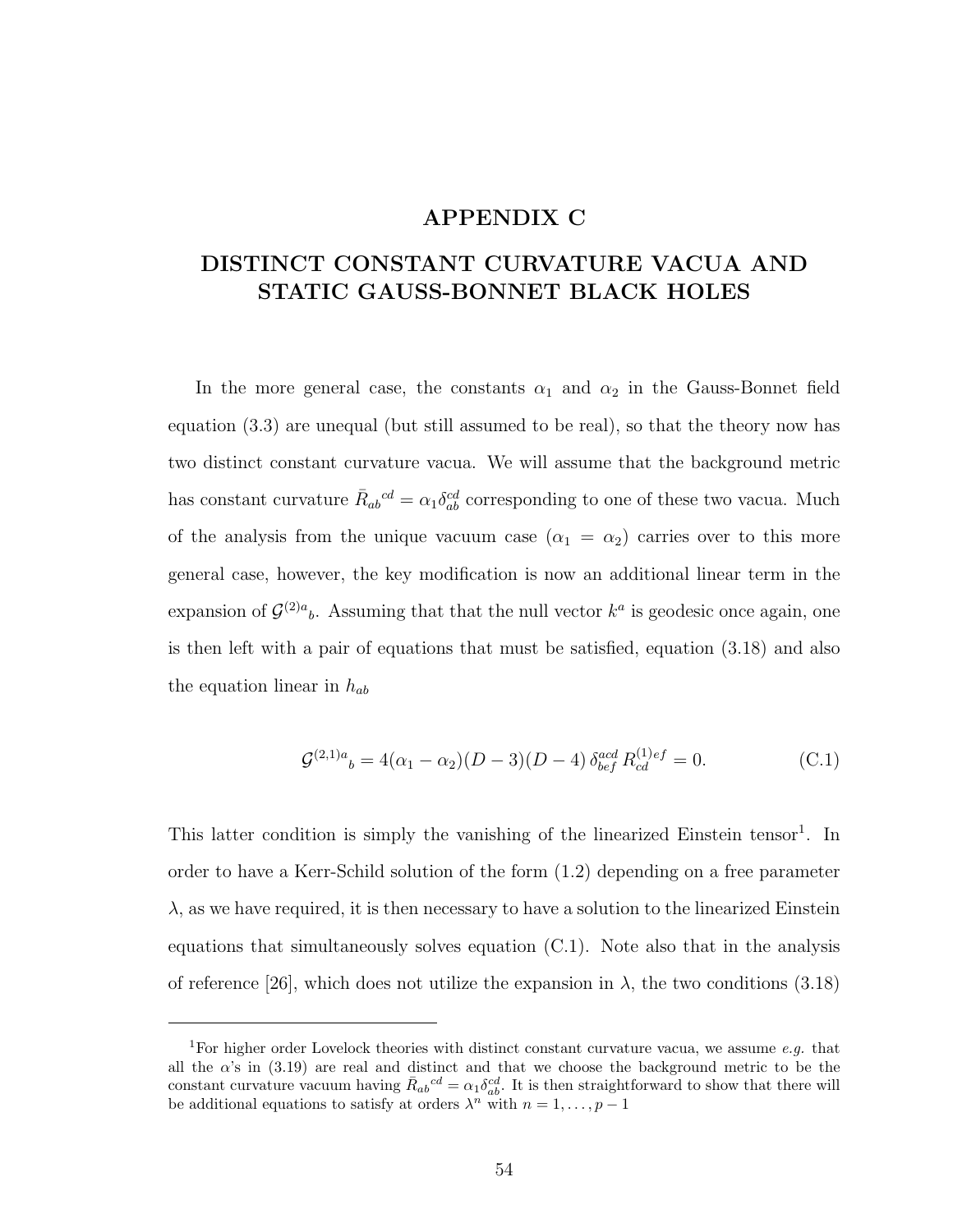and (C.1) are combined. We can see how this added complication manifests in the known static black hole solutions of Gauss-Bonnet gravity.

The static black hole solutions of Gauss-Bonnet gravity have been known for some time [41, 54], and in  $D \ge 5$  dimensions have the form  $ds^2 = -fdt^2 + f^{-1}dr^2 + r^2d\Omega_{D-2}^2$ with

$$
f = 1 - \frac{r^2}{2} \left\{ (\alpha_1 + \alpha_2) \pm \sqrt{(\alpha_1 - \alpha_2)^2 + \frac{4\sigma}{r^{D-1}}} \right\}
$$
 (C.2)

where  $\sigma$  is a constant proportional to the black hole mass. The metric is asymptotic at spatial infinity to the vacuum with constant curvature  $\alpha_1$  or  $\alpha_2$ , depending on which sign is chosen in (C.2). Examining the Kerr-Schild forms of these static black hole solutions will help us appreciate the difference in how the Kerr-Schild ansatz works in the unique vacuum case and in the more general case of distinct constant curvature vacua.

The Kerr-Schild construction of static black hole metrics starting from a background metric with constant curvature  $\alpha$  is done by writing

$$
ds^{2} = -(1 - \alpha r^{2})dT^{2} + \frac{dr^{2}}{1 - \alpha r^{2}} + r^{2} d\Omega_{D-2}^{2} + F(r)(dT + \frac{dr}{1 - \alpha r^{2}})^{2} \quad \text{(C.3)}
$$

$$
= -(1 - \alpha r^2 - F)dt^2 + \frac{dr^2}{1 - \alpha r^2 - F} + r^2 d\Omega_{D-2}^2,
$$
\n(C.4)

where the vector  $k^a$  with covariant components  $k_a dx^a = dT + dr/(1 - \alpha r^2)$  is null with respect to the background metric and the second line is obtained from the first by transforming to a new time coordinate t such that  $dt = dT + dr/(1 - \alpha r^2)(1 - \alpha r^2 - F)$ . If one takes, for example,  $F = c/r^{D-3}$  then this gives the (A)dS-Schwarzschild family of spacetimes. By taking  $F = (\alpha' - \alpha)r^2$  one can also express a metric with constant curvature  $\alpha'$  starting from the background metric with constant curvature  $\alpha$ .

$$
ds^{2} = -(1 - \alpha' r^{2})dt^{2} + \frac{dr^{2}}{1 - \alpha' r^{2}} + r^{2} d\Omega_{D-2}^{2}.
$$
 (C.5)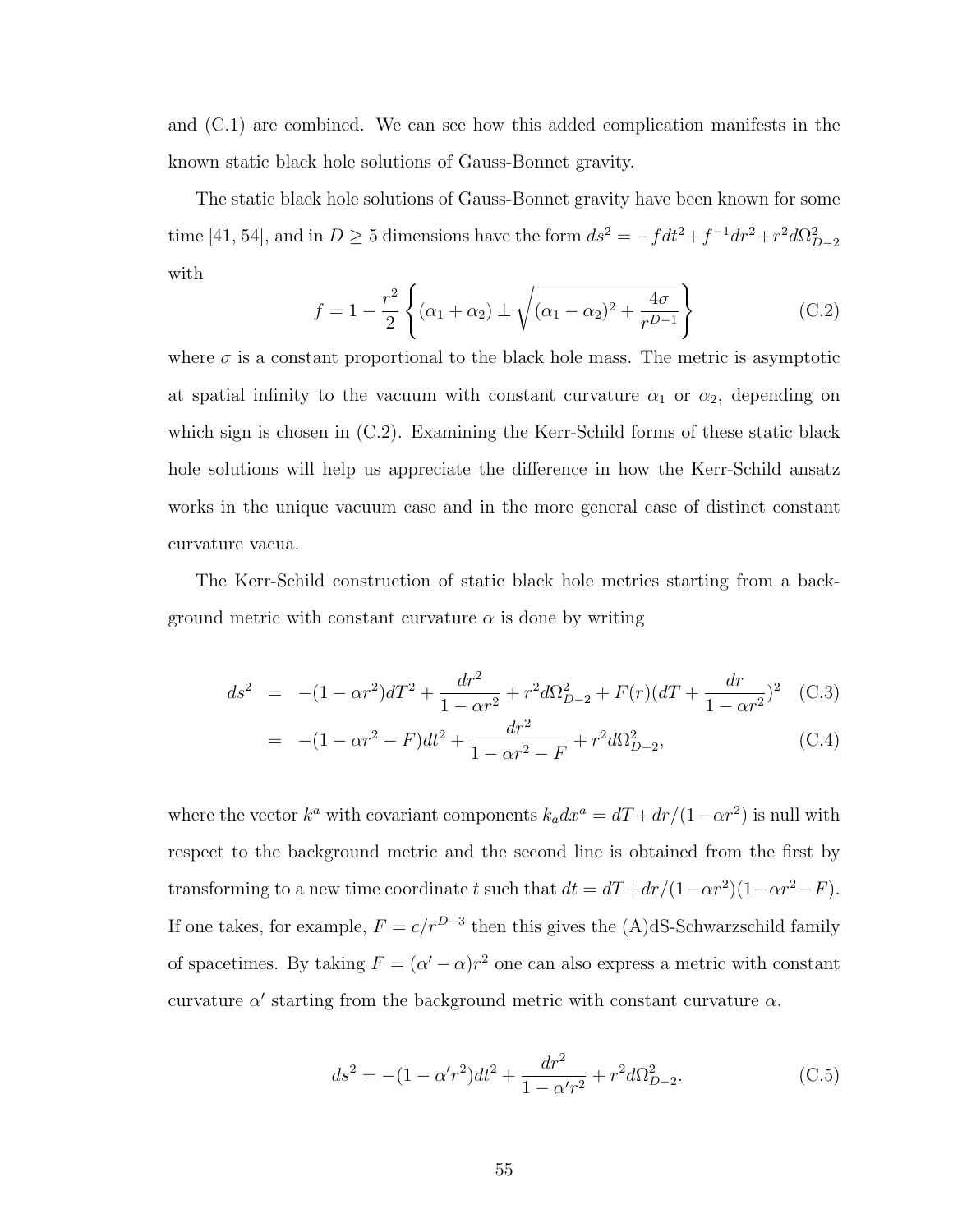This is an example in which the background metric is not taken to solve the field equations, and since there is no free multiplicative parameter in this case, we are not strictly speaking of Kerr-Schild form as we have defined it in (1.2).

The static Gauss-Bonnet black holes with metric functions (C.2) can be written in Kerr-Schild form in different ways. Taking a flat background,  $\alpha = 0$  in (C.3), one can simply take the Kerr-Schild function  $F = 1 - f$  to obtain

$$
ds^{2} = -(1 - \alpha r^{2})dT^{2} + \frac{dr^{2}}{1 - \alpha r^{2}} + r^{2} d\Omega_{D-2}^{2} + F(r)(dT + \frac{dr}{1 - \alpha r^{2}})^{2}
$$
  
= -(1 - F)dt^{2} + \frac{dr^{2}}{1 - F} + r^{2} d\Omega\_{D-2}^{2}  
= -fdt^{2} + \frac{dr^{2}}{f} + r^{2} d\Omega\_{D-2}^{2}. (C.6)

However, given the form of f in  $(C.2)$ , the flat background will only solve the equations of motion if one of  $\alpha_1$  or  $\alpha_2$  is zero, and this does not fit within our scheme. Alternatively, one can start with  $e.g.$  the constant curvature background metric with  $\alpha = \alpha_1$ . The Gauss-Bonnet black hole with these asymptotics is then obtained by taking  $F = 1 - \alpha_1 r^2 - f$  such that

$$
ds^{2} = -(1 - \alpha_{1}r^{2} - F)dt^{2} + \frac{dr^{2}}{1 - \alpha_{1}r^{2} - F} + r^{2}d\Omega_{D-2}^{2}
$$

$$
= -fdt^{2} + \frac{dr^{2}}{f} + r^{2}d\Omega_{D-2}^{2}.
$$
(C.7)

The function  $F$  is more complicated than the one taken for the flat background, and unlike the case of  $(A)dS-Schwarzschild$ , there is no overall free multiplicative factor. This reflects the more complicated set of equations that the Kerr-Schild null vector must satisfy in the case of two distinct vacua.

Now consider the static black holes in the unique vacuum case, which are obtained from (C.2) by setting  $\alpha_1 = \alpha_2 = \alpha$ . In this limit, the metric function simplifies considerably, becoming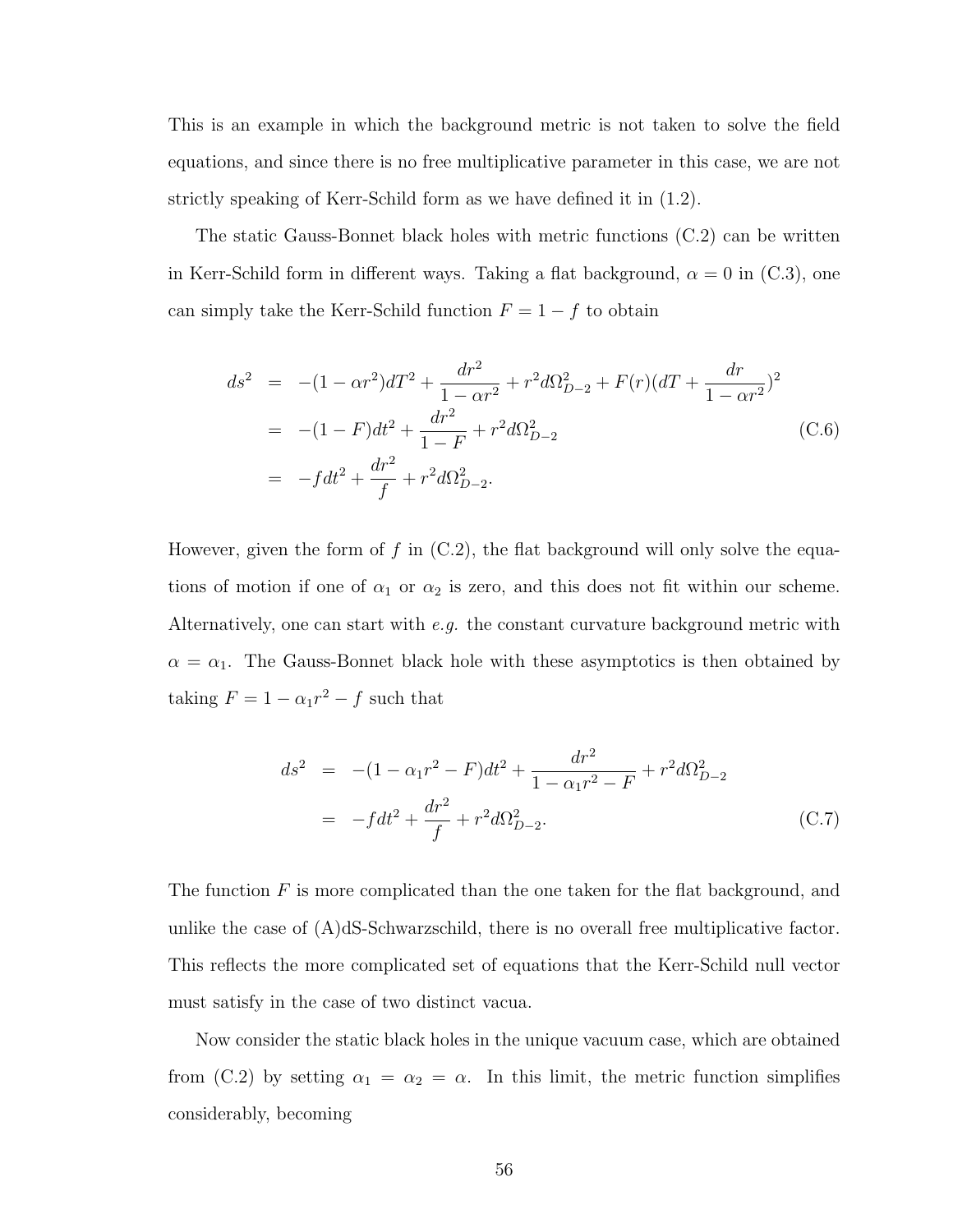$$
f = 1 - \alpha r^2 + \frac{\lambda}{r^{\frac{D-5}{2}}} \tag{C.8}
$$

with  $\lambda$  a free parameter. One can note that these spacetimes, which are discussed in some detail in reference [64], have slower than usual fall-off at infinity. However, the main thing to observe is that the Kerr-Schild form of these metrics is simple. Taking the background metric to be the unique constant curvature vacuum, the Kerr-Schild representation is simply (C.3) with  $F = \lambda/r^{\frac{D-5}{2}}$ . The appearance of a free multiplicative parameter in  $F$  indicates that these spacetimes fall within the framework of our analysis, and we take this as evidence that looking for rotating black hole solutions via the Kerr-Schild will be simplest in the unique vacuum case. Given the failure to find rotating Kerr-Schild generalizations of the static black holes of general Gauss-Bonnet theories in [26, 27], it may be interesting to investigate generalizations of the Kerr-Schild ansatz such as the one analyzed in [34].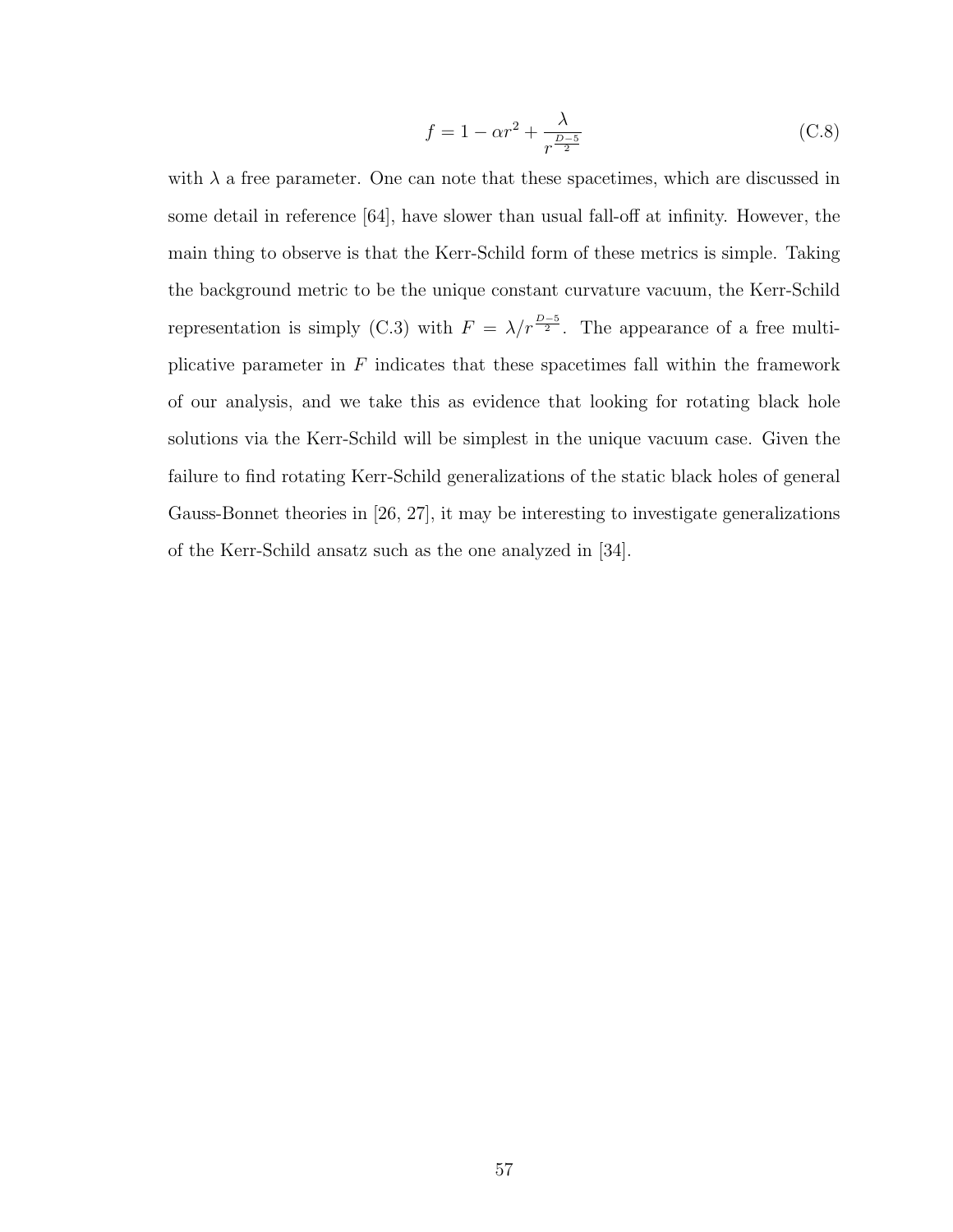## APPENDIX D

## KERR-SCHILD FORM IN KALUZA-KLEIN

We start off with the Kerr-Schild form of the Schwarzschild metric and after adding a flat direction, we have

$$
ds_5^2 = -dt^2 + dr^2 + r^2d\Omega^2 + (\alpha/r)(dt + dr)^2 + dz^2.
$$
 (D.1)

We once again boost along the flat direction using the following transformations

$$
t = (\cosh \beta)\hat{t} + (\sinh \beta)\hat{z}
$$
  

$$
z = (\sinh \beta)\hat{t} + (\cosh \beta)\hat{z}
$$
 (D.2)

and we are left with

$$
ds_5^2 = -d\hat{t}^2 + d\hat{z}^2 + dr^2 + r^2d\Omega^2 + (\alpha/r)[(\cosh\beta)d\hat{t} + (\sinh\beta)d\hat{z} + dr]^2.
$$
 (D.3)

After a bit of algebra, we are able to express the metric in the form

$$
ds_5^2 = (1 + \frac{\alpha}{r} \sinh^2 \beta)[d\hat{z} + \frac{(\alpha/r)\sinh\beta\cosh\beta}{1 + (\alpha/r)\sinh^2 \beta} d\hat{t} + \frac{(\alpha/r)\sinh\beta}{1 + (\alpha/r)\sinh^2 \beta} dr]^2
$$

$$
-d\hat{t}^2 + dr^2 + r^2 d\Omega^2 + \frac{(\alpha/r)\sinh\beta}{1 + (\alpha/r)\sinh^2 \beta} [(\cosh\beta)d\hat{t} + dr]^2
$$
(D.4)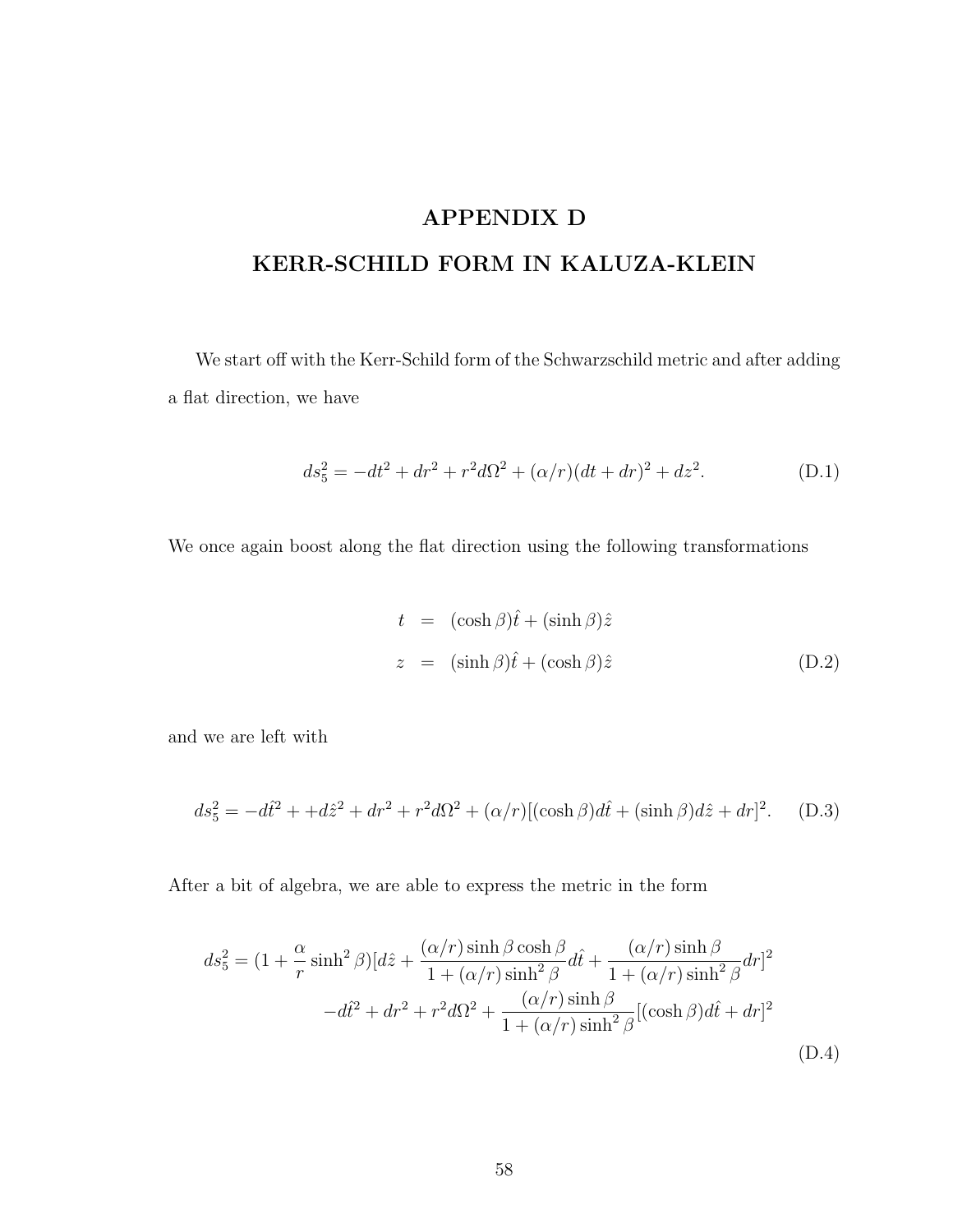Making a similar identification as before,

$$
e^{-4\phi/\sqrt{3}} = 1 + \frac{\alpha}{r} \sinh^2 \beta
$$
  

$$
e^{-2\phi/\sqrt{3}} = (1 + \frac{\alpha}{r} \sinh^2 \beta)^{(1/2)}
$$

we are once again able to peel off the four dimensional metric

$$
ds_4^2 = (1 + \frac{\alpha}{r} \sinh^2 \beta)^{(1/2)} [-d\hat{t}^2 + dr^2 + r^2 d\Omega^2 + \frac{(\alpha/r) \sinh \beta}{1 + (\alpha/r) \sinh^2 \beta} [(\cosh \beta) d\hat{t} + dr]^2]
$$
  
=  $(1 + \frac{\alpha}{r} \sinh^2 \beta)^{(1/2)} [(-1 + \frac{(\alpha/r) \cosh^2 \beta}{(1 + (\alpha/r) \sinh^2 \beta)}) d\hat{t}^2 + (1 + \frac{\alpha/r}{(1 + (\alpha/r) \sinh^2 \beta)}) dr^2$   
+  $\frac{2(\alpha/r) \cosh \beta}{(1 + (\alpha/r) \sinh^2 \beta)}) d\hat{t} dr + r^2 d\Omega^2].$  (D.5)

After completing the square, we have

$$
ds_4^2 = (1 + \frac{\alpha}{r} \sinh^2 \beta)^{(1/2)} \{ (-\frac{(1 - \alpha/r)}{1 + (\alpha/r) \sinh^2 \beta}) [d\hat{t} + \frac{(\alpha/r) \cosh \beta}{1 - (\alpha/r)} dr]^2 + r^2 d\Omega^2 + \frac{1}{1 + \frac{\alpha}{r} \sinh^2 \beta} [1 + \frac{\alpha}{r} \cosh^2 \beta + \frac{(\alpha^2/r^2) \cosh^2 \beta}{1 - (\alpha/r)}] dr^2 \}.
$$
\n(D.6)

Now after redefining the  $\hat{t}$  coordinates and sprinkling a little algebra on top, we have

$$
ds_4^2 = (1 + \frac{\alpha}{r} \sinh^2 \beta)^{(1/2)} \{ \left( \frac{-(1 - \frac{\alpha}{r})}{1 + \frac{\alpha}{r} \sinh^2 \beta} \right) dt^2 + \frac{[1 + \frac{\alpha}{r} (\cosh^2 \beta - 1)]}{(1 + \frac{\alpha}{r} \sinh^2 \beta)} \frac{dr^2}{(1 - \frac{\alpha}{r})} + r^2 d\Omega^2 \}.
$$
\n(D.7)

Finally, we are left with the expression

$$
ds_4^2 = \frac{-1 + (\alpha/r)}{(1 + \frac{\alpha}{r}\sinh^2\beta)^{(1/2)}}dt^2 + \frac{(1 + \frac{\alpha}{r}\sinh^2\beta)^{(1/2)}}{1 - \alpha/r}dr^2 + r^2(1 + \frac{\alpha}{r}\sinh^2\beta)^{(1/2)}d\Omega^2
$$
(D.8)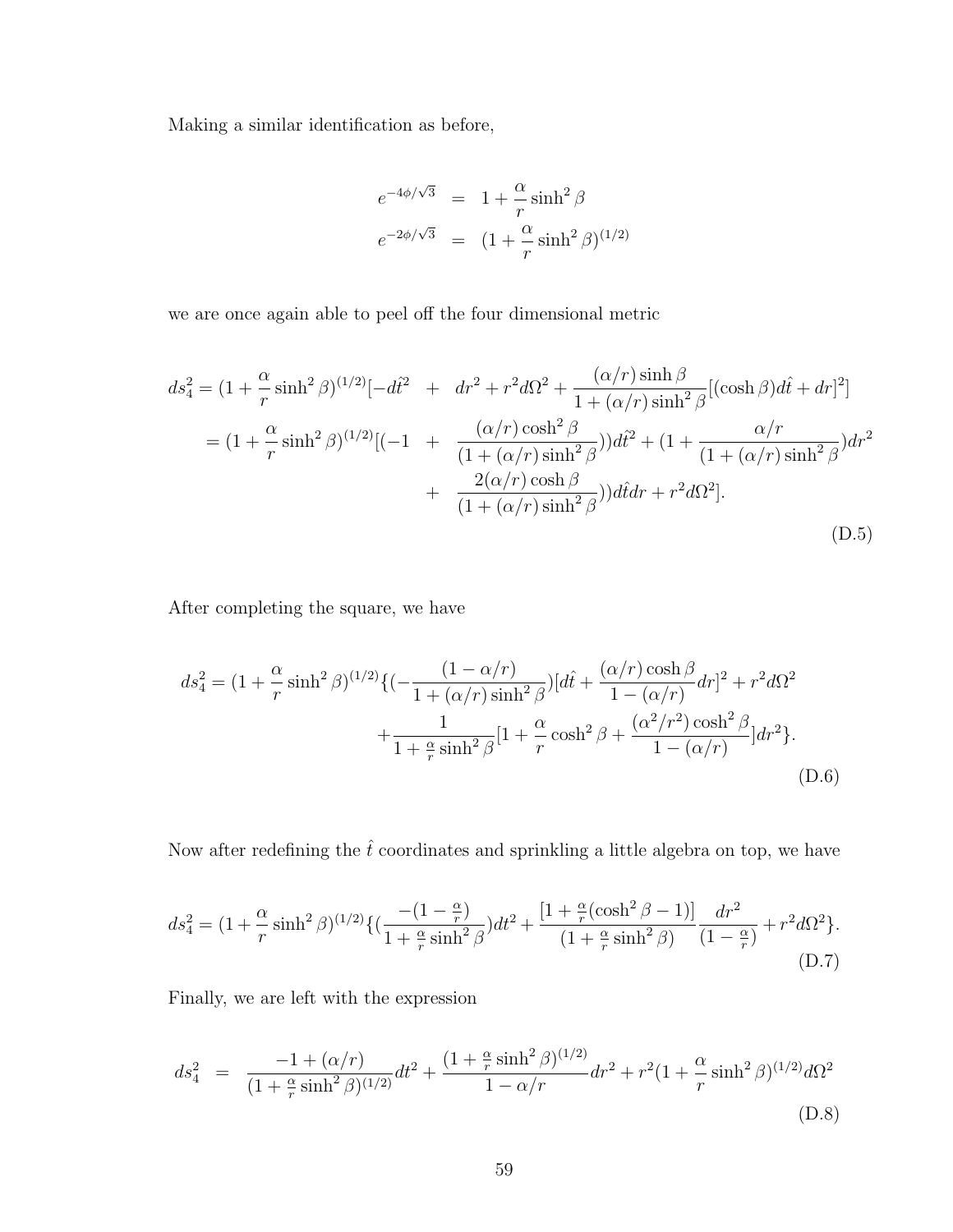where we see that the final expression using the Kerr-Schild form for the initial metric matches the previously found expression from (4.9).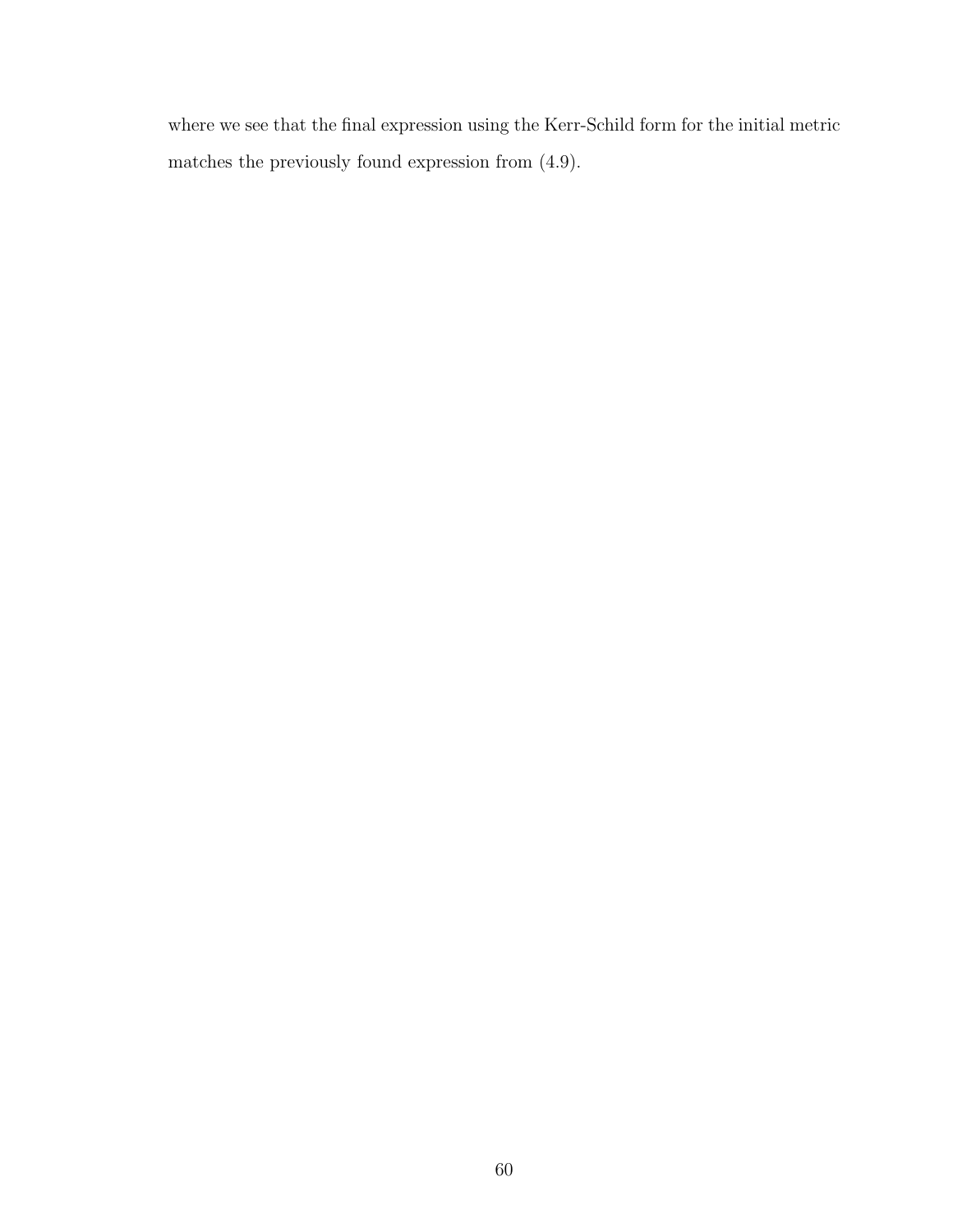### BIBLIOGRAPHY

- [1] J. Michell "On the Means of Discovering the Distance, Magnitude, Etc. of the Fixed Stars, in Consequence ofthe Diminution of the Velocity of Their Light, in Case Such a Diminution Should be Found to Take Place in any of Them, and Such Other Data Should be Procured from Observations, as Would be Farther Necessary for That Purpose," London, UK: Philosophical Transactions of the Royal Society of London 74, pp. 35-57 (1784)
- [2] W. Isaacson, "Einstein: His Life and Universe," NY, NY: Simon and Schuster (2007) 624 p.

K. Thorne, "Black Holes and Time Warps: Einstein's Outrageous Legacy," NY, NY: W. W. Norton  $\mathcal C$  Company (1994) 619 p.

G. Weinstein, "Einstein, Schwarzschild, the Perihelion Motion of Mercury and the Rotating Disk Story," arXiv:1411.7370v2 [physics.hist-ph] (2014).

I. Suhendro, "Biography of Karl Schwarzschild (1873-1916)," The Abraham Zelmanov Journal 1 (2008).

C. Montgomery, W. Orchiston, I. Whittingham "Michell, Laplace and the origin of the black hole concept," Journal of Astronomical History and Heritage 12(2), 90-96 (2009).

- [3] K. Schwarzschild "Über das Gravitationsfeld eines Massenpunktes nach der Einsteinschen Theorie," Sitzungsberichte der Kniglich Preussischen Akademie der Wissenschaften 7, 189, (1916).
- [4] K. Schwarzschild "Über das Gravitationsfeld einer Kugel aus inkompressibler Flüssigkeit nach der Einsteinschen Theorie," Sitzungsberichte der Kniglich Preussischen Akademie der Wissenschaften 1, 424, (1916).
- [5] H. Reissner "Uber die Eigengravitation des elektrischen Feldes nach der Einstein- ¨ schen Theorie," Ann. Phys. 50, (1916).
- [6] H. Weyl "Zur Gravitationstheorie," Ann. Phys. 54 , 117, (1917). English translation available at www.sjcrothers.plasmaresources.com/Weyl-2.pdf
- [7] G. Nordström "On the Energy of the Gravitational Field in Einstein's Theory," Proc. Kon. Ned. Akad. Wet. 20, 1238, (1918).
- [8] J. C. Graves, D. R. Brill "Oscillatory Character of Reissner-Nordström Metric for an Ideal Charged Wormhole," Phys. Rev. 120, 1507, (1960).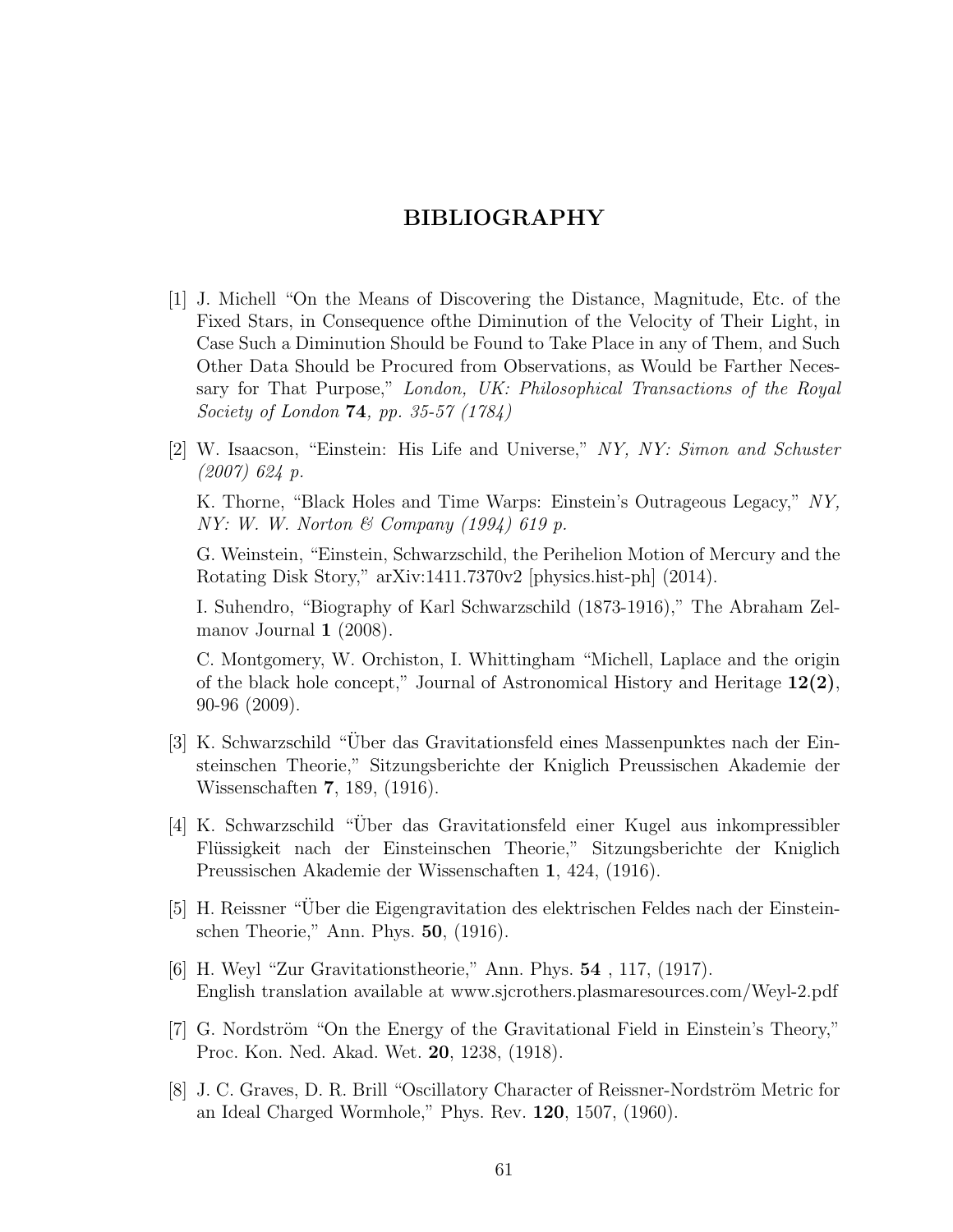- [9] R. P. Kerr, "Gravitational field of a spinning mass as an example of algebraically special metrics," Phys. Rev. Lett. 11, 237 (1963).
- [10] R. P. Kerr and A. Schild, "Some algebraically degenerate solutions of Einsteins gravitational field equations," Proc. Symp. Appl. Math. 17, 199 (1965).
- [11] G. C. Debney, R. P. Kerr and A. Schild, "Solutions of the Einstein and Einstein-Maxwell Equations," J. Math. Phys. 10, 1842 (1969).
- [12] R. P. Kerr, "Discovering of the Kerr and Kerr-Schild metrics," arXiv:0706.1109v1  $\rm{[gr\text{-}qc]}$  (2008).
- [13] F. R. Tangherlini, "Schwarzschild field in n dimensions and the dimensionality of space problem," Il Nuovo Cimento 27, 636 (1963)
- [14] B. C. Xanthopoulos, "Exact vacuum solutions of Einstein's equations from linearized solutions," J. Math. Phys. 19, 1607 (1978).
- [15] M. Gurses and F. Gursey, "Lorentz Covariant Treatment of the Kerr-Schild Geometry," J. Math. Phys. 16, 2385 (1975).
- [16] T. Dereli and M. Gurses, "The Generalized Kerr-Schild Transform In Eleven-Dimensional Supergravity," Phys. Lett. B 171, 209 (1986).
- [17] R. C. Myers and M. J. Perry, "Black Holes In Higher Dimensional Space-Times," Annals Phys. 172, 304 (1986).
- [18] S. Chandrasekhar, "The mathematical theory of black holes," Oxford, UK: Clarendon (1992) 646 p.
- [19] H. Stephani, D. Kramer, M. A. H. MacCallum, C. Hoenselaers and E. Herlt, "Exact solutions of Einstein's field equations," Cambridge, UK: Univ. Pr. (2003) 701 P
- [20] G. W. Gibbons, H. Lu, D. N. Page and C. N. Pope, "The general Kerr-de Sitter metrics in all dimensions," J. Geom. Phys. 53, 49 (2005) [arXiv:hep-th/0404008].
- [21] R. Emparan, T. Harmark, V. Niarchos and N. A. Obers, "Blackfolds," Phys. Rev. Lett. 102, 191301 (2009) [arXiv:0902.0427 [hep-th]].
- [22] A. N. Aliev, "Rotating Black Holes in Higher Dimensional Einstein-Maxwell Gravity," Phys. Rev. D74, 024011 (2006)
- [23] A. N. Aliev, "A Slowly Rotating Charged Black Hole in Five Dimensions," Mod. Phys. Lett. A21, 751 (2006)
- [24] D. Kastor and R. B. Mann, "On black strings and branes in Lovelock gravity," JHEP 0604, 048 (2006) [arXiv:hep-th/0603168].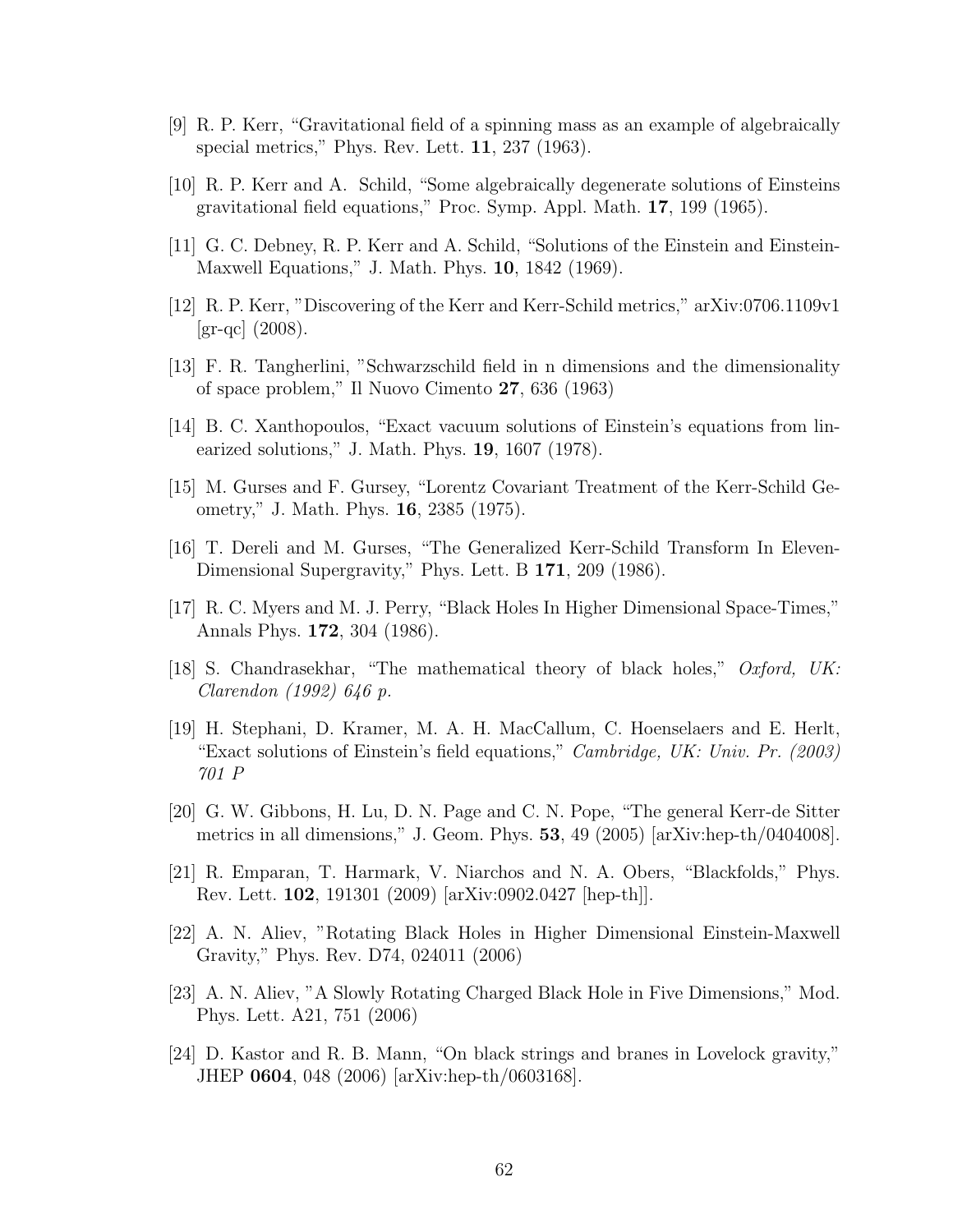- [25] G. Giribet, J. Oliva and R. Troncoso, "Simple compactifications and black p-branes in Gauss-Bonnet and Lovelock theories," JHEP 0605, 007 (2006) [arXiv:hep-th/0603177].
- [26] A. Anabalon, N. Deruelle, Y. Morisawa, J. Oliva, M. Sasaki, D. Tempo and R. Troncoso, "Kerr-Schild ansatz in Einstein-Gauss-Bonnet gravity: An exact vacuum solution in five dimensions," Class. Quant. Grav. 26, 065002 (2009) [arXiv:0812.3194 [hep-th]].
- [27] A. Anabalon, N. Deruelle, D. Tempo and R. Troncoso, "Remarks on the Myers-Perry and Einstein Gauss-Bonnet Rotating Solutions," Int. J. Mod. Phys. D 20, 639 (2011) [arXiv:1009.3030 [gr-qc]].
- [28] R. Emparan and H. S. Reall, "A rotating black ring in five dimensions," Phys. Rev. Lett. 88, 101101 (2002) [arXiv:hep-th/0110260].
- [29] M. Ortaggio, V. Pravda and A. Pravdova, "Higher dimensional Kerr-Schild spacetimes," Class. Quant. Grav. 26, 025008 (2009) [arXiv:0808.2165 [gr-qc]].
- [30] A. Coley, R. Milson, V. Pravda and A. Pravdova, "Classification of the Weyl tensor in higher-dimensions," Class. Quant. Grav. 21, L35 (2004) [arXiv:grqc/0401008].
- [31] V. Pravda and A. Pravdova, "WANDs of the black ring," Gen. Rel. Grav. 37, 1277 (2005) [arXiv:gr-qc/0501003].
- [32] A. N. Aliev and D. K. Ciftci, "A Note on Rotating Charged Black Holes in Einstein-Maxwell-Chern-Simons Theory," Phys. Rev. D 79, 044004 (2009) [arXiv:0811.3948 [hep-th]].
- [33] Z. W. Chong, M. Cvetic, H. Lu and C. N. Pope, "General non-extremal rotating black holes in minimal five-dimensional gauged supergravity," Phys. Rev. Lett. 95, 161301 (2005) [arXiv:hep-th/0506029].
- [34] B. Ett, D. Kastor, "An Extended Kerr-Schild Ansatz," Class. Quant. Grav. 27, 185024 (2010) [arXiv:1002.4378 [hep-th]].
- [35] T. Málek, "Extended Kerr-Schild spacetimes: General properties and some explicit examples," Class. Quant. Grav. 31, 185013 (2014) [arXiv:1401.1060 [hepth]].
- [36] T. Málek, " General relativity in higher dimensions." PhD thesis, Faculty of Mathematics and Physics, Charles University in Prague, 2012. arXiv:1204.0291  $\left[\text{gr-qc}\right]$ .
- [37] G. T. Horowitz and A. R. Steif, "Space-Time Singularities in String Theory," Phys. Rev. Lett. 64, 260 (1990).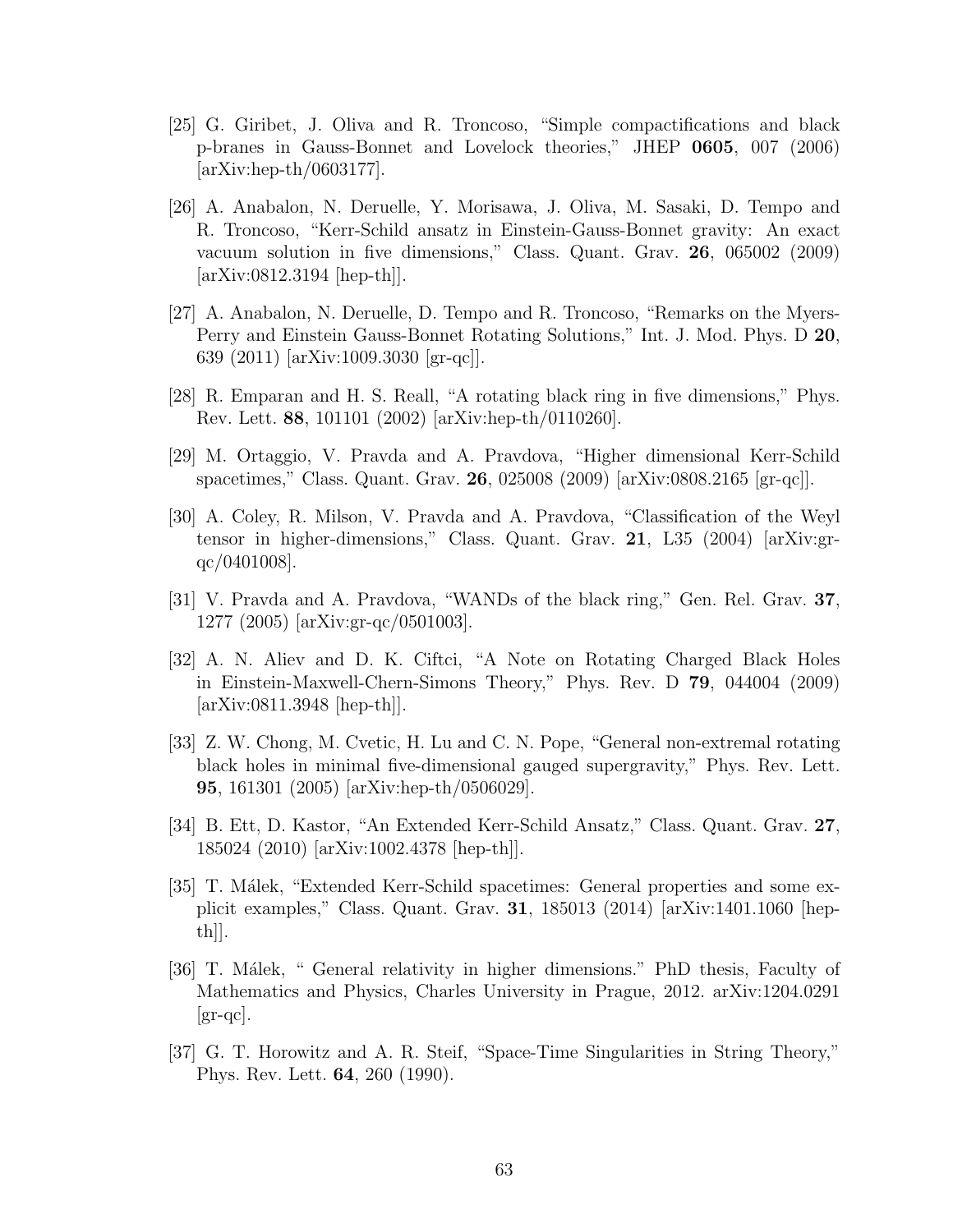- [38] S. Bonanos, "A Generalization of the Kerr-Schild Ansatz," Class. Quant. Grav. 9, 697 (1992).
- [39] B. Ett and D. Kastor, "Kerr-Schild Ansatz in Lovelock Gravity," JHEP 1104, 109 (2011) [arXiv:1103.3182 [hep-th]].
- [40] D. Lovelock, "The Einstein tensor and its generalizations," J. Math. Phys. 12, 498 (1971).
- [41] D. G. Boulware and S. Deser, "String Generated Gravity Models," Phys. Rev. Lett. 55, 2656 (1985).
- [42] C. Teitelboim and J. Zanelli "Dimensionally Continued Topological Gravitation in Hamiltonian Form," Class. Quant. Grav. 4, L125 (1987); Also, "Constraint's theory and relativistic dynamics : proceedings," eds. G. Longhi and L. Lusanna (World Scientific, 1987).
- [43] P. Bostock, R. Gregory, I. Navarro, J. Santiago, "Einstein gravity on the codimension 2-brane?," Phys. Rev. Lett. 92, 221601 (2004). [hep-th/0311074].
- [44] M. Brigante, H. Liu, R. C. Myers, S. Shenker and S. Yaida, "Viscosity Bound Violation in Higher Derivative Gravity," Phys. Rev. D 77, 126006 (2008) [arXiv:0712.0805 [hep-th]].
- [45] M. Brigante, H. Liu, R. C. Myers, S. Shenker and S. Yaida, "The Viscosity Bound and Causality Violation," Phys. Rev. Lett. 100, 191601 (2008) [arXiv:0802.3318  $\vert \text{hep-th} \vert$ .
- [46] A. Buchel and R. C. Myers, "Causality of Holographic Hydrodynamics," JHEP 0908, 016 (2009) [arXiv:0906.2922 [hep-th]].
- [47] D. M. Hofman, "Higher Derivative Gravity, Causality and Positivity of Energy in a UV complete QFT," Nucl. Phys. B  $823$ , 174 (2009) [arXiv:0907.1625 [hep-th]].
- [48] F. W. Shu, "The Quantum Viscosity Bound In Lovelock Gravity," Phys. Lett. B 685, 325 (2010) [arXiv:0910.0607 [hep-th]].
- [49] J. de Boer, M. Kulaxizi and A. Parnachev, " $AdS_7/CFT_6$ , Gauss-Bonnet Gravity, and Viscosity Bound," JHEP 1003, 087 (2010) [arXiv:0910.5347 [hep-th]].
- [50] X. O. Camanho and J. D. Edelstein, "Causality constraints in AdS/CFT from conformal collider physics and Gauss-Bonnet gravity," JHEP 1004, 007 (2010) [arXiv:0911.3160 [hep-th]].
- [51] A. Buchel, J. Escobedo, R. C. Myers, M. F. Paulos, A. Sinha and M. Smolkin, "Holographic GB gravity in arbitrary dimensions," JHEP 1003, 111 (2010) [arXiv:0911.4257 [hep-th]].
- [52] J. de Boer, M. Kulaxizi and A. Parnachev, "Holographic Lovelock Gravities and Black Holes," arXiv:0912.1877 [hep-th].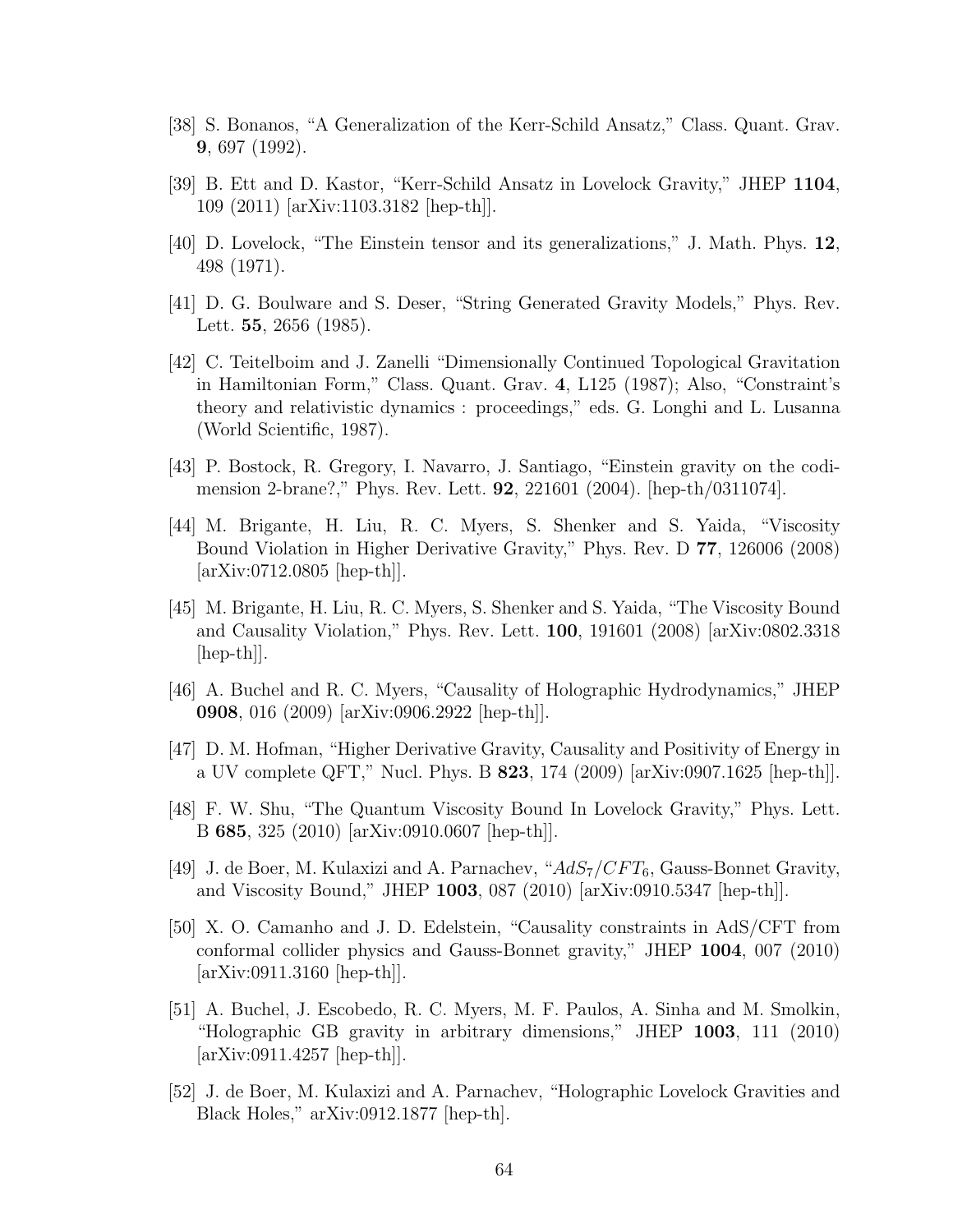- [53] X. O. Camanho and J. D. Edelstein, "Causality in AdS/CFT and Lovelock theory," arXiv:0912.1944 [hep-th].
- [54] J. T. Wheeler, "Symmetric Solutions To The Gauss-Bonnet Extended Einstein Equations," Nucl. Phys. B 268, 737 (1986).
- [55] J. T. Wheeler, "Symmetric Solutions To The Maximally Gauss-Bonnet Extended Einstein Equations," Nucl. Phys. B 273, 732 (1986).
- [56] R. C. Myers and J. Z. Simon, "Black-hole thermodynamics in Lovelock gravity," Phys. Rev. D 38, 2434 (1988).
- [57] C. Charmousis, "Higher order gravity theories and their black hole solutions," Lect. Notes Phys. 769, 299-346 (2009). [arXiv:0805.0568 [gr-qc]].
- [58] C. Garraffo and G. Giribet, "The Lovelock Black Holes," Mod. Phys. Lett. A 23, 1801 (2008) [arXiv:0805.3575 [gr-qc]].
- [59] H. C. Kim and R. G. Cai, "Slowly Rotating Charged Gauss-Bonnet Black holes in AdS Spaces," Phys. Rev. D 77, 024045 (2008) [arXiv:0711.0885 [hep-th]].
- [60] Y. Brihaye, E. Radu, "Five-dimensional rotating black holes in Einstein-Gauss-Bonnet theory," Phys. Lett. B661, 167-174 (2008). [arXiv:0801.1021 [hep-th]].
- [61] Y. Brihaye, B. Kleihaus, J. Kunz et al., "Rotating black holes with equalmagnitude angular momenta in  $d=5$  Einstein-Gauss-Bonnet theory," JHEP 1011, 098 (2010). [arXiv:1010.0860 [hep-th]].
- [62] S. W. Hawking, C. J. Hunter, M. Taylor, "Rotation and the AdS / CFT correspondence," Phys. Rev. D 59, 064005 (1999). [hep-th/9811056].
- [63] G. W. Gibbons, H. Lu, D. N. Page et al., "Rotating black holes in higher dimensions with a cosmological constant," Phys. Rev. Lett. 93, 171102 (2004). [hep-th/0409155].
- [64] J. Crisostomo, R. Troncoso and J. Zanelli, "Black hole scan," Phys. Rev. D 62, 084013 (2000) [arXiv:hep-th/0003271].
- [65] A. Achucarro, P. K. Townsend, "A Chern-Simons Action for Three-Dimensional anti-De Sitter Supergravity Theories," Phys. Lett. B 180, 89 (1986).
- [66] E. Witten, "(2+1)-Dimensional Gravity as an Exactly Soluble System," Nucl. Phys. B 311, 46 (1988).
- [67] S. Deser and B. Tekin, "Energy in generic higher curvature gravity theories," Phys. Rev. D 67, 084009 (2003) [hep-th/0212292].
- [68] S. Deser and B. Tekin, "New energy definition for higher curvature gravities," Phys. Rev. D 75, 084032 (2007) [gr-qc/0701140].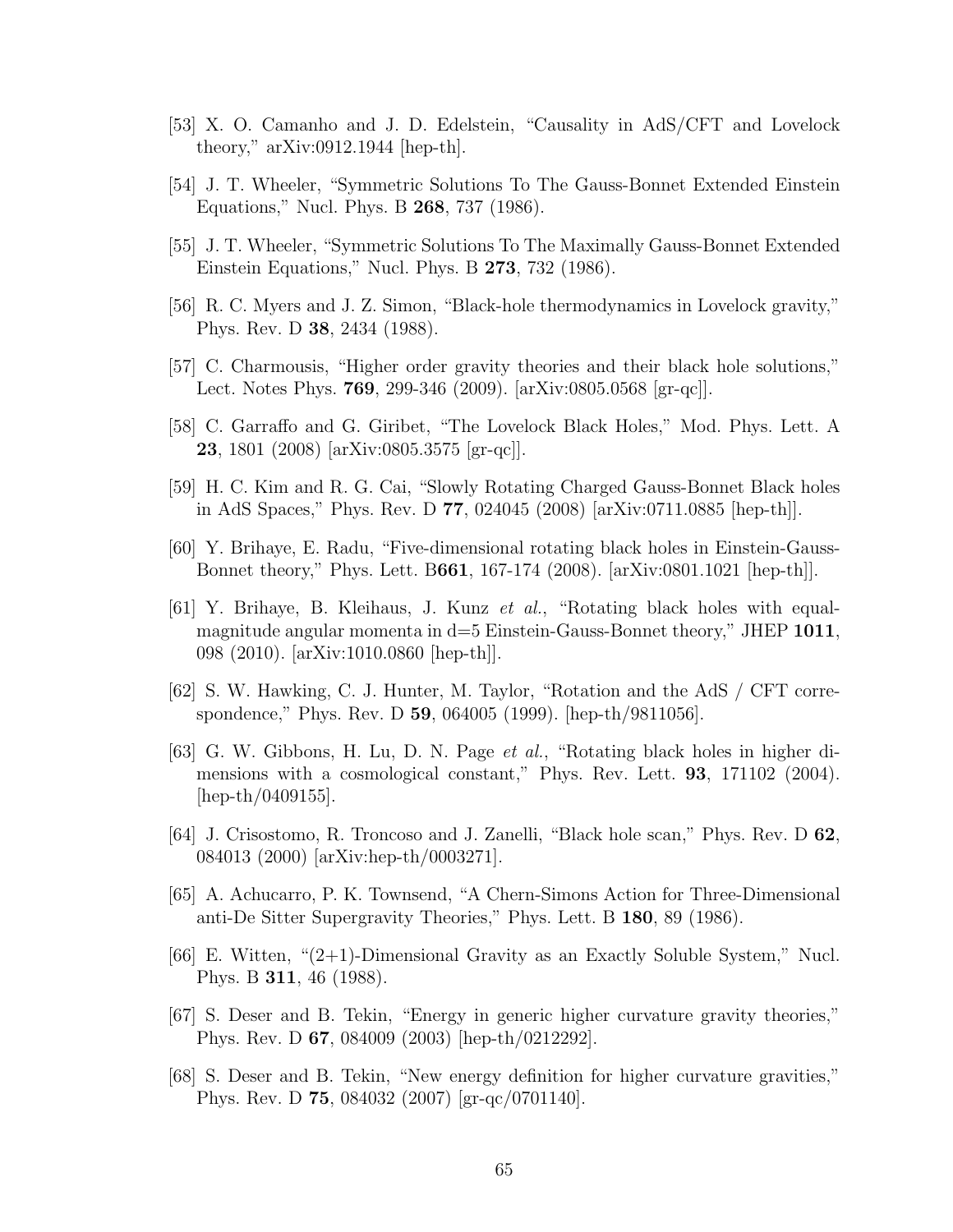- [69] S. Deser and B. Tekin, "Gravitational energy in quadratic curvature gravities," Phys. Rev. Lett. 89, 101101 (2002) [hep-th/0205318].
- [70] S. Deser and J. Franklin, "Birkhoff for Lovelock redux," Class. Quant. Grav. 22, L103 (2005) [gr-qc/0506014].
- [71] M. Gurses, T. C. Sisman and B. Tekin, "New Exact Solutions of Quadratic Curvature Gravity," Phys. Rev. D 86 (2012) 024009 [arXiv:1204.2215 [hep-th]].
- [72] P. S. Wesson, "Five-dimensional physics: Classical and quantum consequences of Kaluza-Klein cosmology," Hackensack, USA: World Scientific (2006) 222 p.
- [73] J. M. Overduin and P. S. Wesson, "Kaluza-Klein gravity," Phys. Rept. 283, 303 (1997) [gr-qc/9805018].
- [74] G. Nordström, "Über die Möglichkeit, das elektromagnetische Feld und das Gravitationsfeld zu vereiningen," Phys. Z. 15 504, (1914). G. Nordström, "Zur Elektrizitäts- und Gravitationstheorie," Öfvers. af FVS förh. 57, A:4 (1914). G. Nordström, "Über eine mögliche Grundlage einer Theorie der Materie," Öfvers. af FVS förh.  $57, A:28$  (1915).

All three can be found at http://www.netti.fi/∼borgbros/nordstrom/

- [75] John D. Norton, "Einstein, Nordström, and The Early Demise of Scalar, Lorentz Covariant Theories of Gravitation," Archive for History of Exact Sciences, 45, Issue 1, 17-94 (1992) [http://www.pitt.edu/ jdnorton/papers/Nordstroem.pdf].
- [76] F. Ravndal,"Scalar gravitation and extra dimensions," Comment. Phys. Math. Soc. Sci. Fenn. 166, 151 (2004) [gr-qc/0405030].
- [77] C. Cronström, "Gunnar Nordström, 1881 1923," Comment. Phys. Math. Soc. Sci. Fenn. 166, 3 (2004) [http://inspirehep.net/record/1322793/files/3- 10Cro.pdf].
- [78] T. Kaluza, "Zum Unitätsproblem in der Physik," Sitz. Preuss. Akad. Wiss 33, 966 (1921) [http://homepage.uibk.ac.at/∼c705204/pdf/kaluza-1921.pdf].
- [79] J. van Dongen, Stud. Hist. Philos. Mod. Phys. 33, 185 (2002) [gr-qc/0009087].
- [80] O. Klein, "Quantentheorie und fünfdimensionale Relativitätstheorie," Zeitschrift für Physik 37, 895  $(1926)$ . O. Klein, "The Atomicity of Electricity as a Quantum Theory Law," Nature 118, 516 (1926).
- [81] J. Kunz, D. Maison, F. Navarro-Lerida and J. Viebahn, "Rotating Einstein-Maxwell-dilaton black holes in D dimensions," Phys. Lett. B 639, 95 (2006) [hepth/0606005].